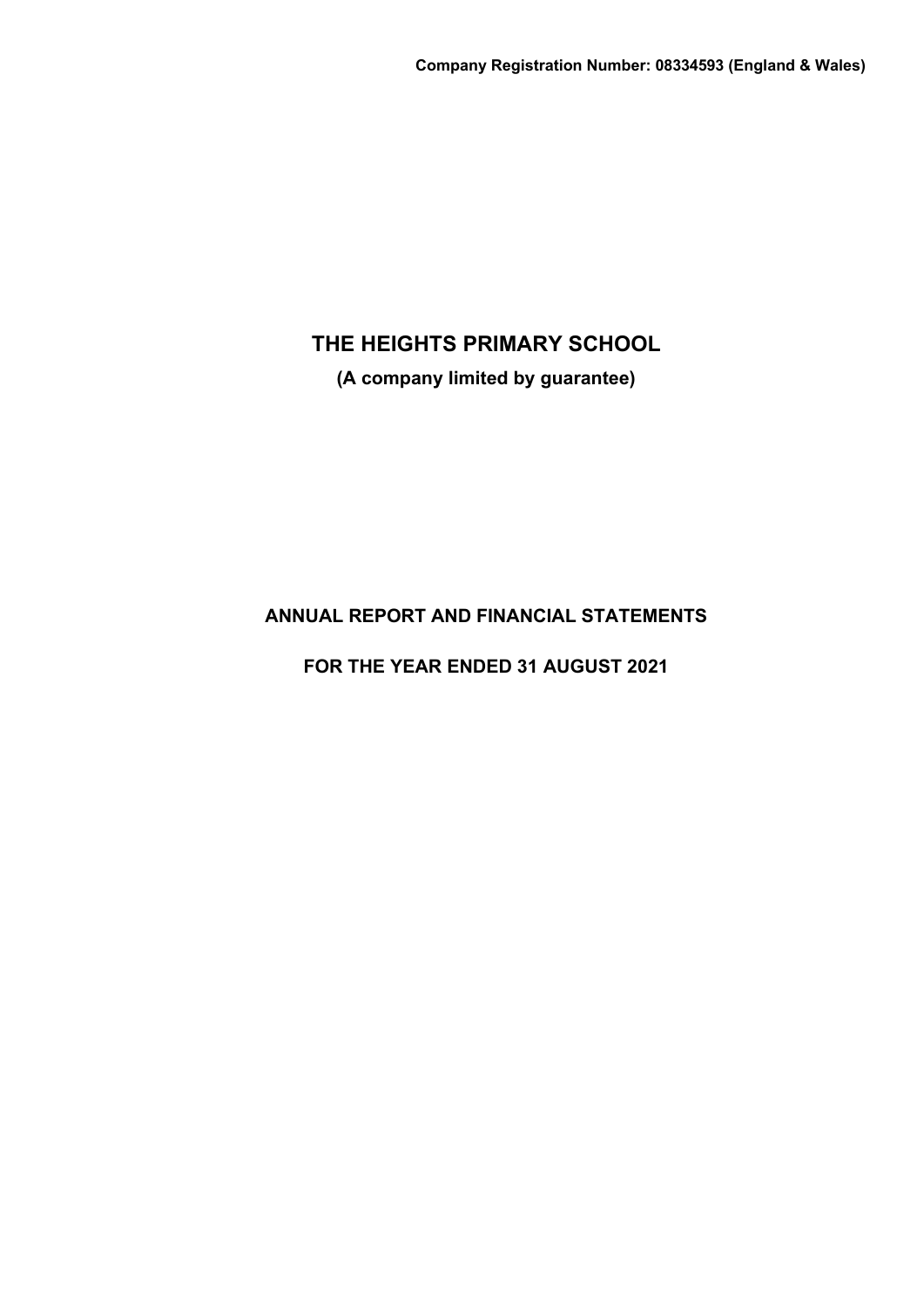**(A company limited by guarantee)**

# **CONTENTS**

|                                                                                | Page      |
|--------------------------------------------------------------------------------|-----------|
| Reference and administrative details                                           | $1 - 2$   |
| <b>Governors' report</b>                                                       | $3 - 12$  |
| Governance statement                                                           | $13 - 17$ |
| Statement on regularity, propriety and compliance                              | 18        |
| <b>Statement of Governors' responsibilities</b>                                | 19        |
| Independent auditor's report on the financial statements                       | $20 - 23$ |
| Independent reporting accountant's assurance report on regularity              | $24 - 25$ |
| Statement of financial activities incorporating income and expenditure account | 26        |
| <b>Balance sheet</b>                                                           | 27        |
| <b>Statement of cash flows</b>                                                 | 28        |
| Notes to the financial statements                                              | $29 - 50$ |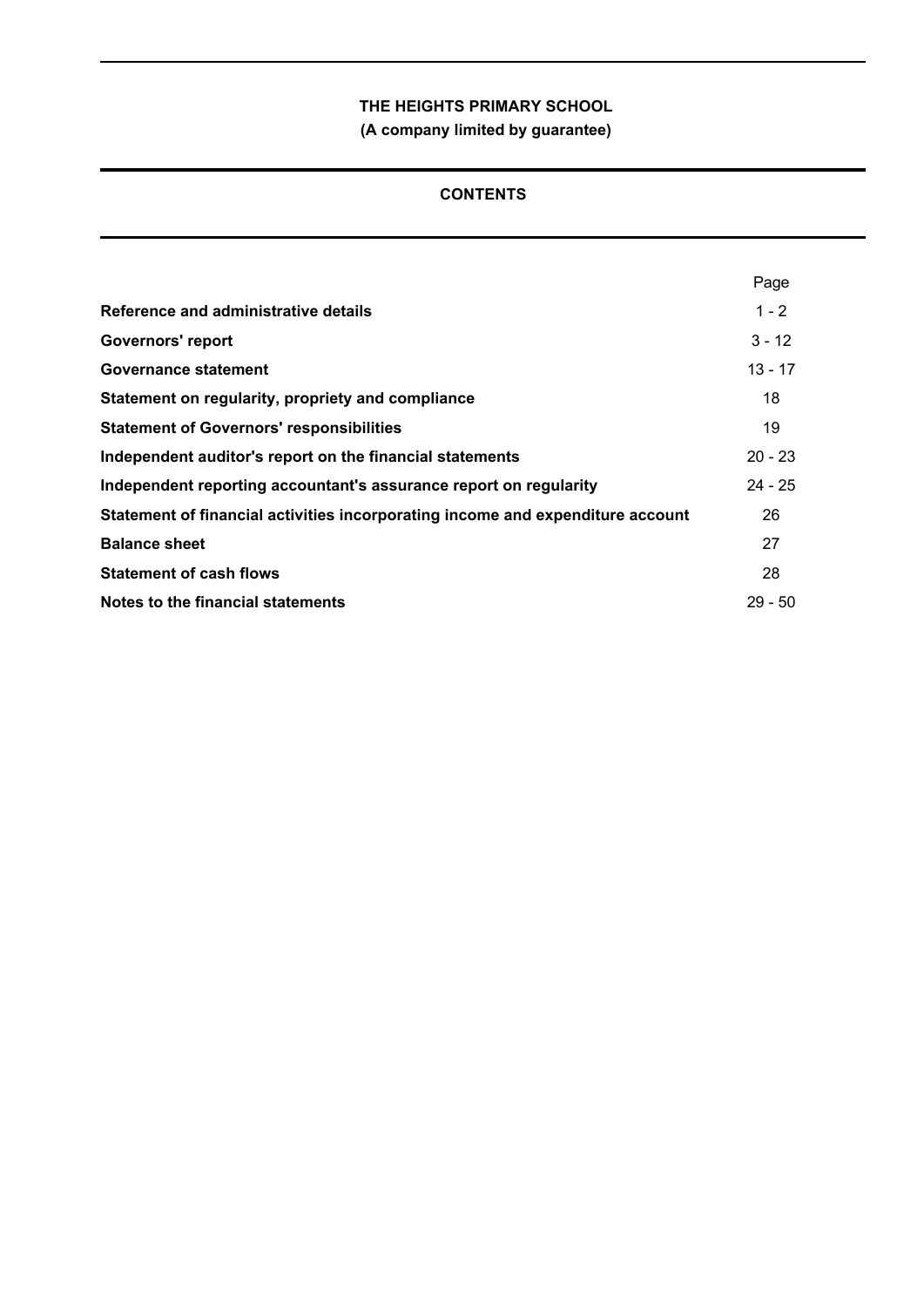**(A company limited by guarantee)**

# **REFERENCE AND ADMINISTRATIVE DETAILS**

| <b>Members</b>                                           | <b>Matthew Gale</b><br>Polly Grove<br>Susan Jones<br>Zoltan Markella<br>Sean McCarthy<br>Daniel Pagella<br><b>Ruth Rosewell</b>                                                                                                                                                                                                                                                                                                                                  |
|----------------------------------------------------------|------------------------------------------------------------------------------------------------------------------------------------------------------------------------------------------------------------------------------------------------------------------------------------------------------------------------------------------------------------------------------------------------------------------------------------------------------------------|
| <b>Governors</b>                                         | Anne Bajorek, (Elected Chair of Governors from 13 October 2021)<br>Jane Borgeaud<br>Karen Edwards, Head Teacher<br><b>Matthew Gale</b><br>Linda Glithro<br>Daniel Pagella, (appointed by members 15 January 2021)<br>Elena Rees, (Elected by staff 26 February 2021)<br>Emma Sanigar (resigned 26 February 2021)<br><b>Barnaby Smith</b><br>Esme Tiplady<br>Nicholas Walden, (Chair of Governors and resigned 13 October 2019)<br>Holly Wrankmore<br>Wenfei Wang |
| <b>Company registered</b><br>number                      | 08334593                                                                                                                                                                                                                                                                                                                                                                                                                                                         |
| <b>Company name</b>                                      | The Heights Primary School                                                                                                                                                                                                                                                                                                                                                                                                                                       |
| Principal and registered 129 Upper Woodcote Rd<br>office | Caversham<br>Reading<br>RG4 7LB                                                                                                                                                                                                                                                                                                                                                                                                                                  |
| <b>Company secretary</b>                                 | <b>Catherine Keetch</b>                                                                                                                                                                                                                                                                                                                                                                                                                                          |
| <b>Senior management</b><br>τeam                         | Karen Edwards, Headteacher<br>Emma Fallon, Assistant Headteacher (Deputy Headteacher from September 2020)<br>Caroline Hoyle, Business Manager                                                                                                                                                                                                                                                                                                                    |
| Independent auditor                                      | Crowe U.K. LLP<br>Aquis House                                                                                                                                                                                                                                                                                                                                                                                                                                    |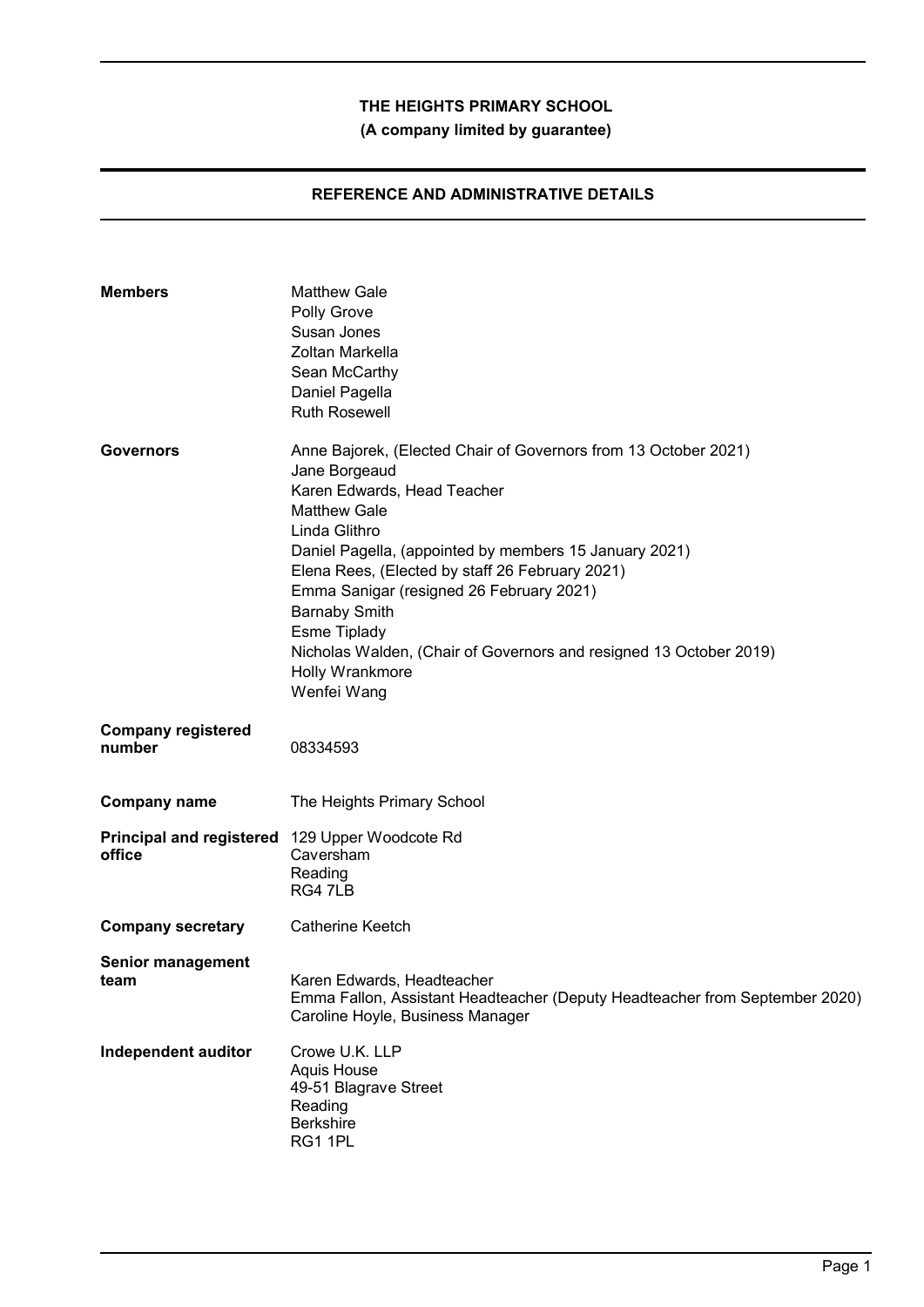**(A company limited by guarantee)**

# **REFERENCE AND ADMINISTRATIVE DETAILS (CONTINUED) FOR THE YEAR ENDED 31 AUGUST 2021**

**Bankers** Lloyds Bank 24 Broad Street Reading **Berkshire** RG1 2BT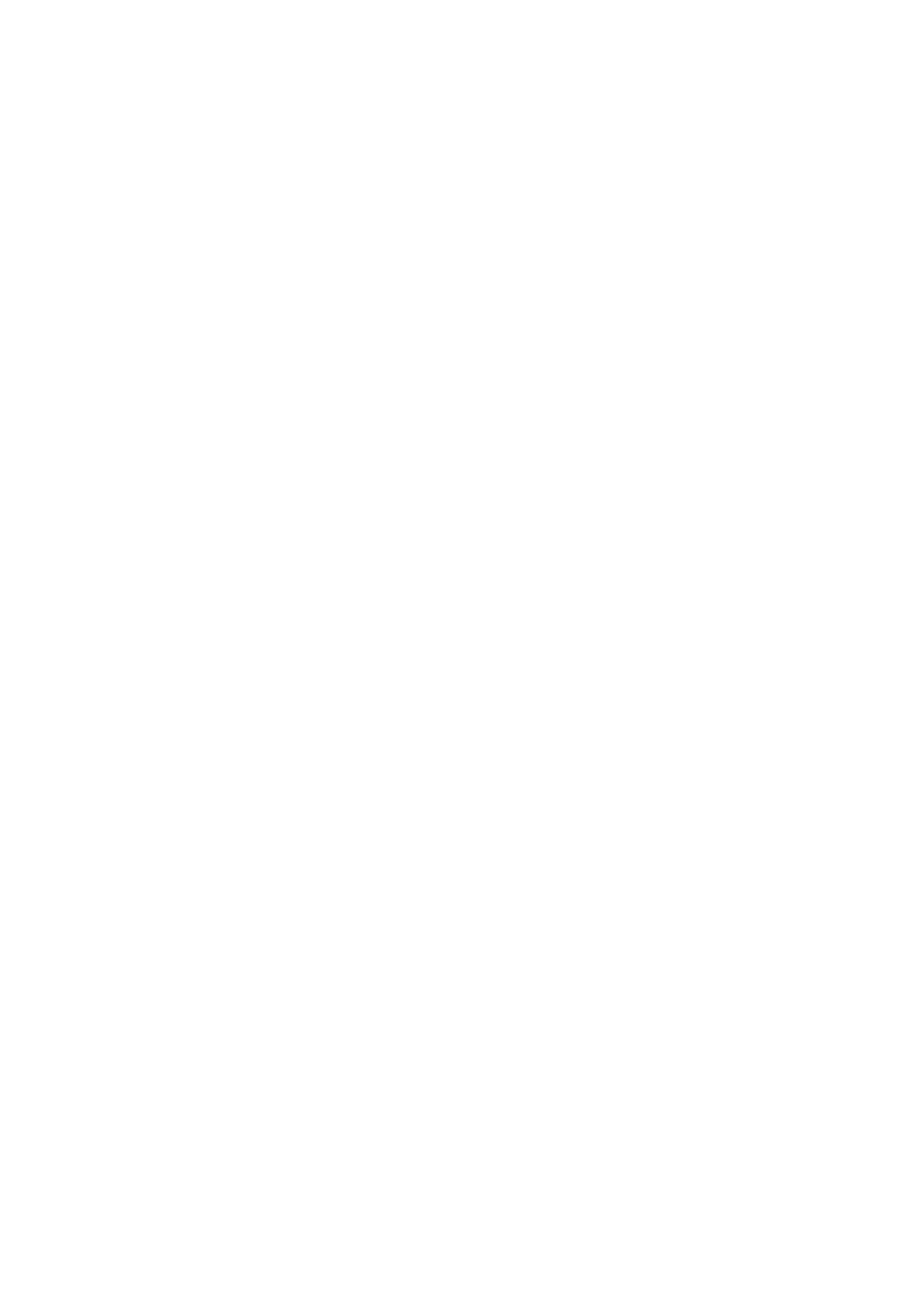#### **(A company limited by guarantee)**

# **GOVERNORS' REPORT (CONTINUED) FOR THE YEAR ENDED 31 AUGUST 2021**

#### **Plans for future periods**

The Funding Agreement that has been entered into between the Trust and the Secretary of State has provided the basis for an on-going revenue stream based on a per-pupil allocation for the School. Further arrangements entered into with the DFE in accordance with the Funding Agreement have provided and continued to provide the capital monies that have been reserved by the DFE to pay invoices raised in relation to the School's ICT procurement, and temporary and permanent building provision. Thus a key priority for the future period will be to incorporate sensibly and appropriately these monies into the School's financial cost models, plus ensuring these monies are drawn down from the DFE in a timely manner. Another priority for Governors is to ensure that any additional funds received via Pupil Premium allocations are well invested to ensure our most disadvantaged students are offered all possible opportunities, and any attainment gaps are quickly closed.

#### **Disclosure of information to auditor**

Insofar as the Governors are aware:

- there is no relevant audit information of which the charitable company's auditor is unaware, and
- that Governors have taken all steps that they ought to have taken to make themselves aware of any relevant audit information and to establish that the auditor is aware of that information.

## **Auditor**

The auditor, Crowe U.K. LLP, has indicated its willingness to continue in office and a resolution to appoint them will be proposed at the Annual General Meeting.

The Governors' report, incorporating a strategic report, was approved by order of the Board of Governors, as the company directors, on 14th December 2021 **the company directors**, on the December 2021 behalf by:

Annetagorek

Anne Bajorek **Chair of Governors**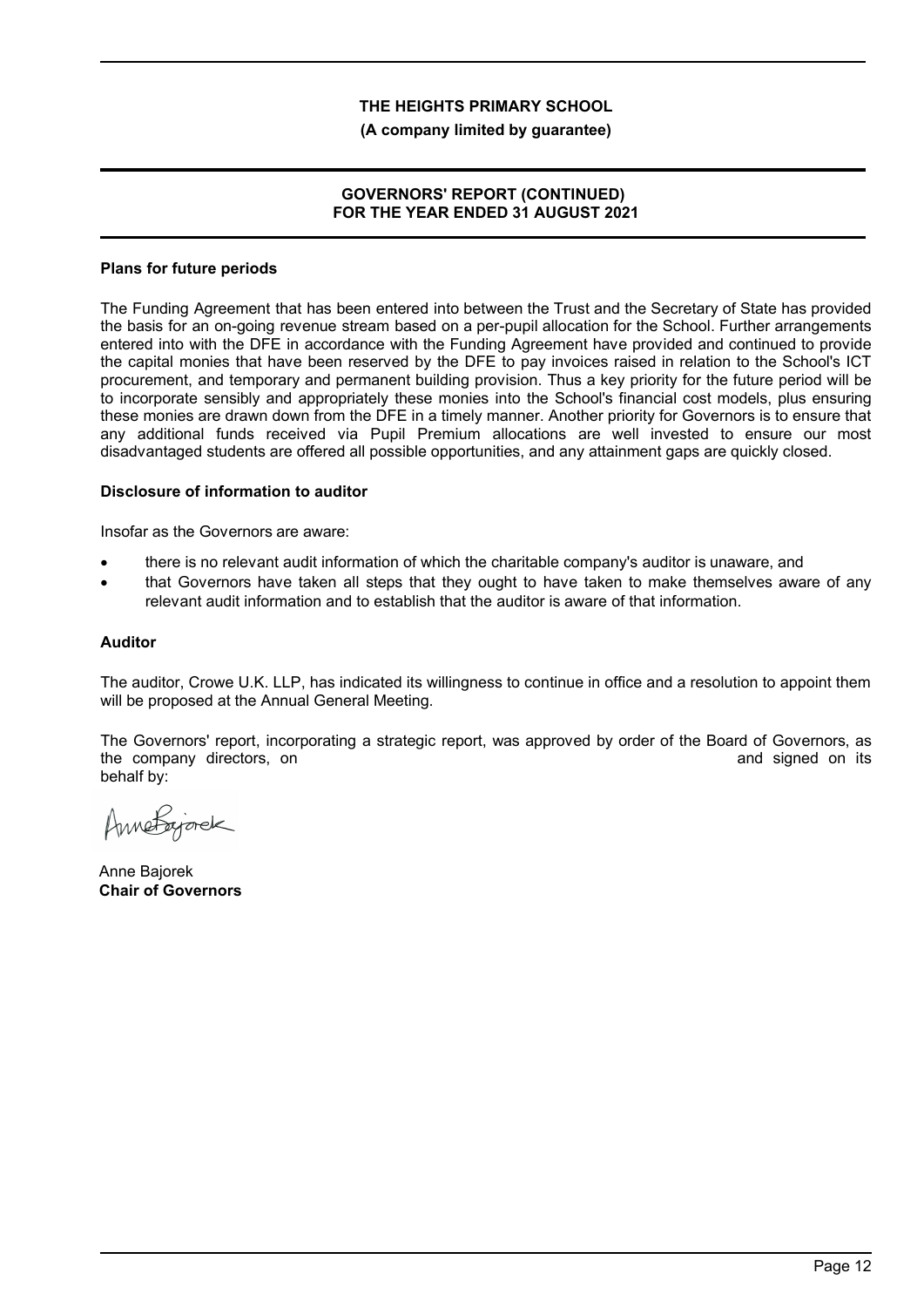#### **(A company limited by guarantee)**

# **GOVERNANCE STATEMENT**

#### **Scope of responsibility**

As governors, we acknowledge we have overall responsibility for ensuring that The Heights Primary School has an effective and appropriate system of control, financial and otherwise. However such a system is designed to manage rather than eliminate the risk of failure to achieve business objectives, and can provide only reasonable and not absolute assurance against material misstatement or loss.

The Governing Body has delegated the day-to-day responsibility to the Headteacher, as Accounting Officer, for ensuring financial controls conform with the requirements of both propriety and good financial management and in accordance with the requirements and responsibilities assigned to it in the funding agreement between The Heights Primary School and the Secretary of State for Education. They are also responsible for reporting to the Governing Body any material weaknesses or breakdowns in internal control.

#### **Governance**

The information on governance included here supplements that described in the Governors' Report and in the Statement of Governors' Responsibilities.

The Premises & Finance Committee is a committee of the main Governing Body. Its terms of reference require it to assist the decision making of the Governing Body, by enabling more detailed consideration to be given to the best means of fulfilling the Governing Body's responsibility to ensure sound management of the academy's finances and resources, including proper planning, monitoring and probity as well as issues such as pay review and performance management that require greater confidentiality.

Attendance during the year at meetings of the board of Governors was as follows:

| Governor                    | Meetings attended | Out of a possible |
|-----------------------------|-------------------|-------------------|
| Anne Bajorek                | 5                 | 5                 |
| Jane Borgeaud               |                   | 5                 |
| Karen Edwards, Head Teacher | 5                 |                   |
| <b>Matthew Gale</b>         | 5                 |                   |
| Linda Glithro               | 5                 |                   |
| Daniel Pagella              |                   |                   |
| Elena Rees                  |                   |                   |
| Emma Sanigar                |                   |                   |
| <b>Barnaby Smith</b>        | 5                 | 5                 |
| <b>Esme Tiplady</b>         | 5                 |                   |
| Nicholas Walden             | 5                 | 5                 |
| Wenfei Wang                 |                   |                   |
| <b>Holly Wrankmore</b>      |                   |                   |

The Premises & Finance Committee met separately and formally six times during the year. It is a small group chaired by the Vice Chair of Governors and includes the Headteacher, the Chair of Governors and is attended by the School's Business Manager. A report from the Premises and Finance Committee is presented at each Full Governing Body Meeting. The Full Governing Body met five times during the period 2020 to 2021.

Attendance during the year at meetings was as follows:

| Governor                                                               | Meetings attended | Out of a possible |
|------------------------------------------------------------------------|-------------------|-------------------|
| Jane Borgeaud<br>Karen Edwards<br>Matthew Gale<br><b>Barnaby Smith</b> | 5<br>6<br>5<br>6  | 6<br>6<br>6       |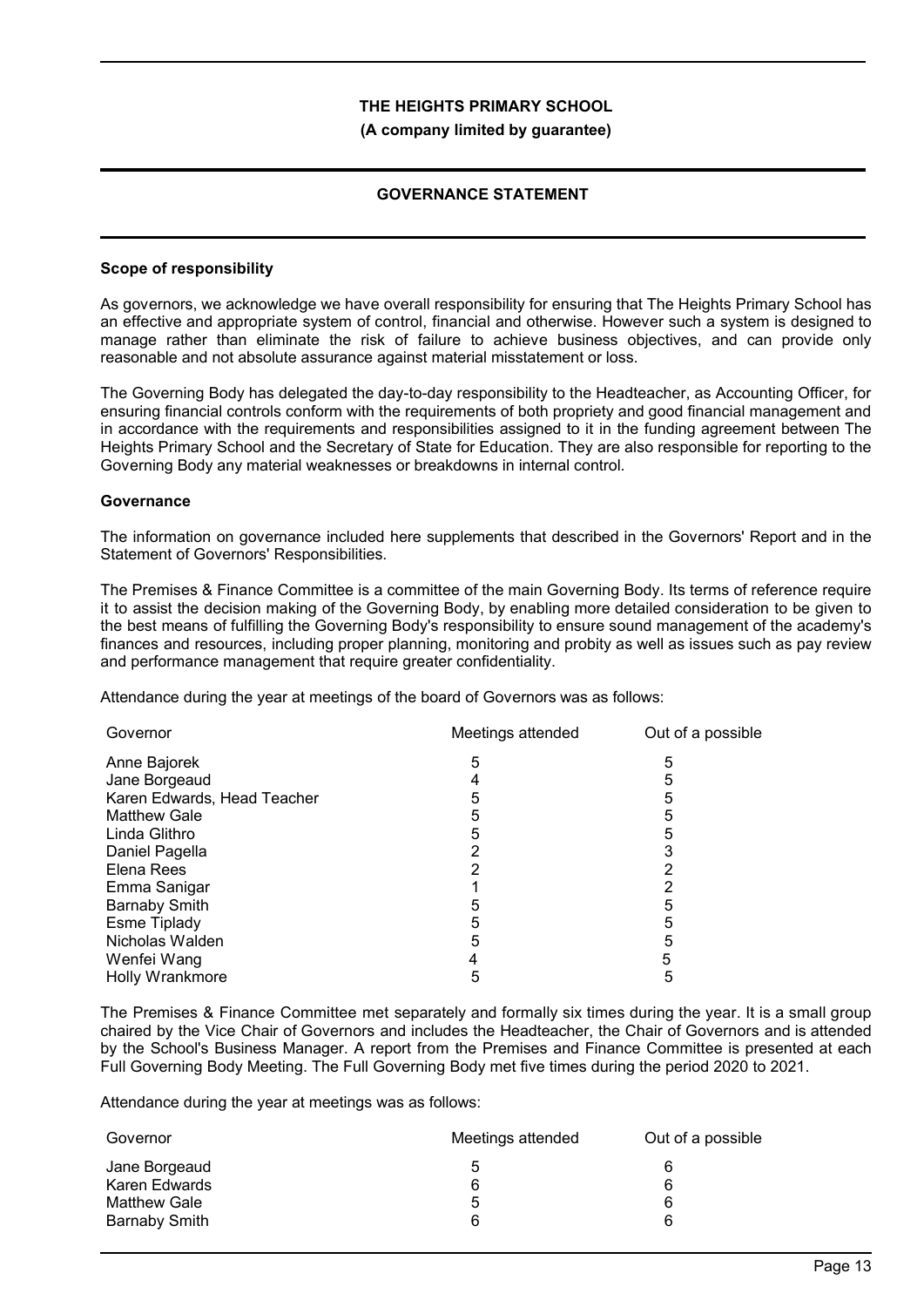**(A company limited by guarantee)**

# **GOVERNANCE STATEMENT (CONTINUED)**

#### **Governance (continued)**

| Nicholas Walden | ิค |   |
|-----------------|----|---|
| Holly Wrankmore | ิค | 6 |
| Anne Bajorek    | ิค | 6 |
| Daniel Pagella  |    |   |

#### **Governance Review**

The Governing Body undertook a formal review of governance in October 2021 including a specific review of its impact during the 2020/21 academic year. This confirmed that the Governing Body has continued to make a significant contribution to the performance of the school in relation to both strategy and operation.

#### **Value for money**

As the accounting officer, the Headteacher has responsibility for ensuring that the academy trust delivers good value in the use of public resources.

The accounting officer understands that value for money refers to the educational and wider societal outcomes achieved in return for the taxpayer resources received. The accounting officer considers how the trust's use of its resources has provided good value for money during each academic year, and reports to the board of trustees where value for money can be improved, including the use of benchmarking data, where available. The accounting officer for the academy trust has delivered improved value for money in the following key areas:

## I**mpact of the Coronavirus Pandemic**

The Coronavirus Pandemic has meant that most of the pupils at the school were home educated from January to March 2021. The school has followed government guidance throughout the evolving situation. As such the school ensured the following:

- That suppliers who would normally provide services such as school dinners, PE and cover staff did not need to be paid for any services that were not delivered as all suppliers were able to access the Furlough Scheme.
- That available funds were used to support in-school learning and home learning through the employment of cover staff where needed and the purchase of systems, platforms or new resources as required.
- That the school was clean and safe through the purchase of additional cleaning and sanitizing materials and the re-direction of cleaning time to areas of the school in use each day. This ensured that the school could be thoroughly cleaned and as Covid-safe as possible.

## **Educational Outcomes**

Academic year 2020 - 2021 was a challenging year for The Heights Primary School and all education settings in the country. Educational Outcomes were adversely affected by the amount of time that children spent at home. The children's mental health and wellbeing remained a strong focus and it was apparent that when the school community returned in September that wellbeing of the vast majority of pupils was good.

Attainment at the end of KS2 was very good with the school's ambition targets being met. In spite of the impact of home learning 96% of pupils achieved the phonics threshold in December 2020.

Phonics and writing continue to be areas of focus for catch-up and recovery across the school.

The School received Pupil Premium funding during the financial year. The vast majority of these pupils were in school for the entire lockdown period. These children thrived in school and have made good progress across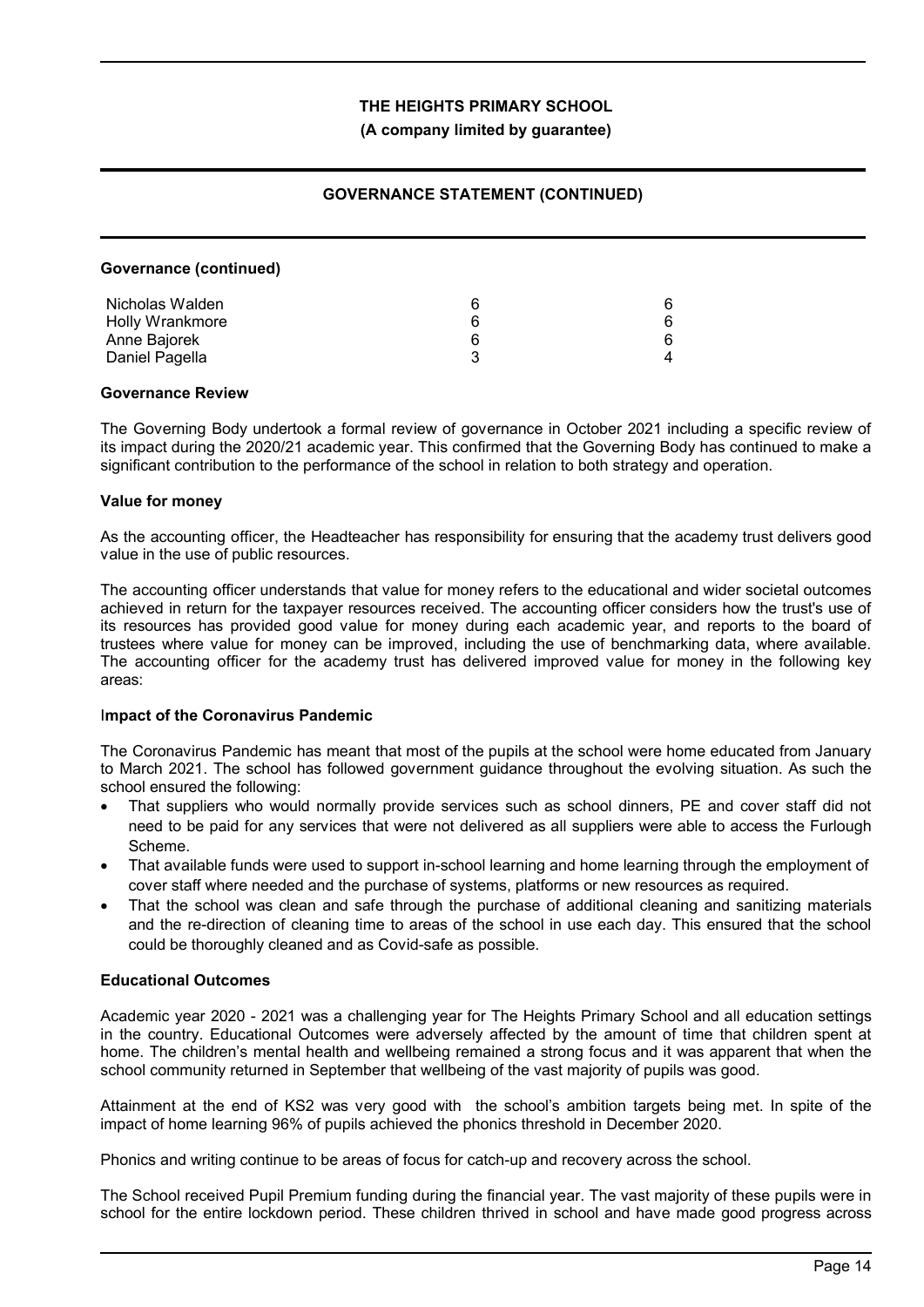# **(A company limited by guarantee)**

# **GOVERNANCE STATEMENT (CONTINUED)**

### **Value for money (continued)**

many areas. Most of the pupils eligible for this funding are achieving in line with other children of their age.

The School has continued to recruit and develop outstanding practitioners, both in the form of teachers and teaching assistants and has built on the excellent standards of progress and attainment achieved in earlier years. Practitioners' work has been supported by very targeted continuing professional development, led by specialists in different areas.

#### **Continued Improvements to Financial Systems and Procedures**

During the period 2020-2021 the Academy continued to use budgeting software to aid, not only the creation of a three to five year budget but also to track income and expenditure against the budget set.

During the period in question forecasts were produced from the budget system which. These forecasts showed a significant in-year deficit as a result of unfunded growth within the school, but also that the school would incur a larger in-year deficit due to additional Covid-related costs. These costs were primarily in areas of staffing (cover staff for Covid absences) and hygiene (additional cleaning such as whole school fogging, anti-viral; sprays and PPE).

The school was in regular communication with the DfE regarding its financial position and this ultimately resulted in receipt of £30,250 of financial support. An amount which equated, approximately, to the additional costs incurred as a result of the coronavirus pandemic. The receipt of these funds meant that at the end of the period the school did not record an overall deficit (disregarding the pension liability), but has a significantly reduced carry forward reserve for future years.

During the period the school completed the move to a new finance system (Civica Financials Live) and also adopted the Academies Chart of Accounts, as recommended by the DfE.

The Academy has continued to make use of framework procurement agreements where appropriate to ensure value for money during the purchasing process. Electricity is purchased via a framework at a very competitive rate, and gas is now included as well, following the move to the school's permanent site

As the Academy moved nearer to occupying its permanent site the Governing Body recognized the importance of value for money procurement compliant with all necessary legislation. To ensure that statutory obligations are met with regard to this key procurement the Governing Body appointed a Permanent Site Sub Committee to manage these key decisions and processes and report to the Premises & Finance Committee

This sub-committee over saw the procurement and appointment of two major contracts in the year:

- Cater Link were appointed the new catering contractor via an OJEU complaint procurement process, supported by Minerva Consulting Ltd.
- YBC Cleaning Ltd were appointed cleaning contractors via a non-OJEU procurement process managed inhouse with Governing Body support.

The school also operated a tender process for a new Internal Scrutiny provider, and appointed Strictly Education. Three areas were looked at in the accounting period and the Governing Body is in the process of implementing the recommendations.

## **Devolved Budget Management**

The new finance system – Civica Financials Live – includes workflow management to prevent over spend against budget and ensure that spend is approved by a Budget Holder wherever possible. This continues the devolved approach to budget management adopted in previous periods.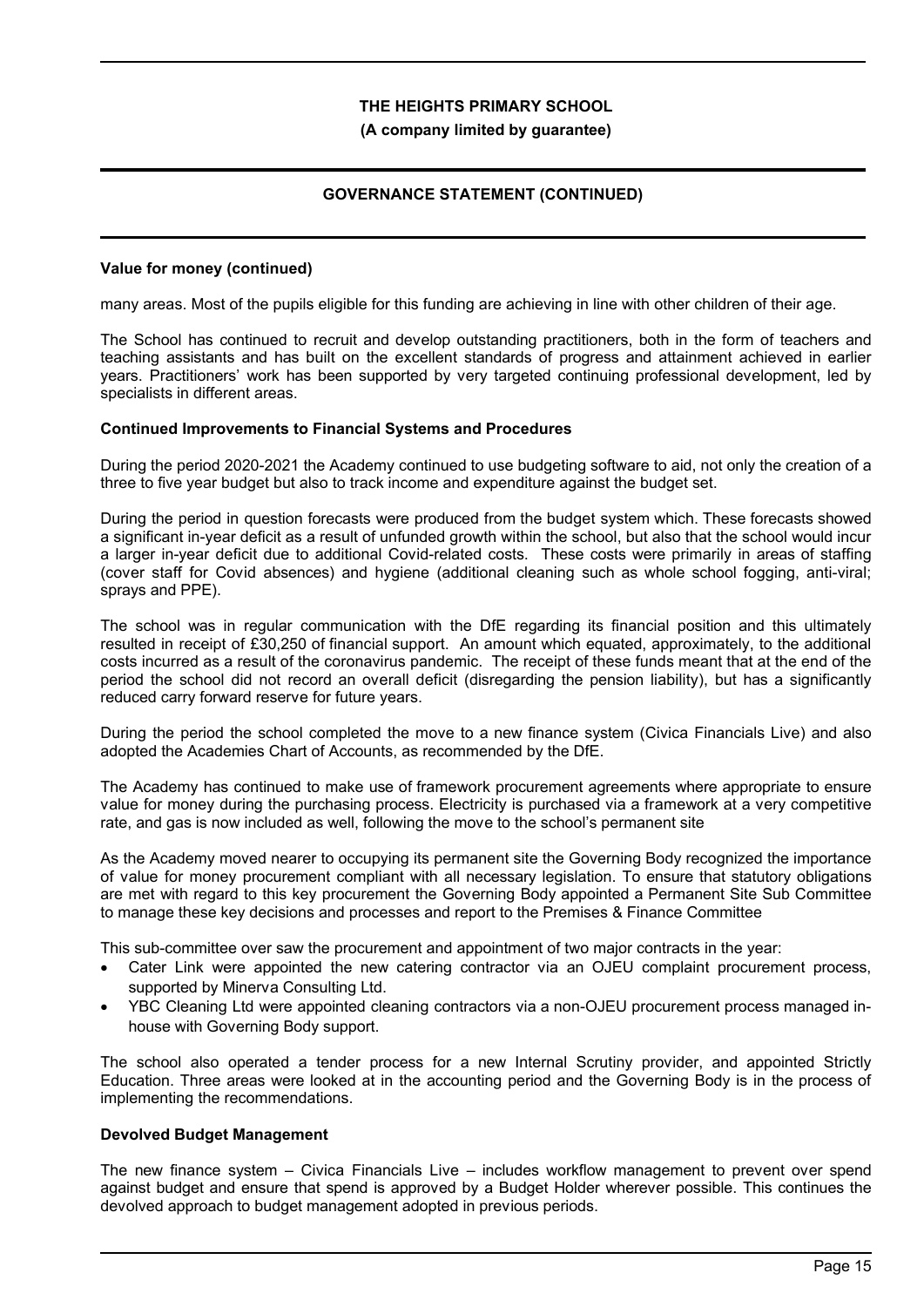### **(A company limited by guarantee)**

# **GOVERNANCE STATEMENT (CONTINUED)**

### **Value for money (continued)**

## **Staffing**

While the Academy has been able to retain the majority of its high quality teaching and support staff, deployment of staff and staffing levels during the year were continually reviewed by the Headteacher and the Governing Body. Staffing is the single largest area of expense, so, in the current funding climate a key aspect of financial control within the Academy is to constantly review staffing levels with regard to the in-year financial position and budget planning for future years.

While the Governing Body has a staffing structure for the school operating at full capacity this is continually reviewed to ensure that appointments are affordable and sustainable.

The Assistant Headteacher commenced her new role as Deputy Headteacher within the period.

#### **The purpose of the system of internal control**

The system of internal control is designed to manage risk to a reasonable level rather than to eliminate all risk of failure to achieve policies, aims and objectives; it can therefore only provide reasonable and not absolute assurance of effectiveness. The system of internal control is based on an on-going process designed to identify and prioritise the risks to the achievement of the School Trust's policies, aims and objectives, to evaluate the likelihood of those risks being realised and the impact should they be realised, and to manage them efficiently, effectively and economically.

#### **Capacity to handle risk**

The Governing Body has reviewed the key risks to which the School Trust is exposed together with the operating, financial and compliance controls that have been implemented to mitigate those risks. The Governing Body is of the view that there has been a formal on-going process for identifying, evaluating and managing the School Trust's significant risks during the period ended 31 August 2021 and up to the date of approval of the annual report and financial statements. This process is regularly reviewed by the Governing Body.

#### **The risk and control framework**

The School Trust's system of internal financial control is based on a framework of regular management information and administrative procedures including the segregation of duties and a system of delegation and accountability. In particular, it will include:

- comprehensive budgeting and monitoring systems with an annual budget and periodic financial reports which are reviewed and agreed by the Governing Body;
- regular reviews by the Premises & Finance Committee (and sometimes the full Governing Body) of budget monitoring reports which indicate financial performance against the forecasts and of major purchase plans, capital works and expenditure programmes;
- setting targets to measure financial and other performance;
- clearly defined purchasing (asset purchase or capital investment) guidelines;
- delegation of authority and segregation of duties;
- identification and management of risks.

The Board of Governors appointed Strictly Education to provide the Internal Scrutiny function during the 2020 to 2021 financial year.

The reviewer's role includes giving advice on financial matters and performing a range of checks on the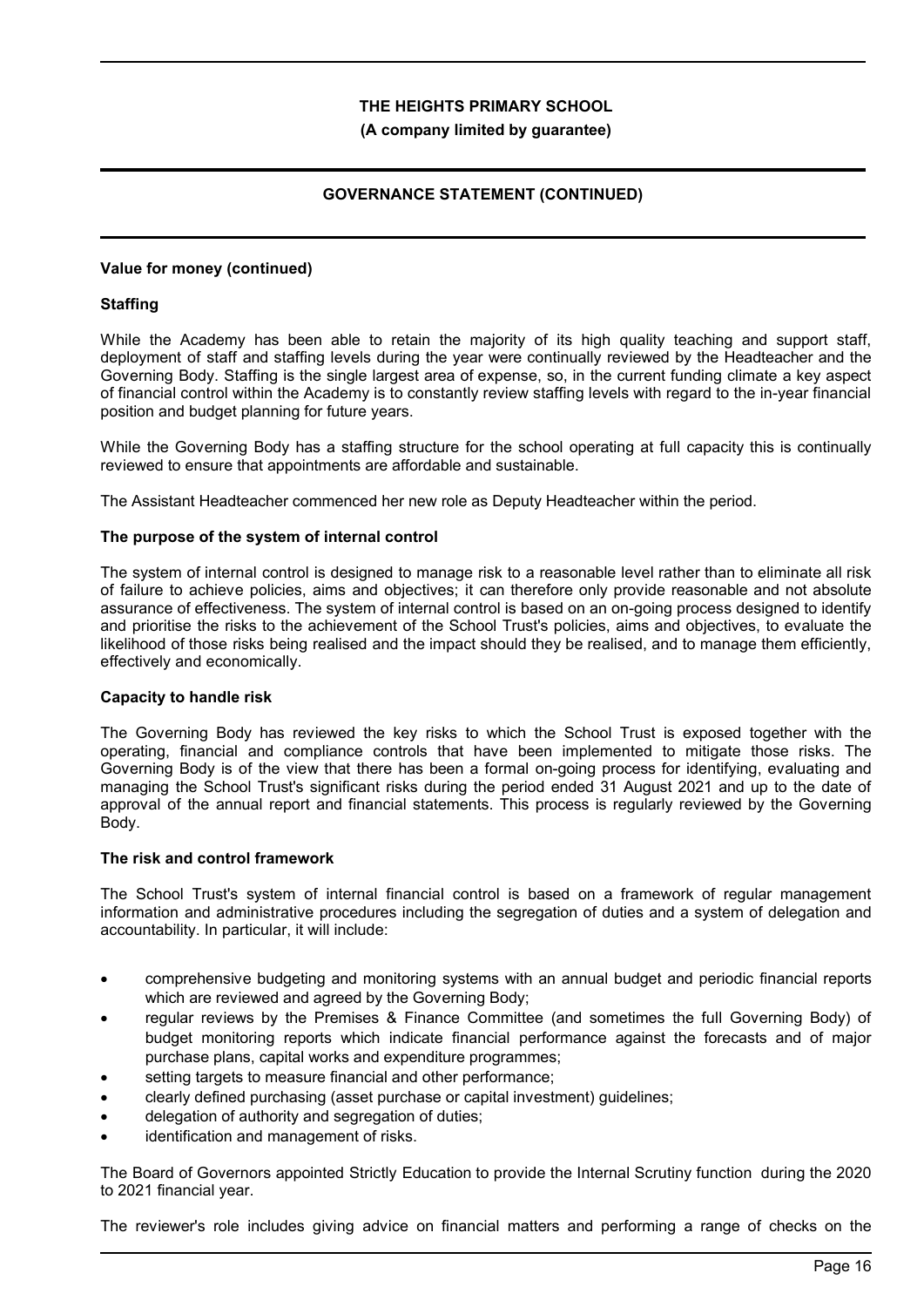# **(A company limited by guarantee)**

# **GOVERNANCE STATEMENT (CONTINUED)**

## **The risk and control framework (continued)**

Academy Trust's's financial systems. The areas covered in the current period were:

- Risk management
- Reporting to the Governing Body and budget monitoring
- Creation of Payroll and other manual adjustment journals

Following each visit, the reviewer reported to the board of Governors on the operation of the systems of control and on the discharge of the board of trustees' financial responsibilities. The reports by the school's Internal Scrutineer highlighted some areas where improvements could be made. These added controls are in the process of being implemented.

#### **Review of effectiveness**

As accounting officer, the headteacher has responsibility for reviewing the effectiveness of the system of internal controls. During the year in question the review has been informed by:

- the work of the reviewer;
- the work of the external auditor;
- the financial management and governance self-assessment process;
- the work of the executive managers within the academy who have responsibility for the development and maintenance of the internal control framework.

The accounting officer has been advised of the implications of the result of their review of the systems of internal control by the Governing Body and a plan to address weaknesses and ensure continuous improvement of the systems is in place.

Approved by order of the members of the Board of Governors and signed on their behalf by:

Annetagorek

**Anne Bajorek** Chair of Governors Date:

**Karen Edwards** Accounting Officer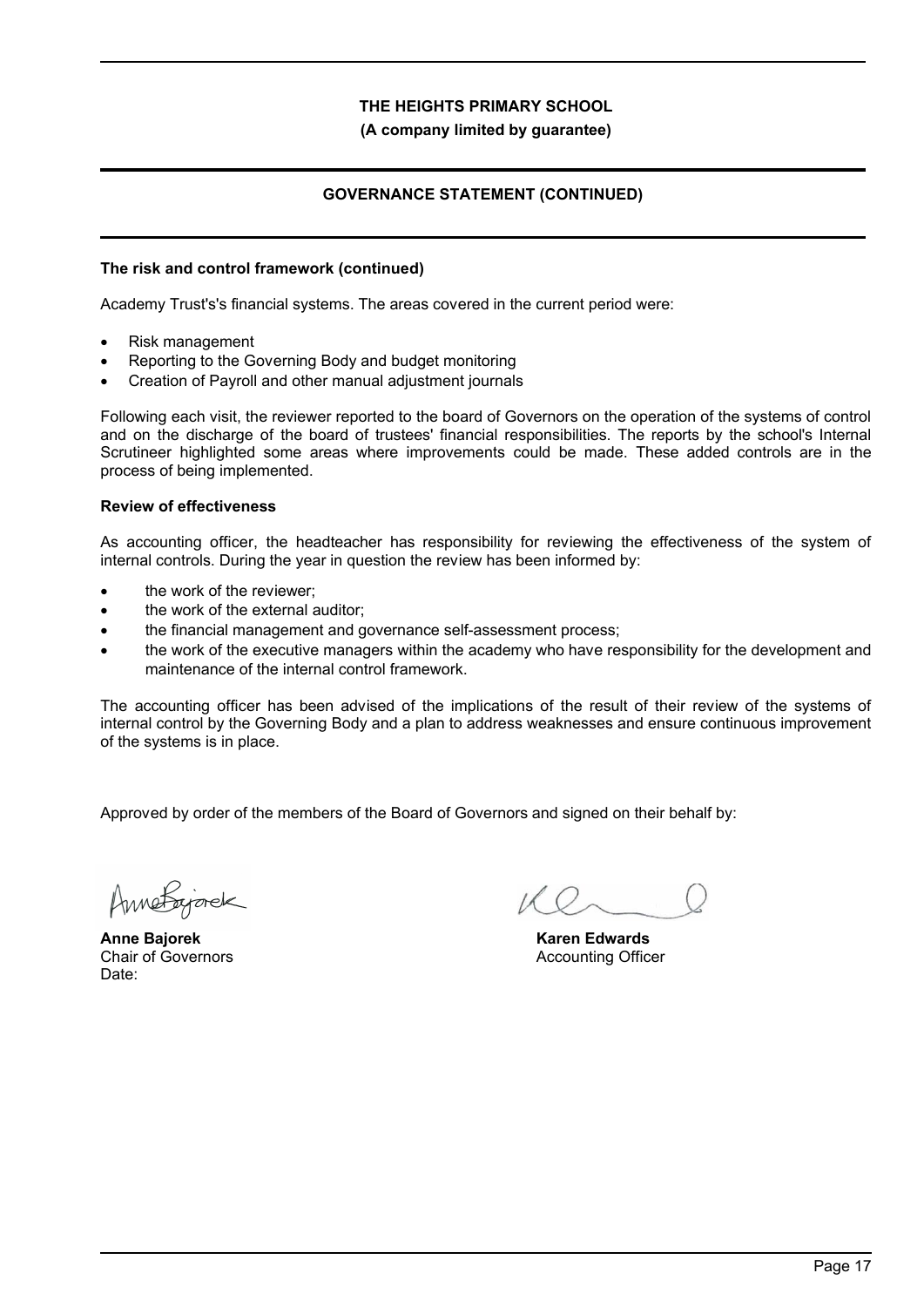**(A company limited by guarantee)**

# **STATEMENT ON REGULARITY, PROPRIETY AND COMPLIANCE**

As Accounting Officer of The Heights Primary School I have considered my responsibility to notify the School Trust Governing Body and the Department for Education of material irregularity, impropriety and noncompliance with DFE terms and conditions of funding, under the funding agreement in place between the School Trust and the Secretary of State for Education. As part of my consideration I have had due regard to the requirements of the Academies Financial Handbook.

I confirm that the School Trust Governing Body and I are able to identify any material irregular or improper use of funds by the School Trust, or material non-compliance with the terms and conditions of funding under the School Trust's funding agreement and the Academies Financial Handbook.

I confirm that no instances of material irregularity, impropriety or funding non-compliance have been discovered to date. If any instances are identified after the date of this statement, these will be notified to the Governing Body and DFE.

**Mrs K Edwards** Accounting Officer Date: 14th December 2021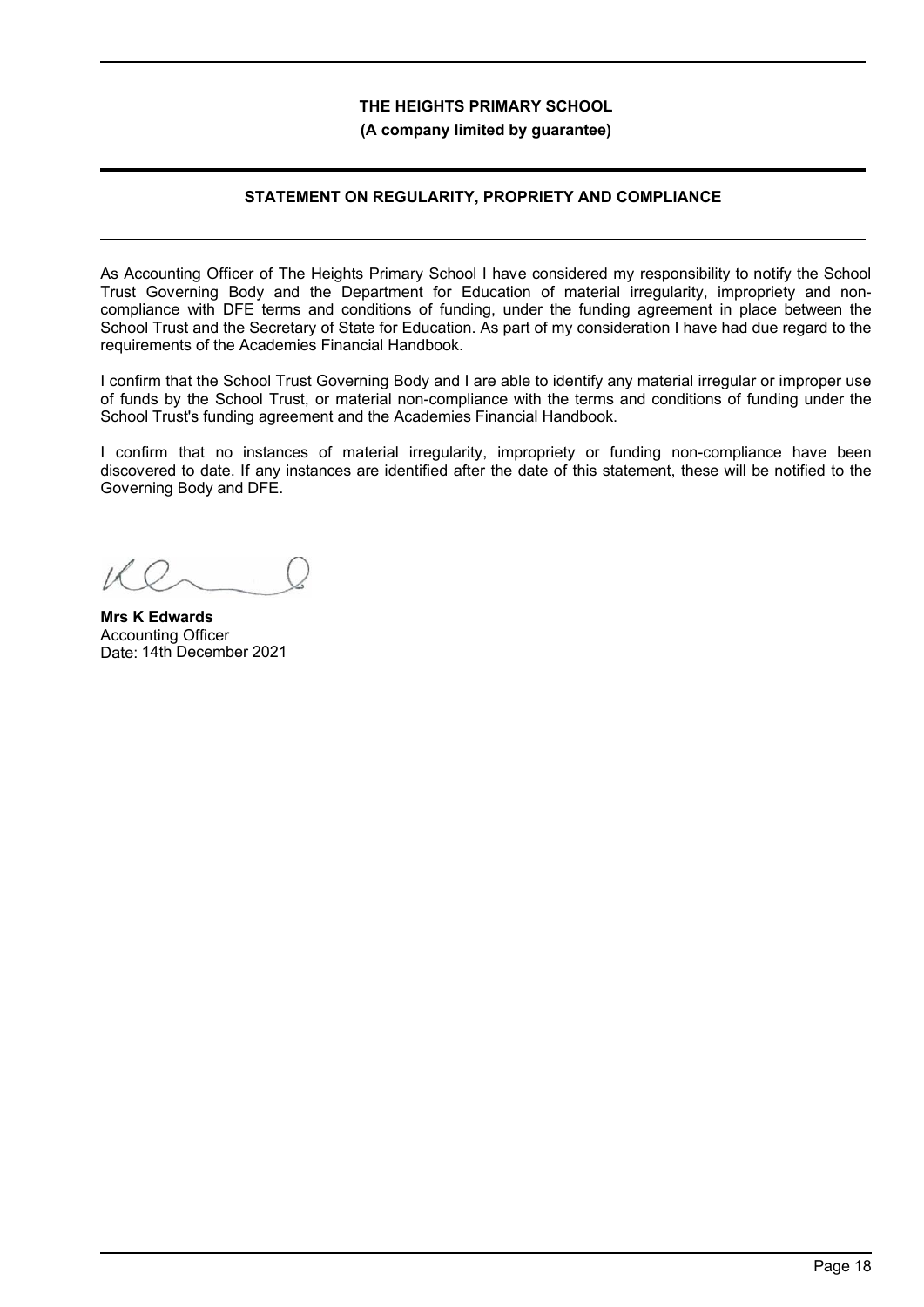# **(A company limited by guarantee)**

# **STATEMENT OF GOVERNORS' RESPONSIBILITIES FOR THE YEAR ENDED 31 AUGUST 2021**

The Governors (who are also the directors of the charitable company for the purposes of company law) are responsible for preparing the Governors' report and the financial statements in accordance with the Academies Accounts Direction published by the Education and Skills Funding Agency, United Kingdom Accounting Standards (United Kingdom Generally Accepted Accounting Practice) and applicable law and regulations.

Company law requires the Governors to prepare financial statements for each financial . Under company law, the Governors must not approve the financial statements unless they are satisfied that they give a true and fair view of the state of affairs of the charitable company and of its incoming resources and application of resources, including its income and expenditure, for that period. In preparing these financial statements, the Governors are required to:

- select suitable accounting policies and then apply them consistently;
- observe the methods and principles of the Charities SORP 2019 and the Academies Accounts Direction 2020 to 2021;
- make judgments and accounting estimates that are reasonable and prudent;
- state whether applicable UK Accounting Standards have been followed, subject to any material departures disclosed and explained in the financial statements;
- prepare the financial statements on the going concern basis unless it is inappropriate to presume that the charitable company will continue in business.

The Governors are responsible for keeping adequate accounting records that are sufficient to show and explain the charitable company's transactions and disclose with reasonable accuracy at any time the financial position of the charitable company and enable them to ensure that the financial statements comply with the Companies Act 2006. They are also responsible for safeguarding the assets of the charitable company and hence for taking reasonable steps for the prevention and detection of fraud and other irregularities.

The Governors are responsible for ensuring that in its conduct and operation the charitable company applies financial and other controls, which conform with the requirements both of propriety and of good financial management. They are also responsible for ensuring grants received from ESFA/DfE have been applied for the purposes intended.

The Governors are responsible for the maintenance and integrity of the corporate and financial information included on the charitable company's website. Legislation in the United Kingdom governing the preparation and dissemination of financial statements may differ from legislation in other jurisdictions.

Approved by order of the members of the Board of Governors and signed on its behalf by:

Annetagorek

Anne Bajorek **Chair of Governors**

Date: 14th December 2021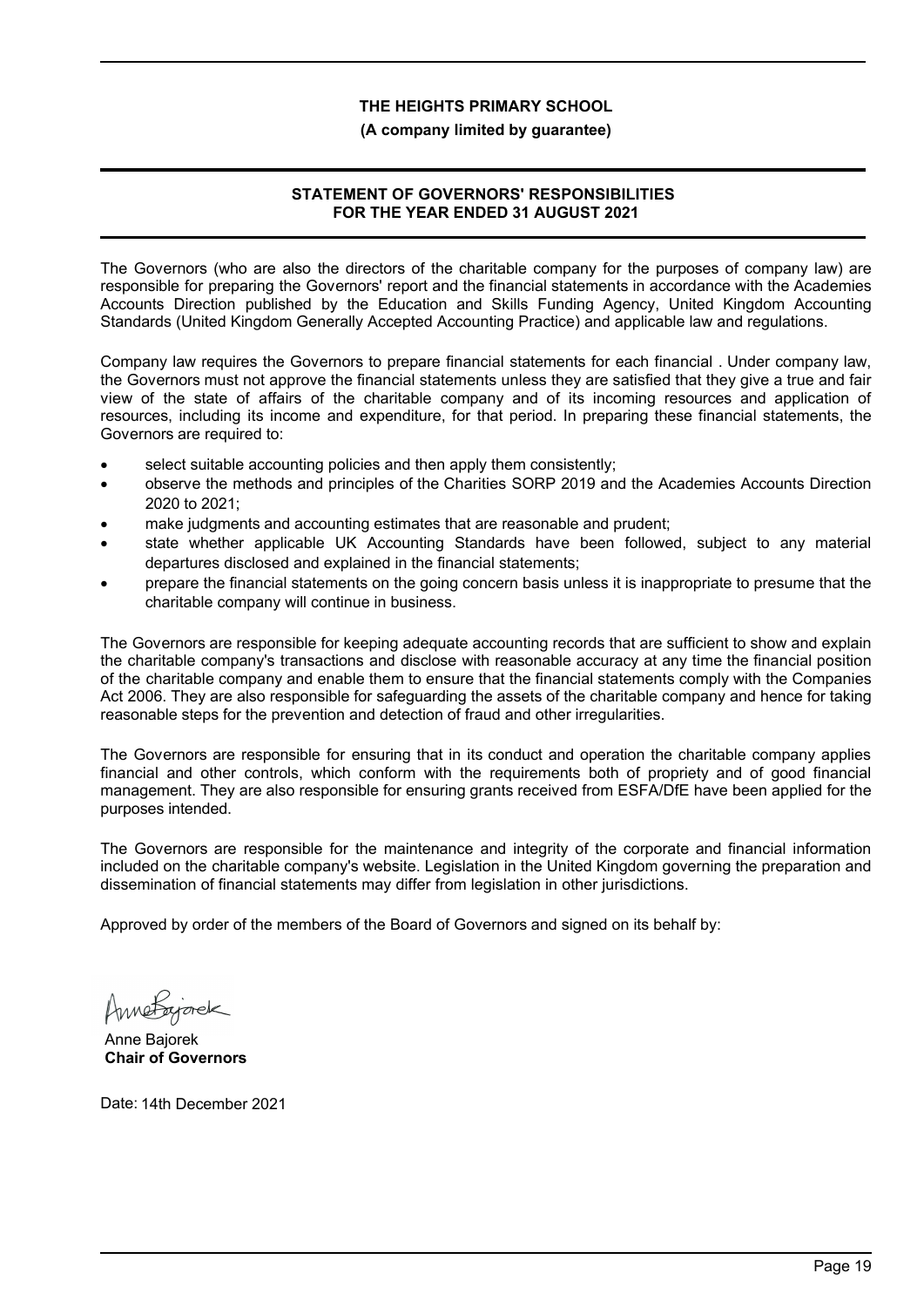## **(A company limited by guarantee)**

# **INDEPENDENT AUDITOR'S REPORT ON THE FINANCIAL STATEMENTS TO THE MEMBERS OF THE HEIGHTS PRIMARY SCHOOL**

## **Opinion**

We have audited the financial statements of The Heights Primary School (the 'academy') for the year ended 31 August 2021 which comprise the Statement of Financial Activities, the Balance sheet, the Statement of cash flows and the related notes, including a summary of significant accounting policies. The financial reporting framework that has been applied in their preparation is applicable law, United Kingdom Accounting Standards (United Kingdom Generally Accepted Accounting Practice), including Financial Reporting Standard 102 'The Financial Reporting Standard applicable in the UK and Republic of Ireland', the Charities SORP 2019 and the Academies Accounts Direction 2020 to 2021 issued by the Education and Skills Funding Agency.

In our opinion the financial statements:

- give a true and fair view of the state of the academy's affairs as at 31 August 2021 and of its incoming resources and application of resources, including its income and expenditure for the year then ended;
- have been properly prepared in accordance with United Kingdom Generally Accepted Accounting Practice; and
- have been prepared in accordance with the requirements of the Companies Act 2006, the Charities SORP 2019 and the Academies Accounts Direction 2020 to 2021 issued by the Education and Skills Funding Agency.

## **Basis for opinion**

We conducted our audit in accordance with International Standards on Auditing (UK) (ISAs (UK)) and applicable law. Our responsibilities under those standards are further described in the Auditor's responsibilities for the audit of the financial statements section of our report. We are independent of the academy in accordance with the ethical requirements that are relevant to our audit of the financial statements in the United Kingdom, including the Financial Reporting Council's Ethical Standard, and we have fulfilled our other ethical responsibilities in accordance with these requirements. We believe that the audit evidence we have obtained is sufficient and appropriate to provide a basis for our opinion.

#### **Emphasis of matter - material uncertainty in relation to going concern**

We draw attention to Note 1.2 in the financial statements, which states that in the event of certain income streams not being received in accordance with anticipated timescales and/or further unexpected costs materialising, a material uncertainty exists that may cast significant doubt on the Trust's ability to continue as a going concern. Our opinion is not modified in respect of this matter.

## **Other information**

The other information comprises the information included in the Annual report other than the financial statements and our Auditor's report thereon. The Governors are responsible for the other information contained within the Annual report. Our opinion on the financial statements does not cover the other information and, except to the extent otherwise explicitly stated in our report, we do not express any form of assurance conclusion thereon. Our responsibility is to read the other information and, in doing so, consider whether the other information is materially inconsistent with the financial statements or our knowledge obtained in the course of the audit, or otherwise appears to be materially misstated. If we identify such material inconsistencies or apparent material misstatements, we are required to determine whether this gives rise to a material misstatement in the financial statements themselves. If, based on the work we have performed, we conclude that there is a material misstatement of this other information, we are required to report that fact.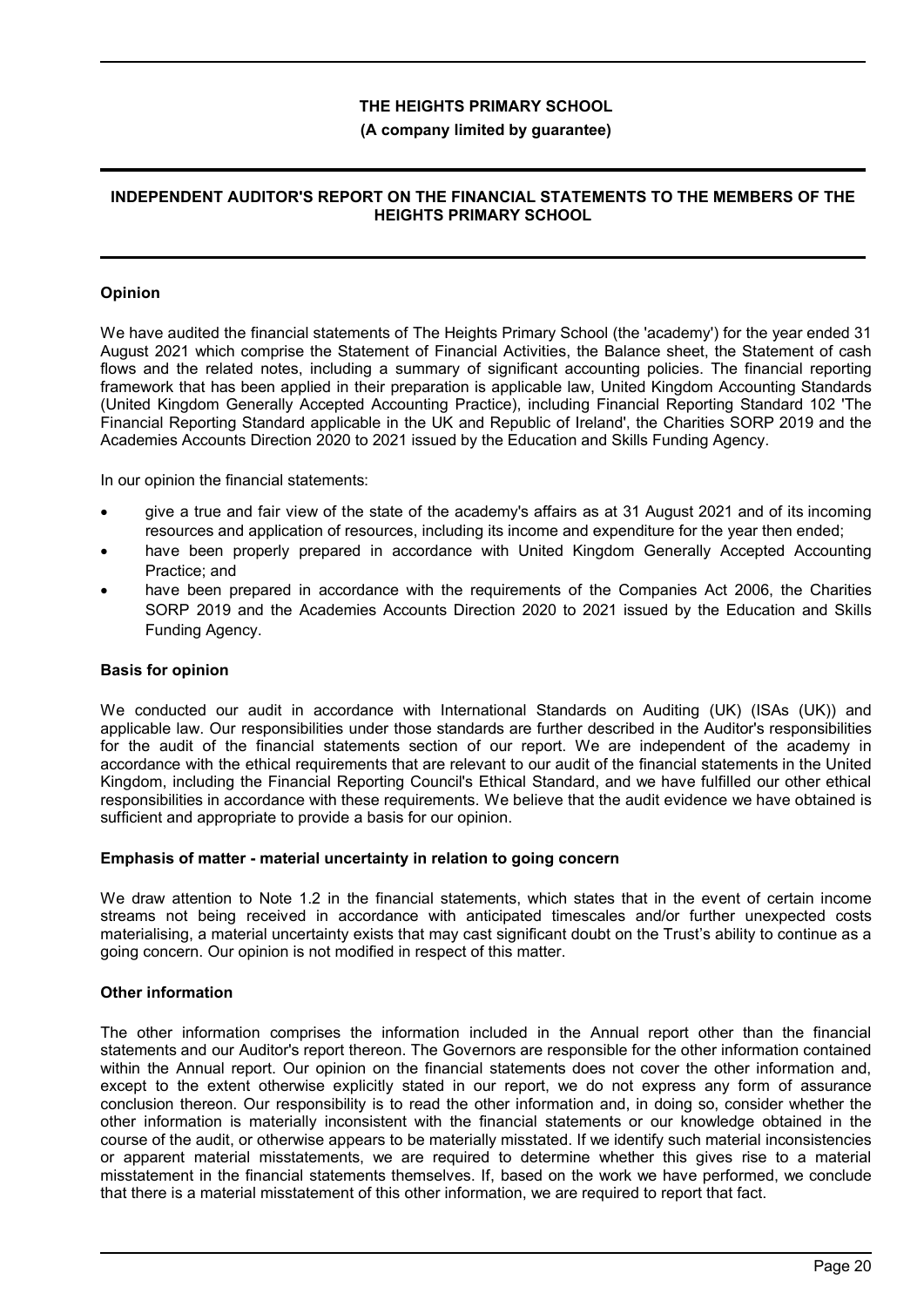# **(A company limited by guarantee)**

# **INDEPENDENT AUDITOR'S REPORT ON THE FINANCIAL STATEMENTS TO THE MEMBERS OF THE HEIGHTS PRIMARY SCHOOL (CONTINUED)**

We have nothing to report in this regard.

#### **Opinion on other matters prescribed by the Companies Act 2006**

In our opinion, based on the work undertaken in the course of the audit:

- the information given in the Governors' Report including the Strategic Report for the financial year for which the financial statements are prepared is consistent with the financial statements.
- the Governors' Report and the Strategic Report have been prepared in accordance with applicable legal requirements.

#### **Matters on which we are required to report by exception**

In the light of our knowledge and understanding of the academy and its environment obtained in the course of the audit, we have not identified material misstatements in the Governors' Report including the Strategic Report.

We have nothing to report in respect of the following matters in relation to which the Companies Act 2006 requires us to report to you if, in our opinion:

- adequate accounting records have not been kept, or returns adequate for our audit have not been received from branches not visited by us; or
- the financial statements are not in agreement with the accounting records and returns; or
- certain disclosures of Governors' remuneration specified by law are not made; or
- we have not received all the information and explanations we require for our audit.

#### **Responsibilities of trustees**

As explained more fully in the Governors' responsibilities statement, the Governors (who are also the directors of the academy for the purposes of company law) are responsible for the preparation of the financial statements and for being satisfied that they give a true and fair view, and for such internal control as the Governors determine is necessary to enable the preparation of financial statements that are free from material misstatement, whether due to fraud or error.

In preparing the financial statements, the Governors are responsible for assessing the Trust's ability to continue as a going concern, disclosing, as applicable, matters related to going concern and using the going concern basis of accounting unless the Governors either intend to liquidate the academy or to cease operations, or have no realistic alternative but to do so.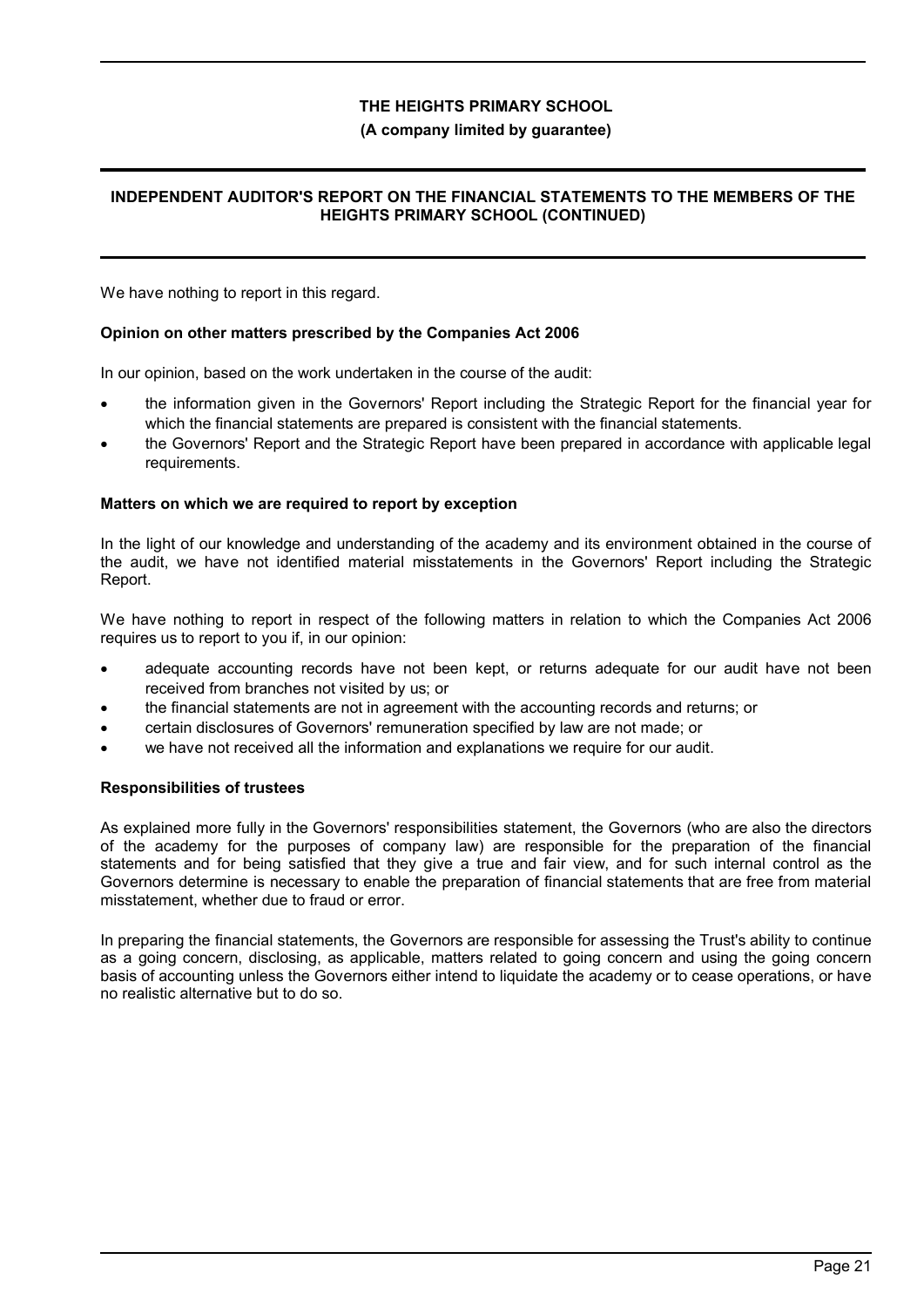#### **(A company limited by guarantee)**

### **INDEPENDENT AUDITOR'S REPORT ON THE FINANCIAL STATEMENTS TO THE MEMBERS OF THE HEIGHTS PRIMARY SCHOOL (CONTINUED)**

#### **Auditor's responsibilities for the audit of the financial statements**

Our objectives are to obtain reasonable assurance about whether the financial statements as a whole are free from material misstatement, whether due to fraud or error, and to issue an Auditor's report that includes our opinion. Reasonable assurance is a high level of assurance, but is not a guarantee that an audit conducted in accordance with ISAs (UK) will always detect a material misstatement when it exists. Misstatements can arise from fraud or error and are considered material if, individually or in the aggregate, they could reasonably be expected to influence the economic decisions of users taken on the basis of these financial statements.

Irregularities, including fraud, are instances of non-compliance with laws and regulations. We identified and assessed the risks of material misstatement of the financial statements from irregularities, whether due to fraud or error, and discussed these between our audit team members. We then designed and performed audit procedures responsive to those risks, including obtaining audit evidence sufficient and appropriate to provide a basis for our opinion.

We obtained an understanding of the legal and regulatory frameworks within which the charitable company operates, focusing on those laws and regulations that have a direct effect on the determination of material amounts and disclosures in the financial statements. The laws and regulations we considered in this context were the Charities Act 2011 together with the Charities SORP (FRS 102), Companies Act 2006, Academies Accounts Direction and the Academy Trust Handbook. We assessed the required compliance with these laws and regulations as part of our audit procedures on the related financial statement items.

In addition, we considered provisions of other laws and regulations that do not have a direct effect on the financial statements but compliance with which might be fundamental to the charitable company's ability to operate or to avoid a material penalty. We also considered the opportunities and incentives that may exist within the charitable company for fraud. The key laws and regulations we considered in this context were General Data Protection Regulation, health and safety legislation, Ofsted and employee legislation.

Auditing standards limit the required audit procedures to identify non-compliance with these laws and regulations to enquire of the Trustees and other management and inspection of regulatory and legal correspondence, if any. We identified the greatest risk of material impact on the financial statements from irregularities, including fraud, to be within the timing and completeness of income recognition and the override of controls by management. Our audit procedures to respond to these risks included enquiries of management and the Board about their own identification and assessment of the risks of irregularities, sample testing on the posting of journals, sample testing on income recognised in the accounts, reviewing accounting estimates for biases, reviewing regulatory correspondence with the ESFA, and reading minutes of meetings of those charged with governance.

Owing to the inherent limitations of an audit, there is an unavoidable risk that we may not have detected some material misstatements in the financial statements, even though we have properly planned and performed our audit in accordance with auditing standards. For example, the further removed non-compliance with laws and regulations (irregularities) is from the events and transactions reflected in the financial statements, the less likely the inherently limited procedures required by auditing standards would identify it. In addition, as with any audit, there remained a higher risk of non-detection of irregularities, as these may involve collusion, forgery, intentional omissions, misrepresentations, or the override of internal controls. We are not responsible for preventing noncompliance and cannot be expected to detect non-compliance with all laws and regulations.

A further description of our responsibilities for the audit of the financial statements is located on the Financial Reporting Council's website at: www.frc.org.uk/auditorsresponsibilities. This description forms part of our Auditor's report.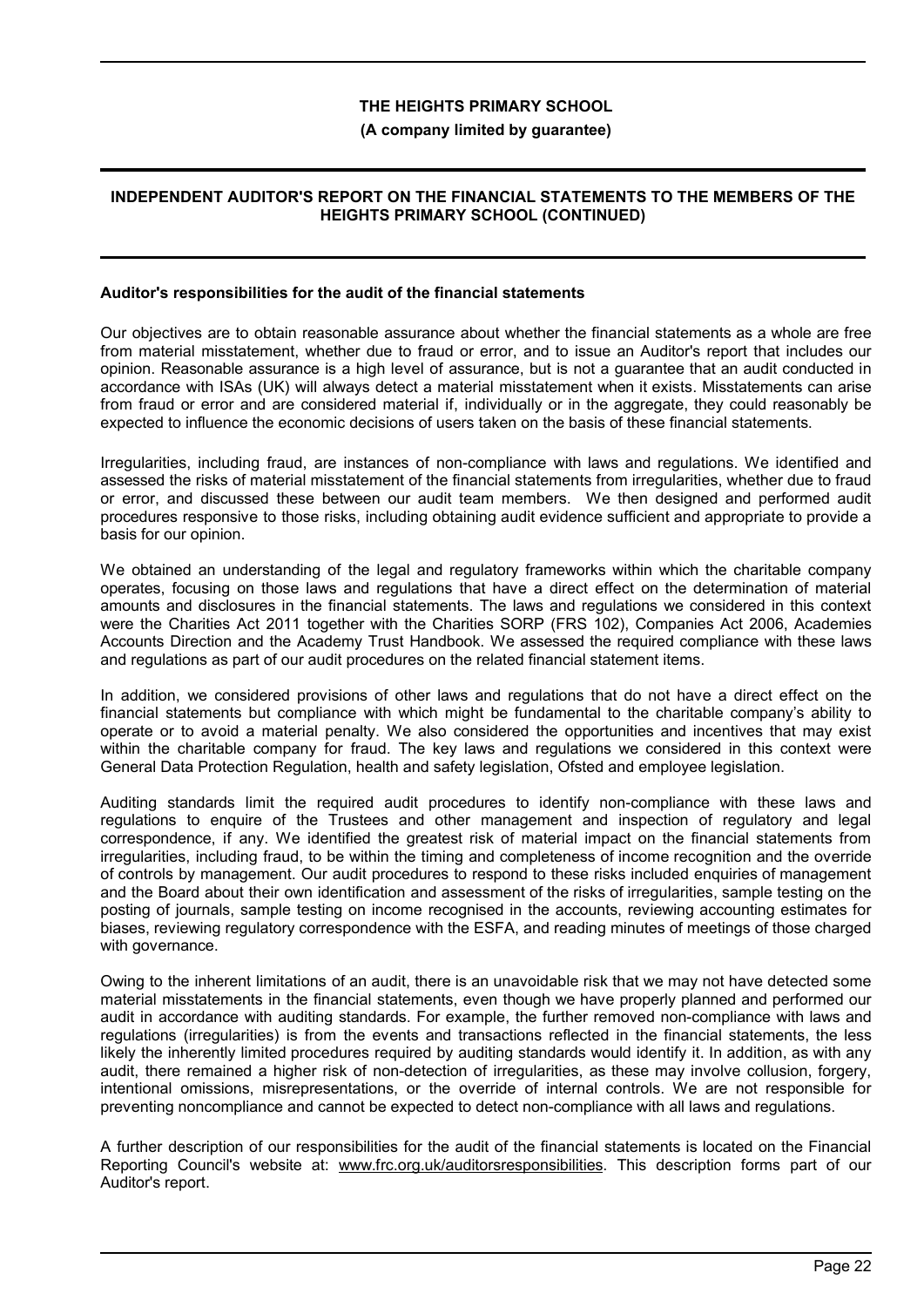# **(A company limited by guarantee)**

## **INDEPENDENT AUDITOR'S REPORT ON THE FINANCIAL STATEMENTS TO THE MEMBERS OF THE HEIGHTS PRIMARY SCHOOL (CONTINUED)**

#### **Use of our report**

This report is made solely to the academy's members, as a body, in accordance with Chapter 3 of Part 16 of the Companies Act 2006. Our audit work has been undertaken so that we might state to the academy's members those matters we are required to state to them in an Auditor's report and for no other purpose. To the fullest extent permitted by law, we do not accept or assume responsibility to anyone other than the academy and its members, as a body, for our audit work, for this report, or for the opinions we have formed.

**Janette Joyce (Senior statutory auditor)** for and on behalf of **Crowe U.K. LLP** Statutory Auditor Aquis House 49-51 Blagrave Street Reading **Berkshire** RG1 1PL

Date: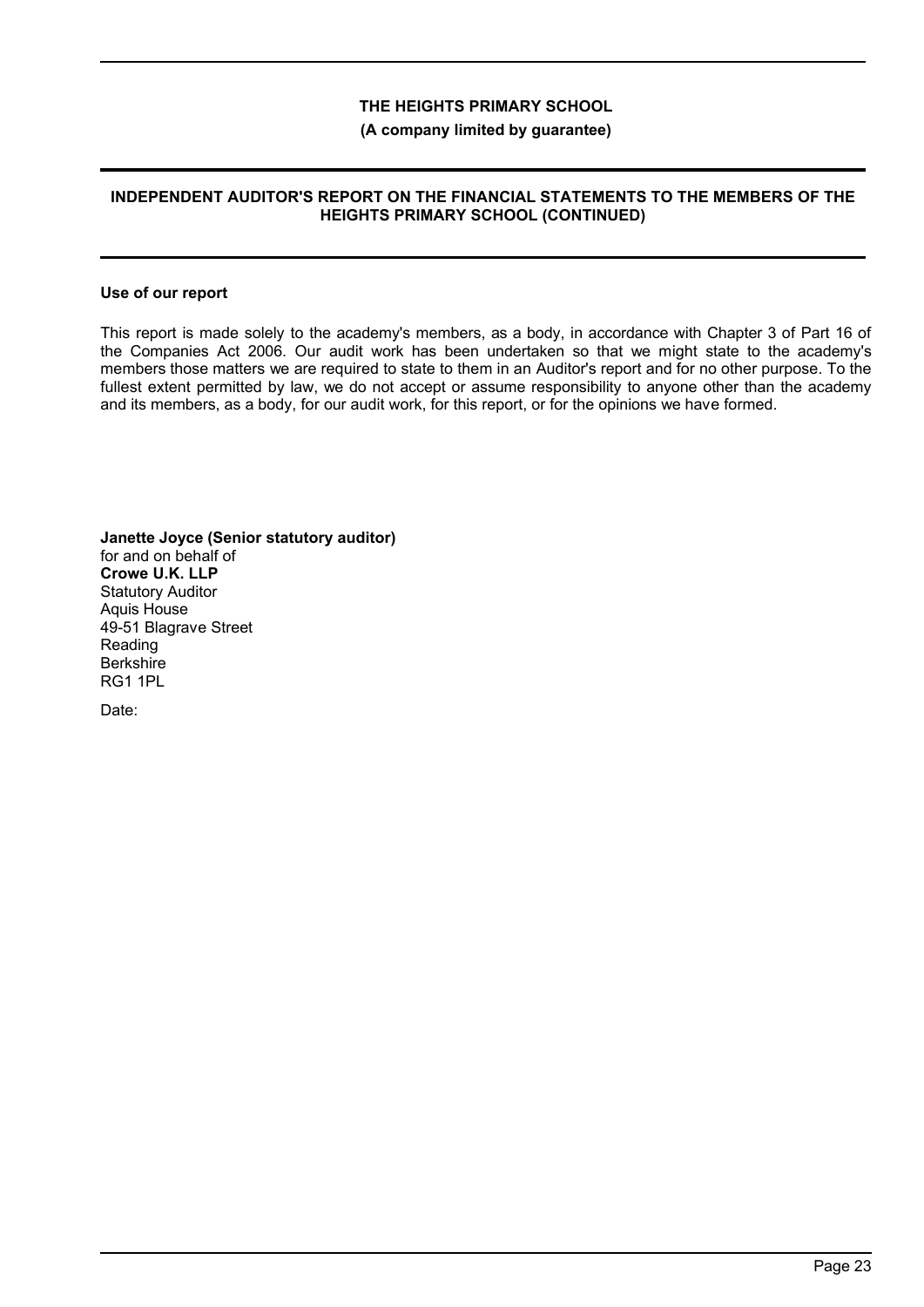#### **(A company limited by guarantee)**

### **INDEPENDENT REPORTING ACCOUNTANT'S ASSURANCE REPORT ON REGULARITY TO THE HEIGHTS PRIMARY SCHOOL AND THE EDUCATION AND SKILLS FUNDING AGENCY**

In accordance with the terms of our engagement letter dated 7 July 2017 and further to the requirements of the Education and Skills Funding Agency (ESFA) as included in the Academies Accounts Direction 2020 to 2021, we have carried out an engagement to obtain limited assurance about whether the expenditure disbursed and income received by The Heights Primary School during the year 1 September 2020 to 31 August 2021 have been applied to the purposes identified by Parliament and the financial transactions conform to the authorities which govern them.

This report is made solely to The Heights Primary School and ESFA in accordance with the terms of our engagement letter. Our work has been undertaken so that we might state to The Heights Primary School and ESFA those matters we are required to state in a report and for no other purpose. To the fullest extent permitted by law, we do not accept or assume responsibility to anyone other than The Heights Primary School and ESFA, for our work, for this report, or for the conclusion we have formed.

#### **Respective responsibilities of The Heights Primary School's accounting officer and the reporting accountant**

The accounting officer is responsible, under the requirements of The Heights Primary School's funding agreement with the Secretary of State for Education dated April 2014 and the Academies Financial Handbook, extant from 1 September 2020, for ensuring that expenditure disbursed and income received is applied for the purposes intended by Parliament and the financial transactions conform to the authorities which govern them.

Our responsibilities for this engagement are established in the United Kingdom by our profession's ethical guidance and are to obtain limited assurance and report in accordance with our engagement letter and the requirements of the Academies Accounts Direction 2020 to 2021. We report to you whether anything has come to our attention in carrying out our work which suggests that in all material respects, expenditure disbursed and income received during the year 1 September 2020 to 31 August 2021 have not been applied to purposes intended by Parliament or that the financial transactions do not conform to the authorities which govern them.

## **Approach**

We conducted our engagement in accordance with the Framework and Guide for External Auditors and Reporting Accountant of Academy Trusts issued by ESFA. We performed a limited assurance engagement as defined in our engagement letter.

The objective of a limited assurance engagement is to perform such procedures as to obtain information and explanations in order to provide us with sufficient appropriate evidence to express a negative conclusion on regularity.

A limited assurance engagement is more limited in scope than a reasonable assurance engagement and consequently does not enable us to obtain assurance that we would become aware of all significant matters that might be identified in a reasonable assurance engagement. Accordingly, we do not express a positive opinion.

Our engagement includes examination, on a test basis, of evidence relevant to the regularity and propriety of the academy's income and expenditure.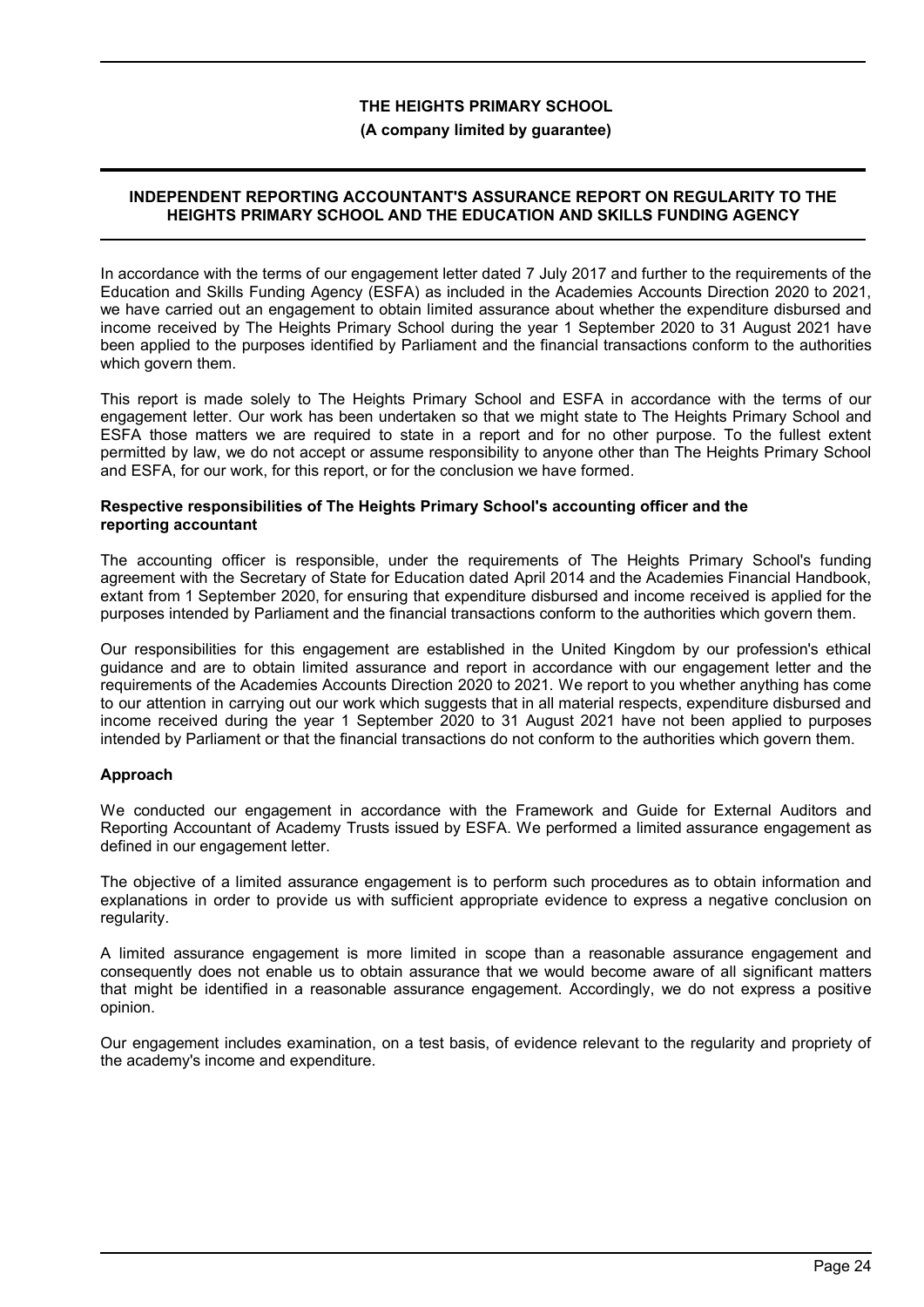# **(A company limited by guarantee)**

### **INDEPENDENT REPORTING ACCOUNTANT'S ASSURANCE REPORT ON REGULARITY TO THE HEIGHTS PRIMARY SCHOOL AND THE EDUCATION & SKILLS FUNDING AGENCY (CONTINUED)**

The work undertaken to draw to our conclusion includes:

- consideration of the evidence supporting the Accounting Officer's statement on regularity, propriety and compliance;
- analytical procedures on the general activities of the Academy Trust;
- a review of Minutes of Committees and Board Meetings which may be relevant to regularity;
- consideration of discussions with key personnel, including the Accounting Officer and Governing Body;
- tests of control have been carried out on a control activity which are relevant to regularity;
- substantive testing of individual transactions

#### **Conclusion**

In the course of our work, nothing has come to our attention which suggest in all material respects the expenditure disbursed and income received during the year 1 September 2020 to 31 August 2021 has not been applied to purposes intended by Parliament and the financial transactions do not conform to the authorities which govern them.

## **Crowe U.K. LLP**

Statutory Auditor

Aquis House 49-51 Blagrave Street Reading **Berkshire** RG1 1PL

Date: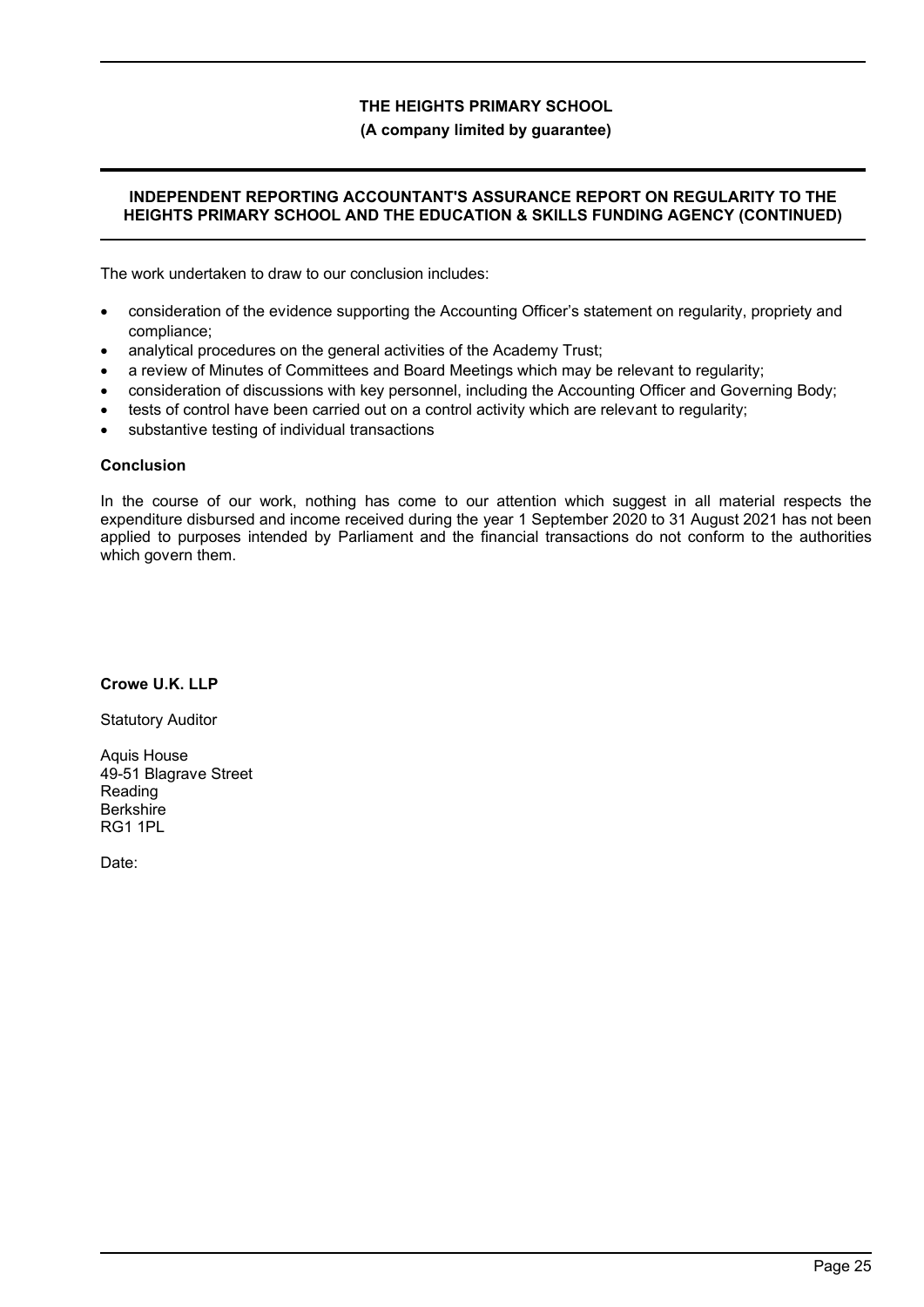**(A company limited by guarantee)**

|                                                            | <b>Note</b> | <b>Unrestricted</b><br>funds<br>2021<br>£ | <b>Restricted</b><br>funds<br>2021<br>£ | <b>Restricted</b><br>fixed asset<br>funds<br>2021<br>£ | <b>Total</b><br>funds<br>2021<br>£ | Total<br>funds<br>2020<br>£ |
|------------------------------------------------------------|-------------|-------------------------------------------|-----------------------------------------|--------------------------------------------------------|------------------------------------|-----------------------------|
| Income from:                                               |             |                                           |                                         |                                                        |                                    |                             |
| Donations and capital<br>grants                            | 3           | 1,761                                     | 16,584                                  | 10,759,934                                             | 10,778,279                         | 219,660                     |
| Other trading activities                                   | 5           | 13,222                                    | 21,703                                  |                                                        | 34,925                             | 85,744                      |
| Charitable activities                                      | 4           |                                           | 1,605,936                               |                                                        | 1,605,936                          | 1,531,137                   |
| Other income                                               |             |                                           | 30,680                                  |                                                        | 30,680                             |                             |
| <b>Total income</b>                                        |             | 14,983                                    | 1,674,903                               | 10,759,934                                             | 12,449,820                         | 1,836,541                   |
| <b>Expenditure on:</b>                                     |             |                                           |                                         |                                                        |                                    |                             |
| Charitable activities                                      | 7           |                                           | 1,889,504                               | 190,800                                                | 2,080,304                          | 1,897,684                   |
| <b>Total expenditure</b>                                   |             |                                           | 1,889,504                               | 190,800                                                | 2,080,304                          | 1,897,684                   |
| Net expenditure<br>before transfers<br>Transfers between   |             | 14,983                                    | (214, 601)                              | 10,569,134                                             | 10,369,516                         | (61, 143)                   |
| funds                                                      | 17          | (40, 469)                                 | 40,469                                  |                                                        |                                    |                             |
| Other recognised<br>gains/(losses):<br>Actuarial losses on |             |                                           |                                         |                                                        |                                    |                             |
| defined benefit<br>pension schemes                         | 23          |                                           | (106,000)                               |                                                        | (106,000)                          | (146,000)                   |
| Net movement in                                            |             |                                           |                                         |                                                        |                                    |                             |
| funds                                                      |             | (25, 486)                                 | (280, 132)                              | 10,569,134                                             | 10,263,516                         | (207, 143)                  |
| <b>Reconciliation of</b><br>funds:                         |             |                                           |                                         |                                                        |                                    |                             |
| Total funds brought<br>forward                             |             | 28,746                                    | (417, 280)                              | 198,509                                                | (190, 025)                         | 17,118                      |
| Net movement in funds                                      |             | (25, 486)                                 | (280, 132)                              | 10,569,134                                             | 10,263,516                         | (207, 143)                  |
| <b>Total funds carried</b>                                 |             |                                           |                                         |                                                        |                                    |                             |
| forward                                                    |             | 3,260                                     | (697, 412)                              | 10,767,643                                             | 10,073,491                         | (190, 025)                  |
|                                                            |             |                                           |                                         |                                                        |                                    |                             |

### **STATEMENT OF FINANCIAL ACTIVITIES (INCORPORATING INCOME AND EXPENDITURE ACCOUNT) FOR THE YEAR ENDED 31 AUGUST 2021**

The Statement of Financial Activities includes all gains and losses recognised in the year.

The notes on pages 29 to 50 form part of these financial statements.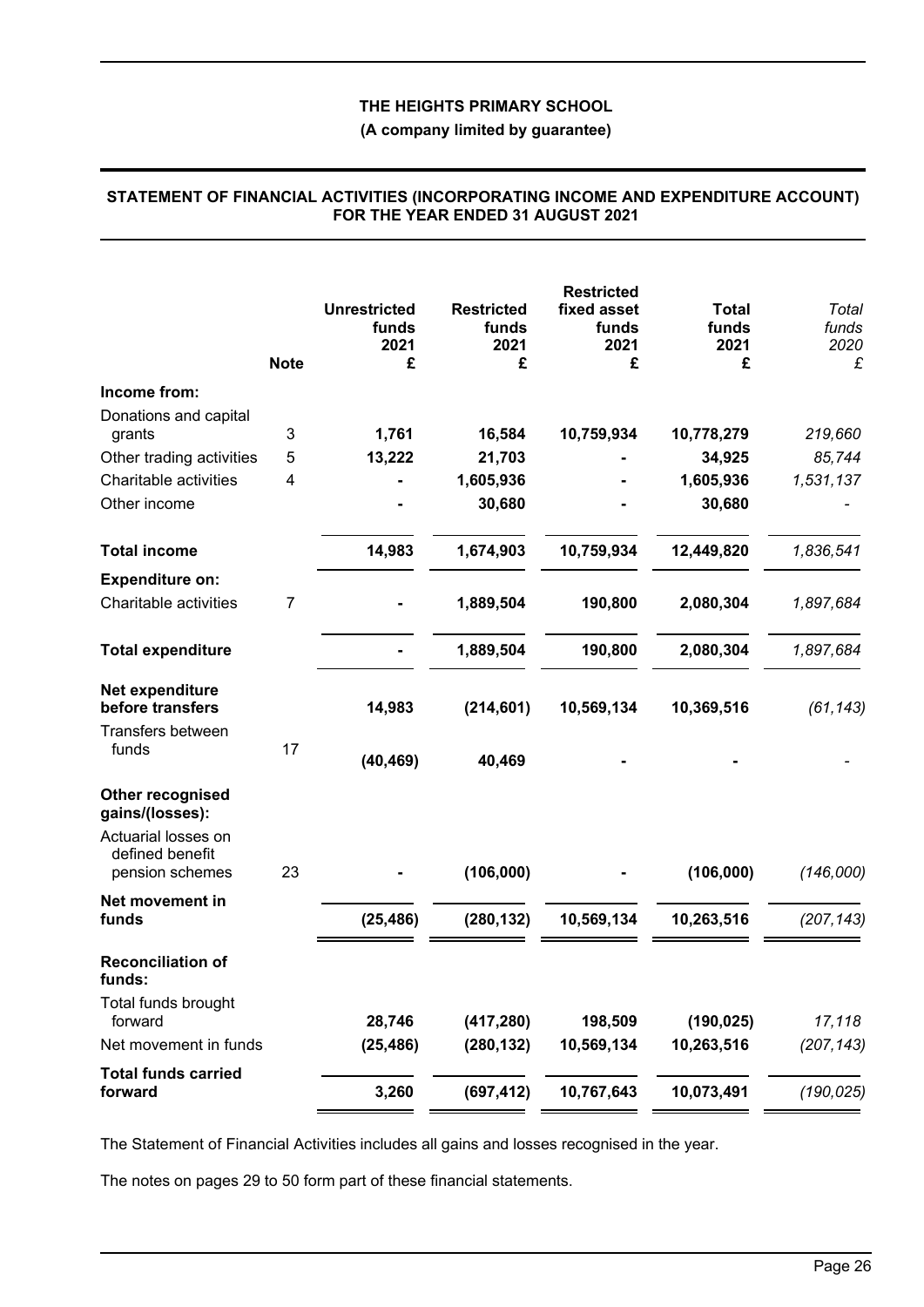#### **(A company limited by guarantee) REGISTERED NUMBER: 08334593**

# **BALANCE SHEET AS AT 31 AUGUST 2021**

| <b>Fixed assets</b>                                               | <b>Note</b> |                   | 2021<br>£           |                    | 2020<br>£            |
|-------------------------------------------------------------------|-------------|-------------------|---------------------|--------------------|----------------------|
| Tangible assets<br><b>Current assets</b>                          | 13          |                   | 10,734,207          |                    | 75,994               |
| <b>Debtors</b><br>Cash at bank and in hand                        | 14          | 184,423<br>77,995 |                     | 174,302<br>143,959 |                      |
|                                                                   |             | 262,418           |                     | 318,261            |                      |
| Creditors: amounts falling due within one<br>year                 | 15          | (220, 134)        |                     | (98, 280)          |                      |
| <b>Net current assets</b>                                         |             |                   | 42,284              |                    | 219,981              |
| <b>Total assets less current liabilities</b>                      |             |                   | 10,776,491          |                    | 295,975              |
| Defined benefit pension scheme liability                          | 23          |                   | (703,000)           |                    | (486,000)            |
| <b>Total net assets</b>                                           |             |                   | 10,073,491          |                    | (190, 025)           |
| <b>Funds of the academy</b><br><b>Restricted funds:</b>           |             |                   |                     |                    |                      |
| <b>Fixed asset funds</b>                                          | 17          | 10,767,643        |                     | 198,509            |                      |
| Restricted income funds                                           | 17          | 5,588             |                     | 68,720             |                      |
| Restricted funds excluding pension asset                          | 17          | 10,773,231        |                     | 267,229            |                      |
| Pension reserve                                                   | 17          | (703,000)         |                     | (486,000)          |                      |
| <b>Total restricted funds</b><br><b>Unrestricted income funds</b> | 17<br>17    |                   | 10,070,231<br>3,260 |                    | (218, 771)<br>28,746 |
| <b>Total funds</b>                                                |             |                   | 10,073,491          |                    | (190, 025)           |

The financial statements have been prepared in accordance with the provisions applicable to entities subject to the small companies regime.

The financial statements on pages 26 - 50 were approved by the Governors, and authorised for issue on 14th December 2021 and are signed on their behalf, by:

Annetajorek

**Anne Bajorek** Chair of Governors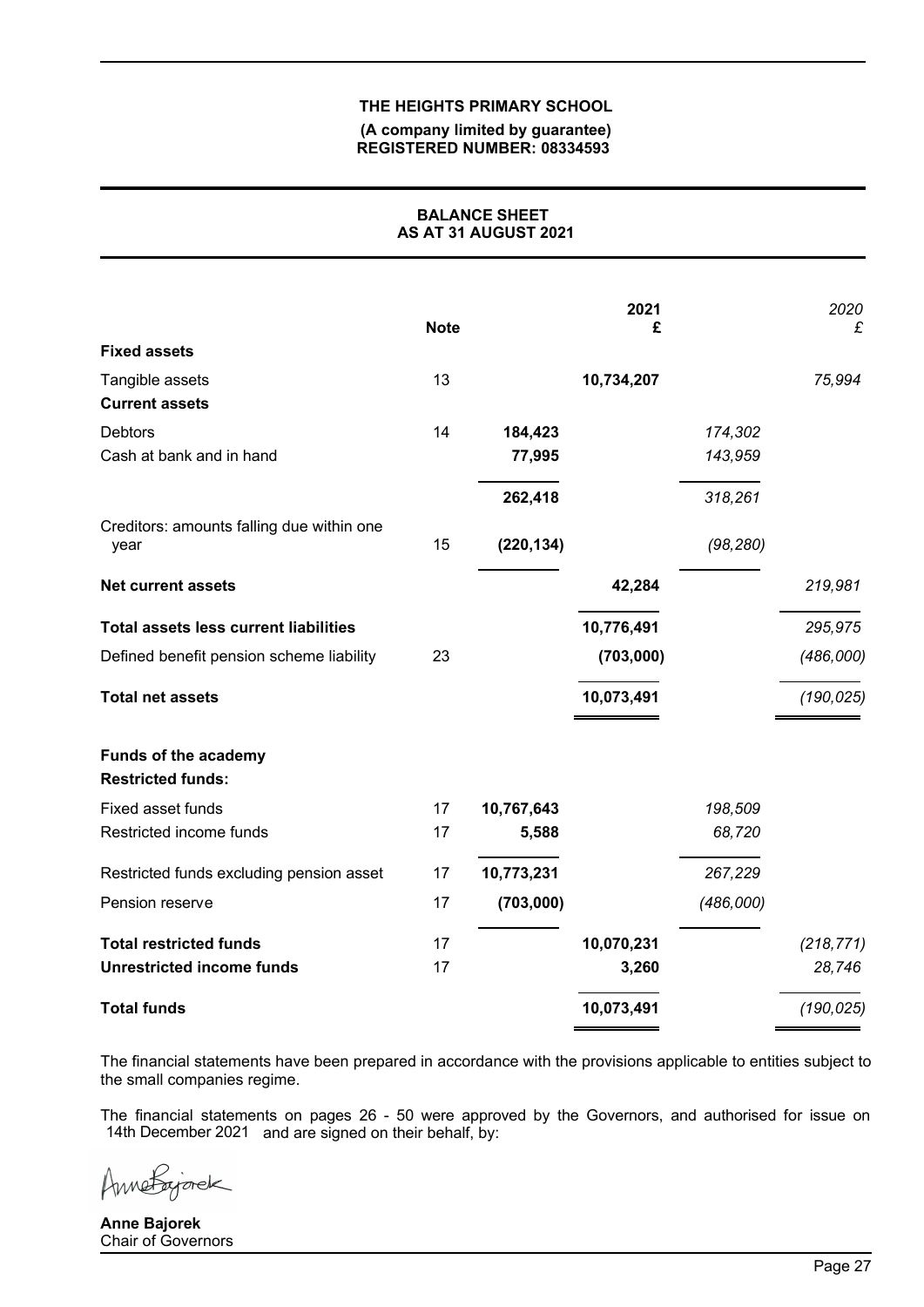**(A company limited by guarantee)**

# **STATEMENT OF CASH FLOWS FOR THE YEAR ENDED 31 AUGUST 2021**

| Cash flows from operating activities                   | <b>Note</b> | 2021<br>£  | 2020<br>£  |
|--------------------------------------------------------|-------------|------------|------------|
| Net cash used in operating activities                  | 19          | (135, 884) | (171, 973) |
| <b>Cash flows from investing activities</b>            | 20          | 69,920     | 179,611    |
| Change in cash and cash equivalents in the year        |             | (65, 964)  | 7,638      |
| Cash and cash equivalents at the beginning of the year |             | 143,959    | 136,321    |
| Cash and cash equivalents at the end of the year       | 21, 22      | 77,995     | 143,959    |

The notes on pages 26 to 50 form part of these financial statements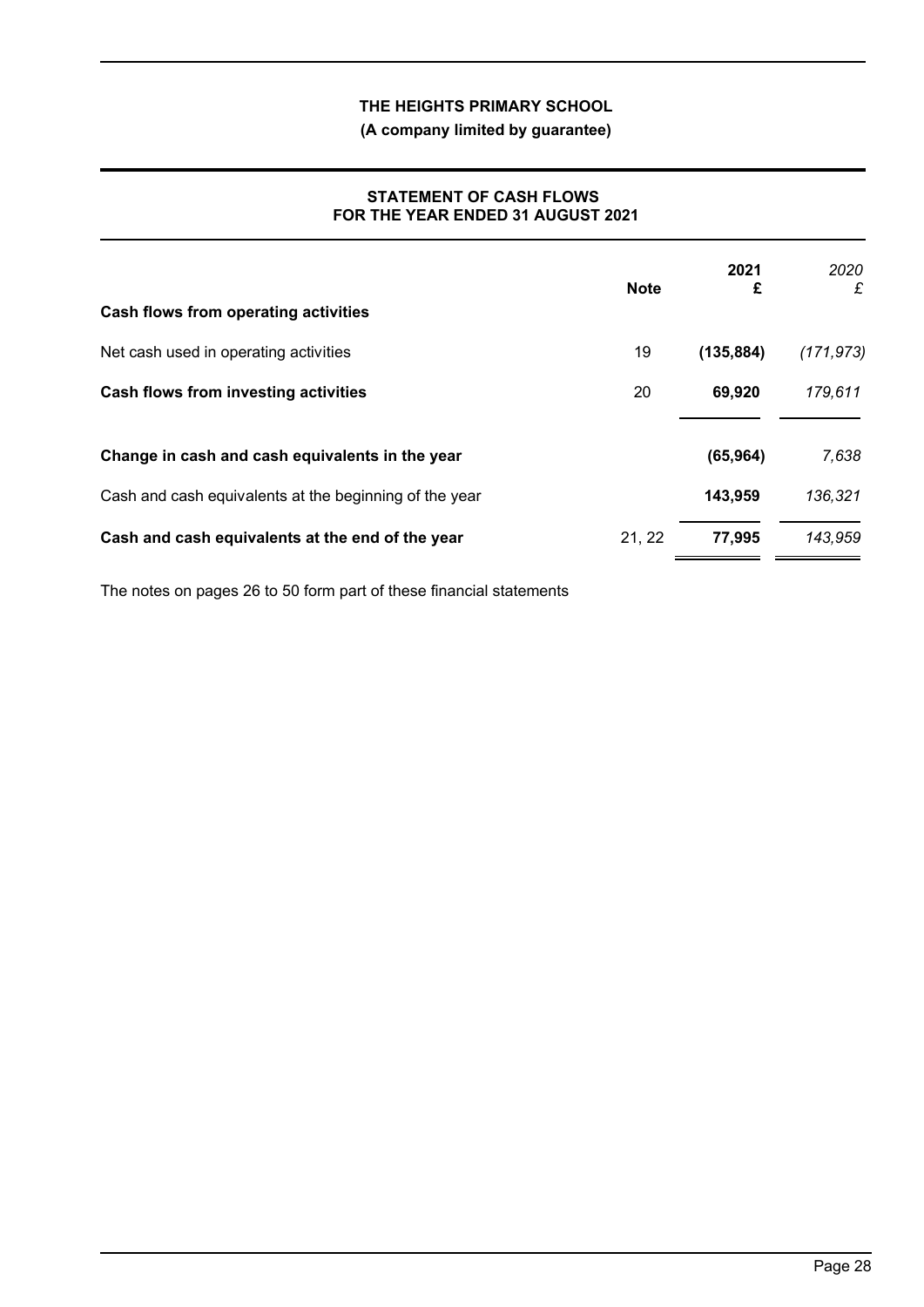#### **(A company limited by guarantee)**

### **NOTES TO THE FINANCIAL STATEMENTS FOR THE YEAR ENDED 31 AUGUST 2021**

#### **1. Accounting policies**

A summary of the principal accounting policies adopted (which have been applied consistently, except where noted), judgments and key sources of estimation uncertainty, is set out below.

#### **1.1 Basis of preparation of financial statements**

The financial statements of the academy, which is a public benefit entity under FRS 102, have been prepared under the historic cost convention in accordance with the Financial Reporting Standard Applicable in the UK and Republic of Ireland (FRS 102), the Accounting and Reporting by Charities: Statement of Recommended Practice applicable to charities preparing their accounts in accordance with the Financial Reporting Standard applicable in the UK and Republic of Ireland (FRS 102) (Charities SORP (FRS 102)), the Academies Accounts Direction *2020* to 2021 issued by ESFA, the Charities Act 2011 and the Companies Act 2006.

## **1.2 Going concern**

Cash flow projections have been prepared for the Trust up to May 2023. These projections and the assumptions on which they are based were presented to the Premises and Finance Committee at their meeting on 30th November 2021 and to the Full Governing Body Meeting on 9th December 2021. After careful review and discussion, the Governors agreed that, based on the financial models presented, the Trust has sufficient financial resources, to continue as a going concern for the foreseeable future. However, these budgets and forecasts have little or no contingency against income shortfalls, or unexpected costs, that might occur over the period.

The overall position of the Trust relating to cash flow projections and expenditure of reserves is fully documented in other sections of these accounts.

The trustees are confident that the management team will mitigate the financial risks effectively by controlling expenditure and income carefully and by actively managing liquidity. However, the trustees recognise that there is a material uncertainty as to whether the Trust could continue as a going concern in the event that unexpected costs are incurred, or that certain income streams are not received in accordance with anticipated timescales.

#### **1.3 Income**

All incoming resources are recognised when the academy has entitlement to the funds, the receipt is probable and the amount can be measured reliably.

## **Grants**

Grants are included in the Statement of financial activities on a receivable basis. The balance of income received for specific purposes but not expended during the period is shown in the relevant funds on the Balance sheet. Where income is received in advance of meeting any performancerelated conditions there is not unconditional entitlement to the income and its recognition is deferred and included in creditors as deferred income until the performance-related conditions are met. Where entitlement occurs before income is received, the income is accrued.

General Annual Grant is recognised in full in the Statement of financial activities in the year for which it is receivable and any abatement in respect of the year is deducted from income and recognised as a liability.

Capital grants are recognised in full when there is an unconditional entitlement to the grant. Unspent amounts of capital grants are reflected in the Balance sheet in the restricted fixed asset fund. Capital grants are recognised when there is entitlement and are not deferred over the life of the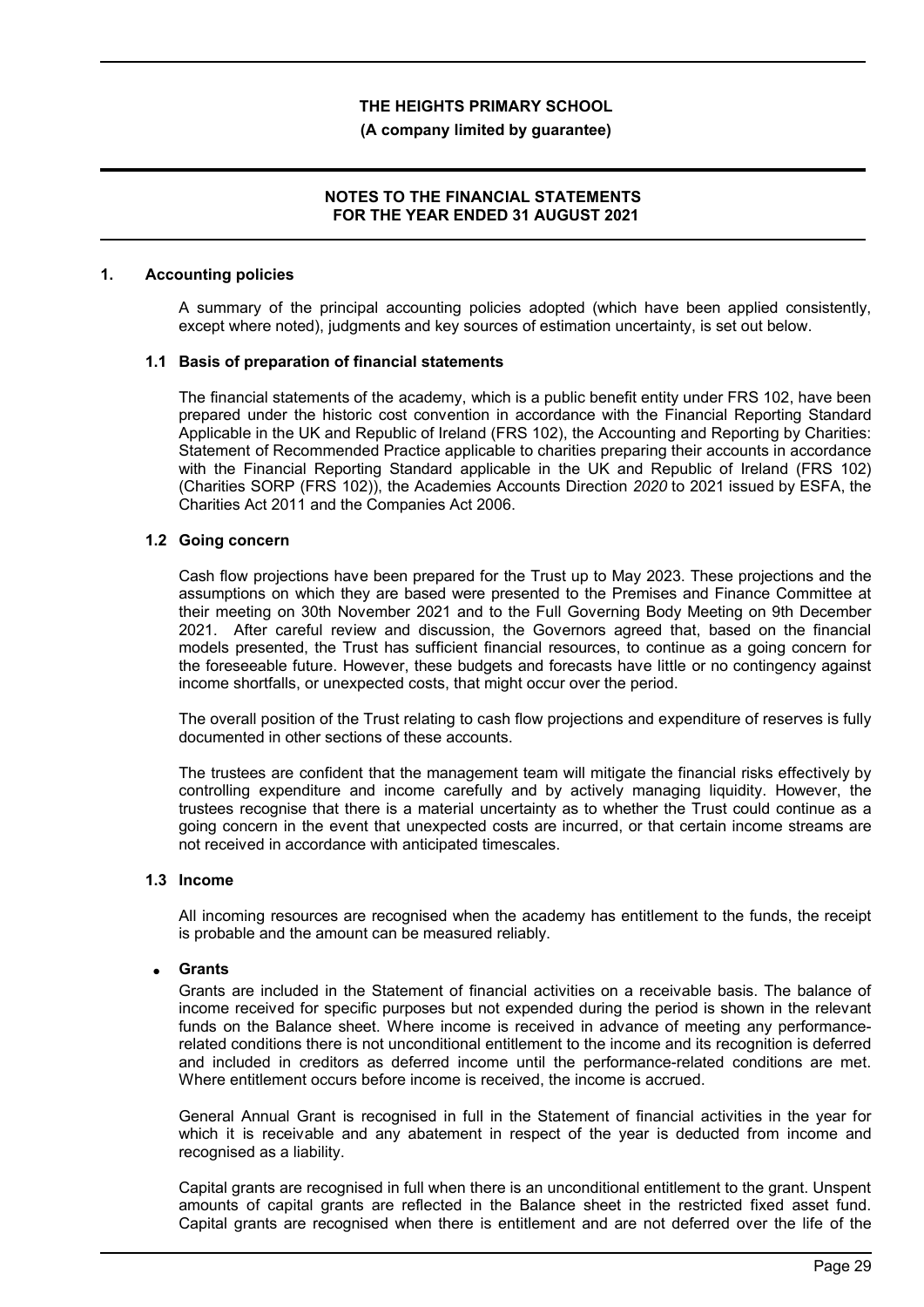**(A company limited by guarantee)**

# **NOTES TO THE FINANCIAL STATEMENTS FOR THE YEAR ENDED 31 AUGUST 2021**

### **1. Accounting policies (continued)**

#### **1.3 Income (continued)**

asset on which they are expended.

#### **Donations**

Donations are recognised on a receivable basis (where there are no performance-related conditions) where the receipt is probable and the amount can be reliably measured.

#### **Other income**

Other income, including the hire of facilities, is recognised in the year it is receivable and to the extent the academy has provided the goods or services.

### **1.4 Expenditure**

Expenditure is recognised once there is a legal or constructive obligation to transfer economic benefit to a third party, it is probable that a transfer of economic benefits will be required in settlement and the amount of the obligation can be measured reliably. Expenditure is classified by activity. The costs of each activity are made up of the total of direct costs and shared costs, including support costs involved in undertaking each activity. Direct costs attributable to a single activity are allocated directly to that activity. Shared costs which contribute to more than one activity and support costs which are not attributable to a single activity are apportioned between those activities on a basis consistent with the use of resources. Central staff costs are allocated on the basis of time spent, and depreciation charges allocated on the portion of the asset's use.

#### **Charitable activities**

These are costs incurred on the academy's educational operations, including support costs and costs relating to the governance of the academy apportioned to charitable activities.

All resources expended are inclusive of irrecoverable VAT.

#### **1.5 Tangible fixed assets**

Assets costing £500 or more are capitalised as tangible fixed assets and are carried at cost, net of depreciation and any provision for impairment.

Where tangible fixed assets have been acquired with the aid of specific grants, either from the government or from the private sector, they are included in the Balance sheet at cost and depreciated over their expected useful economic life. Where there are specific conditions attached to the funding requiring the continued use of the asset, the related grants are credited to a restricted fixed asset fund in the Statement of financial activities and carried forward in the Balance sheet. Depreciation on the relevant assets is charged directly to the restricted fixed asset fund in the Statement of financial activities. Where tangible fixed assets have been acquired with unrestricted funds, depreciation on such assets is charged to the unrestricted fund.

Depreciation is provided on all tangible fixed assets other than freehold land and assets under construction, at rates calculated to write off the cost of each asset on a straight-line basis over its expected useful life, as follows: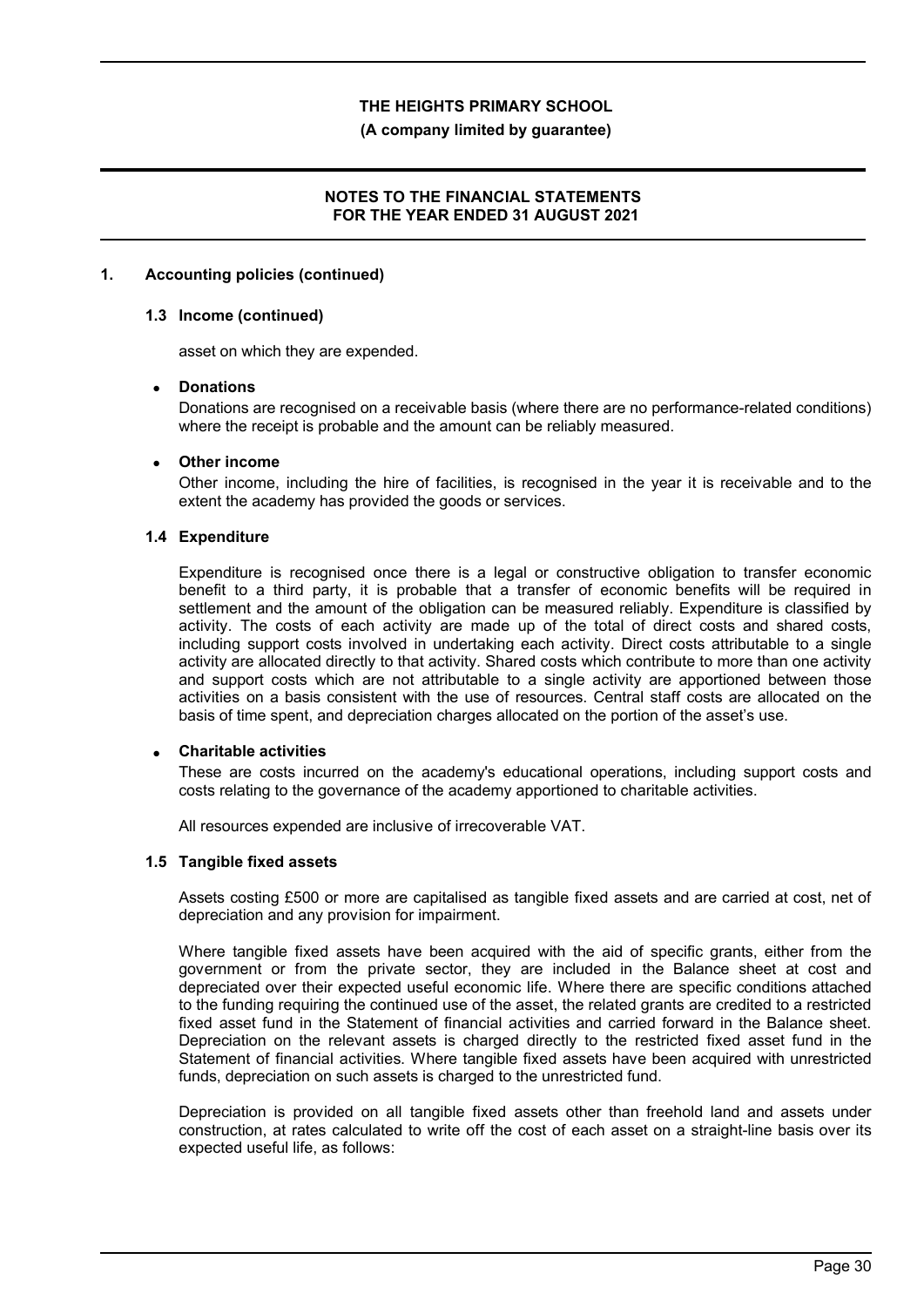**(A company limited by guarantee)**

## **NOTES TO THE FINANCIAL STATEMENTS FOR THE YEAR ENDED 31 AUGUST 2021**

### **1. Accounting policies (continued)**

#### **1.5 Tangible fixed assets (continued)**

Depreciation is provided on the following bases:

| - 4 years  |
|------------|
| - 5 years  |
| - 10 years |
| - 4 years  |
|            |

A review for impairment of a fixed asset is carried out if events or changes in circumstances indicate that the carrying value of any fixed asset may not be recoverable. Shortfalls between the carrying value of fixed assets and their recoverable amounts are recognised as impairments. Impairment losses are recognised in the Statement of financial activities.

It is the Academy Trust's policy to transfer any amounts in the Unrestricted Fund that have been spent on capitalised fixed assets to the Restricted Fixed Asset Fund. This policy has been formally approved, minuted and adopted by the Governing Body.

#### **1.6 Debtors**

Trade and other debtors are recognised at the settlement amount after any trade discount offered. Prepayments are valued at the amount prepaid net of any trade discounts due.

#### **1.7 Cash at bank and in hand**

Cash at bank and in hand includes cash and short-term highly liquid investments with a short maturity of three months or less from the date of acquisition or opening of the deposit or similar account.

#### **1.8 Liabilities**

Liabilities are recognised when there is an obligation at the Balance sheet date as a result of a past event, it is probable that a transfer of economic benefit will be required in settlement, and the amount of the settlement can be estimated reliably. Liabilities are recognised at the amount that the academy anticipates it will pay to settle the debt or the amount it has received as advanced payments for the goods or services it must provide.

### **1.9 Financial instruments**

The academy only holds basic financial instruments as defined in FRS 102. The financial assets and financial liabilities of the academy and their measurement bases are as follows:

*Financial assets* - trade and other debtors are basic financial instruments and are debt instruments measured at amortised cost as detailed in note 14. Prepayments are not financial instruments. Amounts due to the academy's wholly owned subsidiary are held at face value less any impairment. Cash at bank is classified as a basic financial instrument and is measured at face value.

Cash at bank is classified as a basic financial instrument and is measured at face value.

*Financial liabilities* - trade creditors, accruals and other creditors are financial instruments, and are measured at amortised cost as detailed in note 15. Taxation and social security are not included in the financial instruments disclosure definition. Deferred income is not deemed to be a financial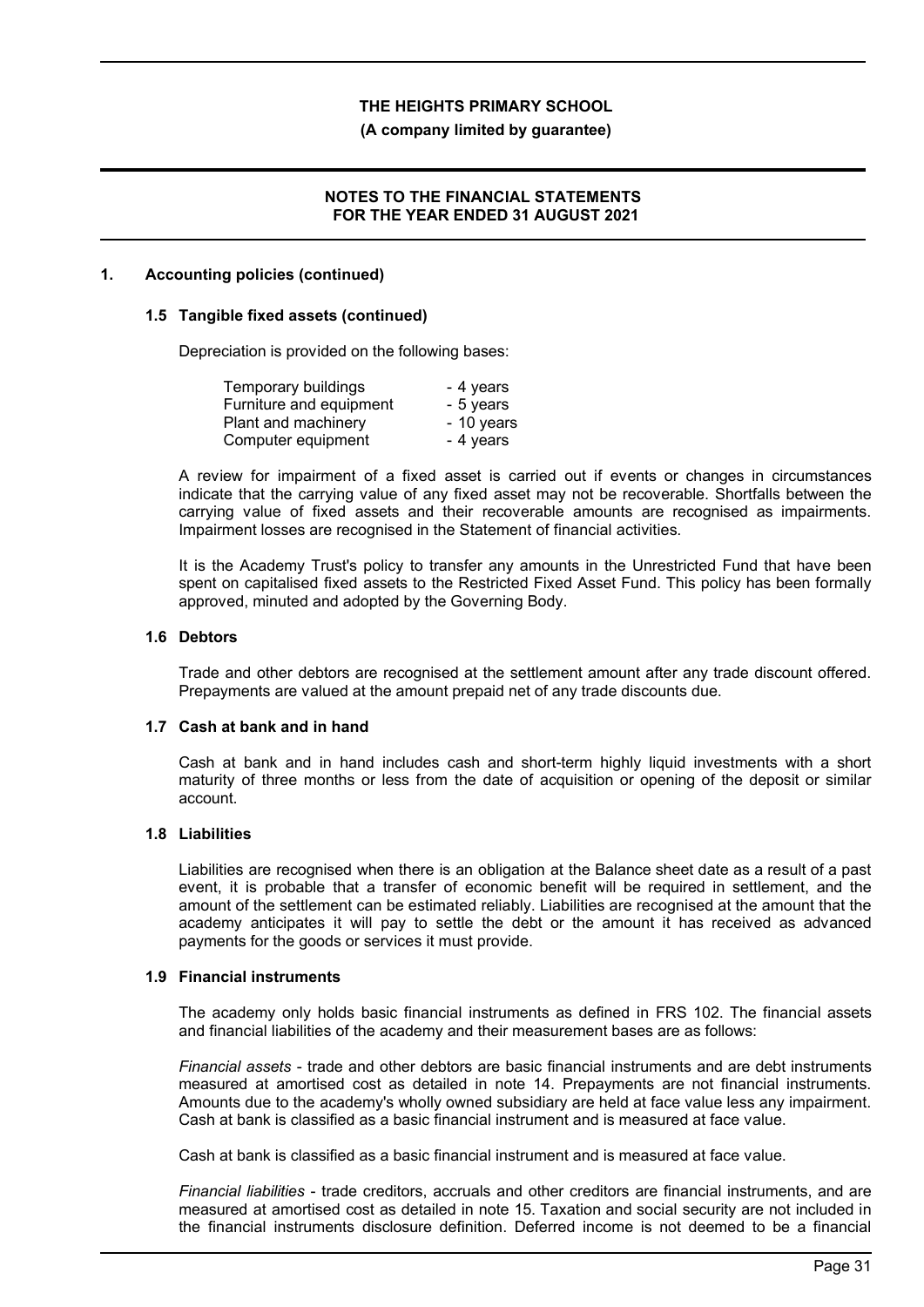#### **(A company limited by guarantee)**

### **NOTES TO THE FINANCIAL STATEMENTS FOR THE YEAR ENDED 31 AUGUST 2021**

#### **1. Accounting policies (continued)**

#### **1.9 Financial instruments (continued)**

liability, as the cash settlement has already taken place and there is an obligation to deliver services rather than cash or another financial instrument. Amounts due to the academy's wholly owned subsidiary are held at face value less any impairment.

#### **1.10 Taxation**

The academy is considered to pass the tests set out in Paragraph 1 Schedule 6 of the Finance Act 2010 and therefore it meets the definition of a charitable company for UK corporation tax purposes. Accordingly, the academy is potentially exempt from taxation in respect of income or capital gains received within categories covered by Chapter 3 Part 11 of the Corporation Tax Act 2010 or Section 256 of the Taxation of Chargeable Gains Act 1992, to the extent that such income or gains are applied exclusively to charitable purposes.

#### **1.11 Pensions**

Retirement benefits to employees of the academy are provided by the Teachers' Pension Scheme ("TPS") and the Local Government Pension Scheme ("LGPS"). These are defined benefit schemes.

The TPS is an unfunded scheme and contributions are calculated so as to spread the cost of pensions over employees' working lives with the academy in such a way that the pension cost is a substantially level percentage of current and future pensionable payroll. The contributions are determined by the Government Actuary on the basis of quadrennial valuations using a prospective unit credit method. TPS is an unfunded multi-employer scheme with no underlying assets to assign between employers. Consequently, the TPS is treated as a defined contribution scheme for accounting purposes and the contributions recognised in the period to which they relate.

The LGPS is a funded multi-employer scheme and the assets are held separately from those of the academy in separate trustee administered funds. Pension scheme assets are measured at fair value and liabilities are measured on an actuarial basis using the projected unit credit method and discounted at a rate equivalent to the current rate of return on a high quality corporate bond of equivalent term and currency to the liabilities. The actuarial valuations are obtained at least triennially and are updated at each Balance sheet date. The amounts charged to operating surplus are the current service costs and the costs of scheme introductions, benefit changes, settlements and curtailments. They are included as part of staff costs as incurred. Net interest on the net defined benefit liability/asset is also recognised in the Statement of financial activities and comprises the interest cost on the defined benefit obligation and interest income on the scheme assets, calculated by multiplying the fair value of the scheme assets at the beginning of the period by the rate used to discount the benefit obligations. The difference between the interest income on the scheme assets and the actual return on the scheme assets is recognised in other recognised gains and losses.

Actuarial gains and losses are recognised immediately in other recognised gains and losses.

#### **1.12 Fund accounting**

Unrestricted income funds represent those resources which may be used towards meeting any of the charitable objects of the academy at the discretion of the Governors.

Restricted fixed asset funds are resources which are to be applied to specific capital purposes imposed by the funders where the asset acquired or created is held for a specific purpose.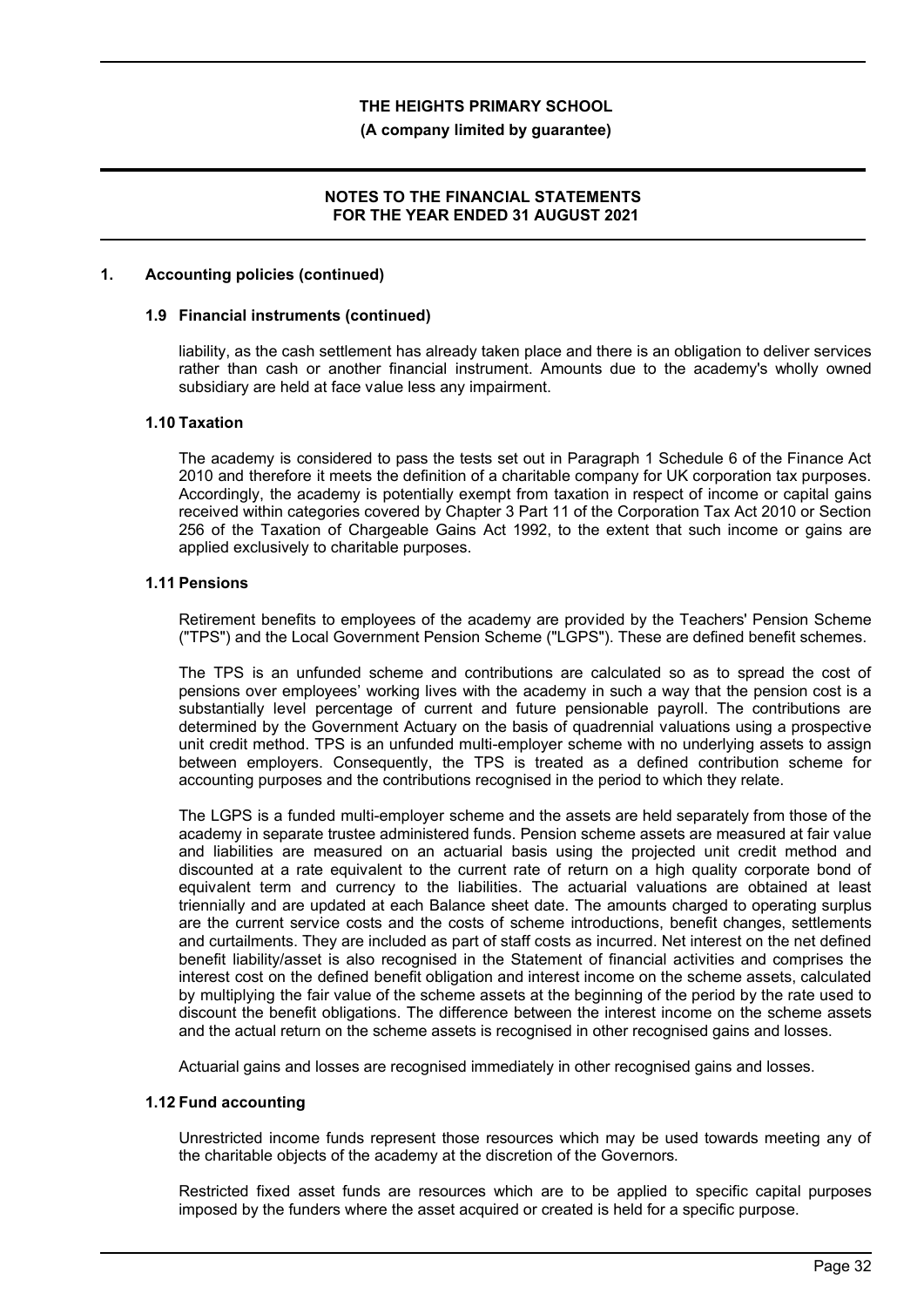### **(A company limited by guarantee)**

# **NOTES TO THE FINANCIAL STATEMENTS FOR THE YEAR ENDED 31 AUGUST 2021**

### **1. Accounting policies (continued)**

### **1.12 Fund accounting (continued)**

Restricted general funds comprise all other restricted funds received with restrictions imposed by the funder/donor and include grants from the Department for Education Group.

## **2. Critical accounting estimates and areas of judgment**

Estimates and judgments are continually evaluated and are based on historical experience and other factors, including expectations of future events that are believed to be reasonable under the circumstances.

Critical accounting estimates and assumptions:

The academy trust makes estimates and assumptions concerning the future. The resulting accounting estimates and assumptions will, by definition, seldom equal the related actual results. The estimates and assumptions that have a significant risk of causing a material adjustment to the carrying amounts of assets and liabilities within the next financial year are discussed below.

The present value of the Local Government Pension Scheme defined benefit liability depends on a number of factors that are determined on an actuarial basis using a variety of assumptions. The assumptions used in determining the net cost or income for pensions include the discount rate. Any changes in these assumptions, which are disclosed in note 23, will impact the carrying amount of the pension liability. Furthermore a roll forward approach which projects results from the latest full actuarial valuation performed at 31 March 2019 has been used by the actuary in valuing the pensions liability at 31 August 2021. Any differences between the figures derived from the roll forward approach and a full actuarial valuation would impact on the carrying amount of the pension liability.

Other than the LGPS noted above. The Trustees consider that there are no other material judgements in applying accounting policies or key sources of estimation uncertainty.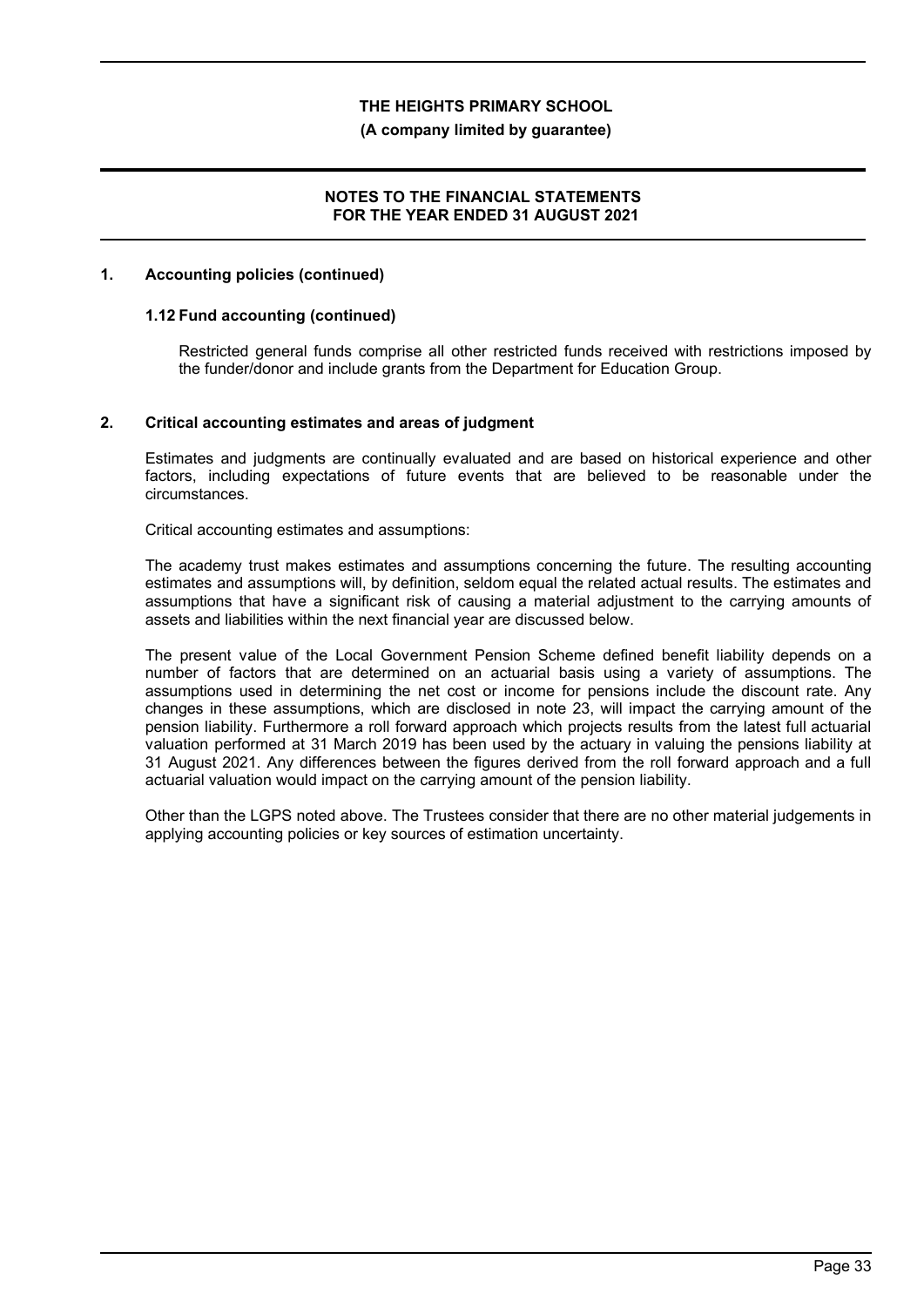# **(A company limited by guarantee)**

# **NOTES TO THE FINANCIAL STATEMENTS FOR THE YEAR ENDED 31 AUGUST 2021**

# **3. Income from donations and capital grants**

|                              | Unrestricted<br>funds<br>2021<br>£ | <b>Restricted</b><br>funds<br>2021<br>£ | <b>Restricted</b><br>fixed asset<br>funds<br>2021<br>£ | Total<br>funds<br>2021 | Total<br>funds<br>2020<br>£ |
|------------------------------|------------------------------------|-----------------------------------------|--------------------------------------------------------|------------------------|-----------------------------|
| <b>PTFA</b> donations        |                                    | 16,116                                  |                                                        | 16,116                 | 11,970                      |
| Other restricted donations   |                                    | 468                                     | 10,656,068                                             | 10,656,536             | 65                          |
| Other unrestricted donations | 1,761                              |                                         |                                                        | 1,761                  | 12,977                      |
| <b>Capital Grants</b>        |                                    |                                         | 103,866                                                | 103,866                | 194,648                     |
|                              | 1,761                              | 16,584                                  | 10,759,934                                             | 10,778,279             | 219,660                     |
| <b>Total 2020</b>            | 12,977                             | 12,035                                  | 194.648                                                | 219,660                |                             |

# **4. Funding for the academy's funding for the free school's educational operations**

|                                               | <b>Restricted</b><br>funds<br>2021<br>£ | <b>Total</b><br>funds<br>2021<br>£ | Total<br>funds<br>2020<br>£ |
|-----------------------------------------------|-----------------------------------------|------------------------------------|-----------------------------|
| <b>DfE/ESFA grants</b>                        |                                         |                                    |                             |
| General Annual Grant (GAG)                    | 1,406,847                               | 1,406,847                          | 1,325,166                   |
| Other DfE/ESFA grants                         |                                         |                                    |                             |
| Pupil Premium                                 | 31,245                                  | 31,245                             | 27,823                      |
| Local authority grant                         | 89,786                                  | 89,786                             | 100,925                     |
| Universal Infant Free School Meals            | 61,578                                  | 61,578                             | 60,743                      |
| <b>COVID-19 additional funding (DfE/ESFA)</b> | 1,589,456                               | 1,589,456                          | 1,514,657                   |
| Catch-up Premium                              | 16,480                                  | 16,480                             | 16,480                      |
|                                               | 16,480                                  | 16,480                             | 16,480                      |
|                                               | 1,605,936                               | 1,605,936                          | 1,531,137                   |
| <b>Total 2020</b>                             | 1,531,137                               | 1,531,137                          |                             |

Following the reclassification in the Academies Accounts Direction 2020/21 of some grants received from the Department of Education and ESFA, the academy's funding for Universal Infant Free School Meals and Pupil Premium is no longer reported under the Other DfE Group grants heading, but as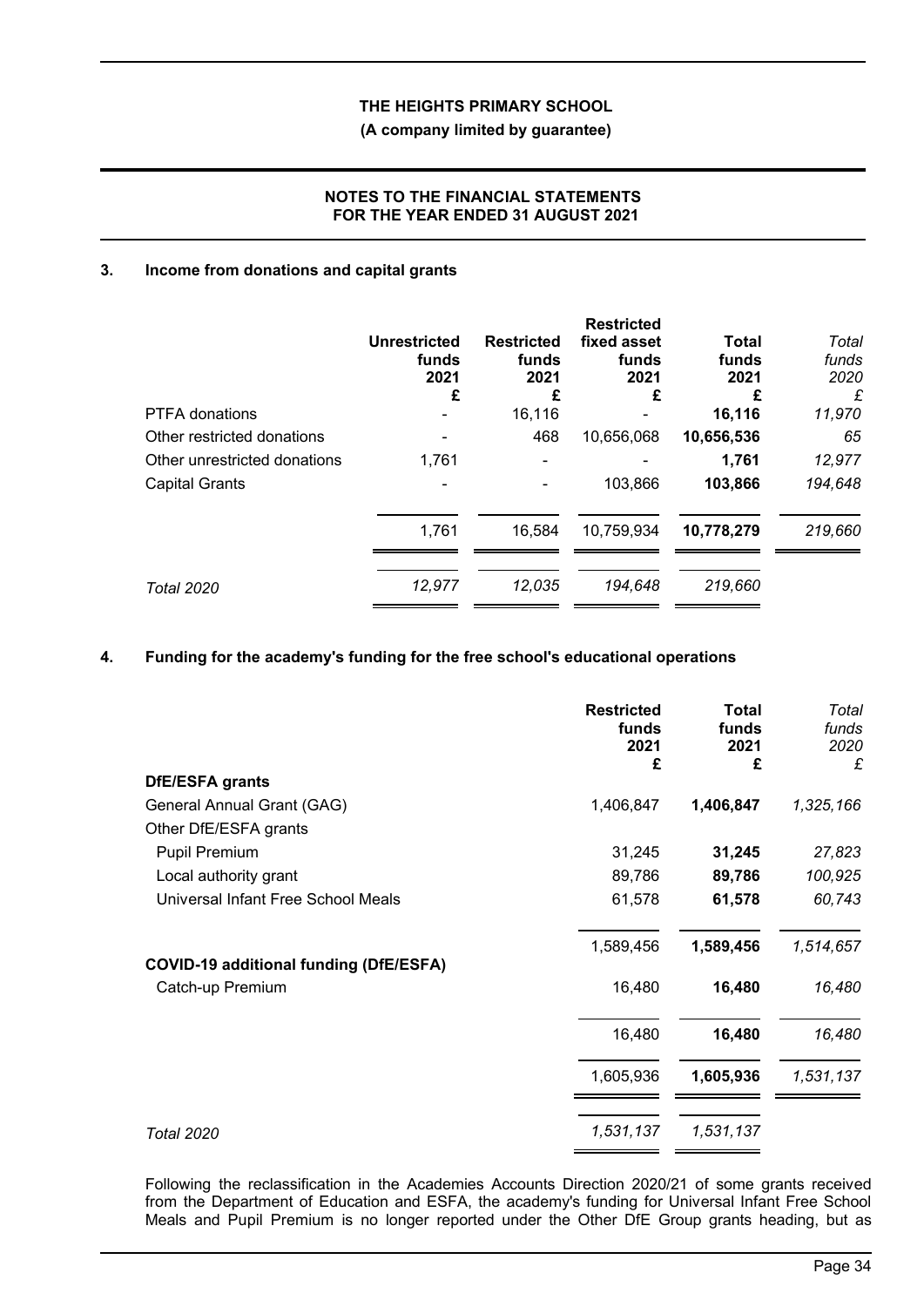**(A company limited by guarantee)**

# **NOTES TO THE FINANCIAL STATEMENTS FOR THE YEAR ENDED 31 AUGUST 2021**

## **4. Funding for the academy's funding for the free school's educational operations (continued)**

separate lines under the Other DfE/ESFA grants heading. The prior year numbers have been reclassified.

The School received £16,480 of funding for catch-up premium and costs incurred in respect of this funding totalled £16,480, with no amounts to be spent in 2021/22.

## **5. Income from other trading activities**

|                   | <b>Unrestricted</b><br>funds<br>2021<br>£ | <b>Restricted</b><br>funds<br>2021<br>£ | <b>Total</b><br>funds<br>2021<br>£ | Total<br>funds<br>2020<br>£ |
|-------------------|-------------------------------------------|-----------------------------------------|------------------------------------|-----------------------------|
| Other income      | 13,222                                    | 21,703                                  | 34,925                             | 85,744                      |
| <b>Total 2020</b> | ۰                                         | 85,744                                  | 85,744                             |                             |

## **6. Expenditure**

|                                                          | <b>Staff Costs</b><br>2021<br>£ | <b>Premises</b><br>2021<br>£ | Other<br>2021<br>£ | <b>Total</b><br>2021<br>£ | Total<br>2020<br>£   |
|----------------------------------------------------------|---------------------------------|------------------------------|--------------------|---------------------------|----------------------|
| Funding for the free school's<br>educational operations: |                                 |                              |                    |                           |                      |
| Direct costs<br>Allocated support costs                  | 1,260,642<br>288,878            | 31,801                       | 61,333<br>437,650  | 1,353,776<br>726,528      | 1,238,450<br>659,234 |
|                                                          | 1,549,520                       | 31,801                       | 498,983            | 2,080,304                 | 1,897,684            |
| <b>Total 2020</b>                                        | 1,345,315                       | 252,919                      | 299,450            | 1,897,684                 |                      |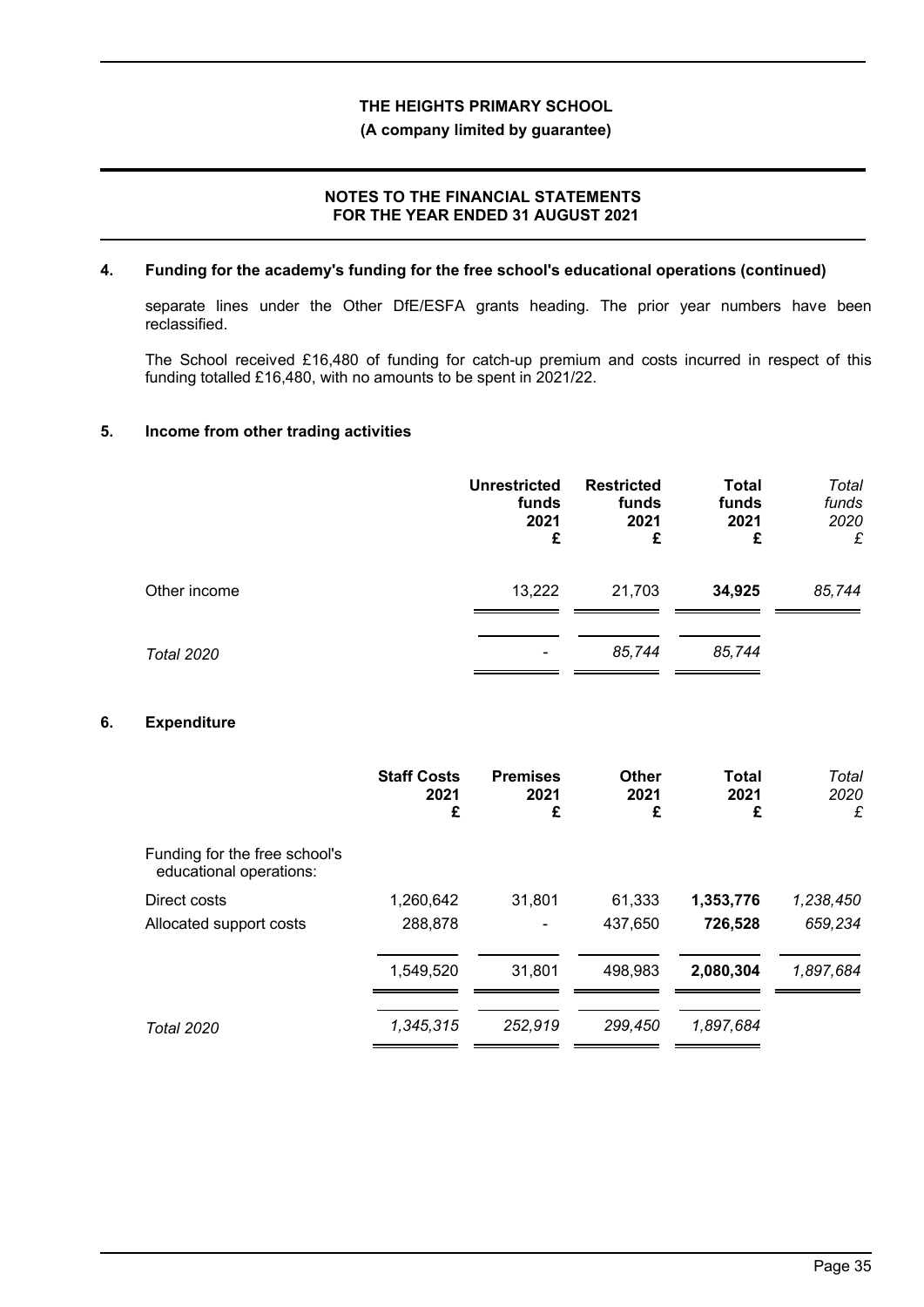# **(A company limited by guarantee)**

# **NOTES TO THE FINANCIAL STATEMENTS FOR THE YEAR ENDED 31 AUGUST 2021**

# **7. Analysis of expenditure on charitable activities**

# **Summary by fund type**

|                                                         | <b>Unrestricted</b><br>funds<br>2021<br>£ | <b>Restricted</b><br>funds<br>2021<br>£ | <b>Total</b><br>funds<br>2021<br>£ | Total<br>funds<br>2020<br>£ |
|---------------------------------------------------------|-------------------------------------------|-----------------------------------------|------------------------------------|-----------------------------|
| Funding for the free school's educational<br>operations | $\overline{\phantom{0}}$                  | 2,080,304                               | 2,080,304                          | 1,897,684                   |
| <b>Total 2020</b>                                       | 9.812                                     | 1,887,872                               | 1,897,684                          |                             |
| American in the comparable can be considered            |                                           |                                         |                                    |                             |

# **8. Analysis of expenditure by activities**

|                                                         | <b>Activities</b><br>undertaken<br>directly<br>2021<br>£ | <b>Support</b><br>costs<br>2021<br>£ | Total<br>funds<br>2021<br>£ | Total<br>funds<br>2020<br>£ |
|---------------------------------------------------------|----------------------------------------------------------|--------------------------------------|-----------------------------|-----------------------------|
| Funding for the free school's educational<br>operations | 1,353,776                                                | 726,528                              | 2,080,304                   | 1,897,684                   |
| Total 2020                                              | 1,238,450                                                | 659,234                              | 1,897,684                   |                             |

# **Analysis of support costs**

| funds<br>2020<br>£ |
|--------------------|
| 174,504            |
| 211,448            |
| 79,920             |
| 28,685             |
| 20,694             |
| 14,443             |
| 119,333            |
| 10,207             |
| 659,234            |
|                    |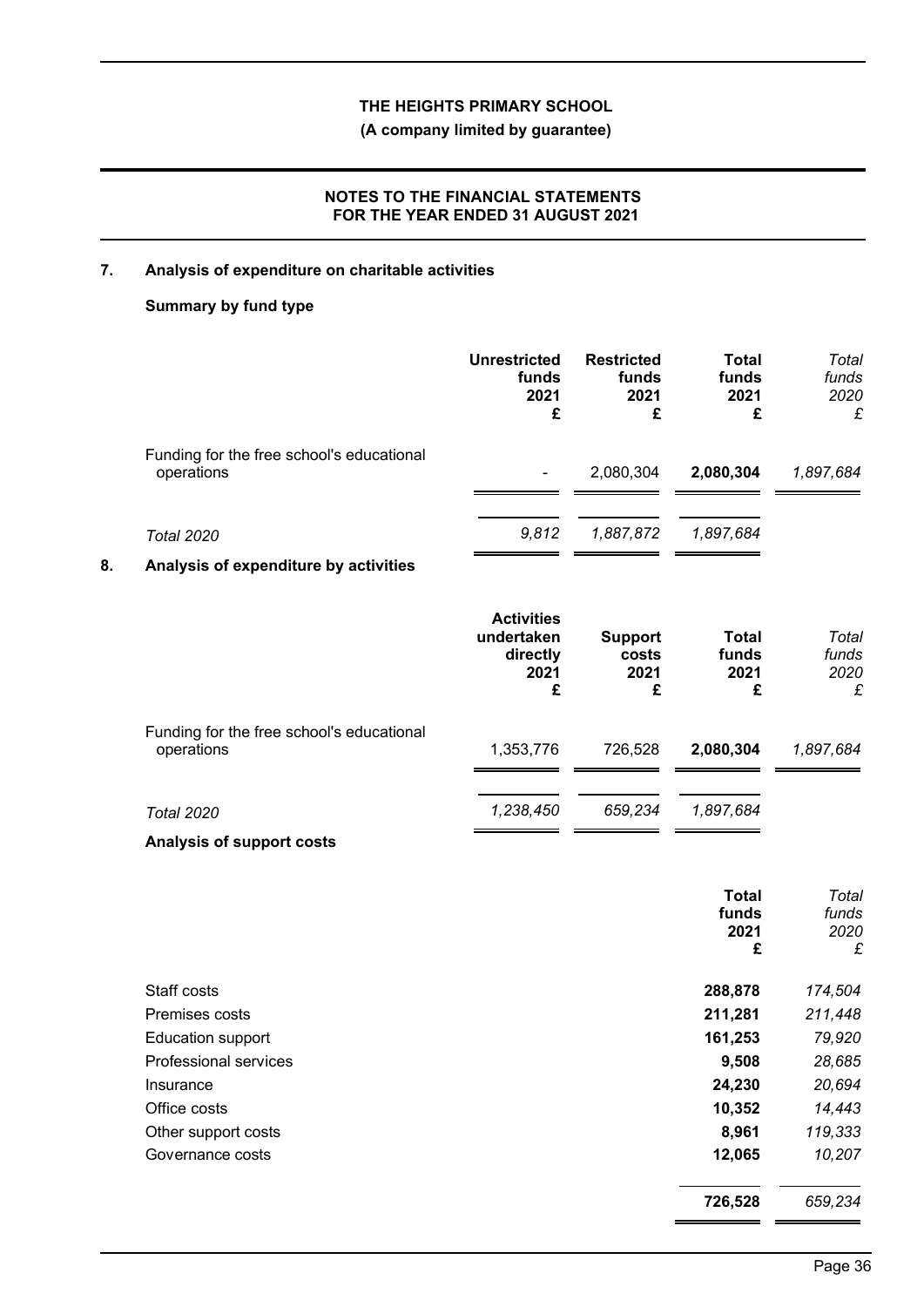# **(A company limited by guarantee)**

# **NOTES TO THE FINANCIAL STATEMENTS FOR THE YEAR ENDED 31 AUGUST 2021**

### **9. Net income/(expenditure)**

Net income/(expenditure) for the year includes:

|                                                                | 2021<br>£ | 2020<br>£ |
|----------------------------------------------------------------|-----------|-----------|
| Operating lease rentals                                        | 134,334   | 140,000   |
| Depreciation of tangible fixed assets<br>Auditors remuneration | 31,801    | 41,471    |
| - audit                                                        | 10,300    | 10,000    |
| - other services                                               | 1,716     | 3.575     |

# **10. Staff**

### **a. Staff costs**

Staff costs during the year were as follows:

|                       | 2021<br>£ | 2020<br>£ |
|-----------------------|-----------|-----------|
| Wages and salaries    | 1,140,144 | 1,008,760 |
| Social security costs | 65,770    | 60,766    |
| Pension costs         | 343,606   | 275,789   |
|                       | 1,549,520 | 1,345,315 |

## **b. Non-statutory/non-contractual staff severance payments**

There were no non-statutory/non-contractual severance payments in the year *(2020: £nil)*.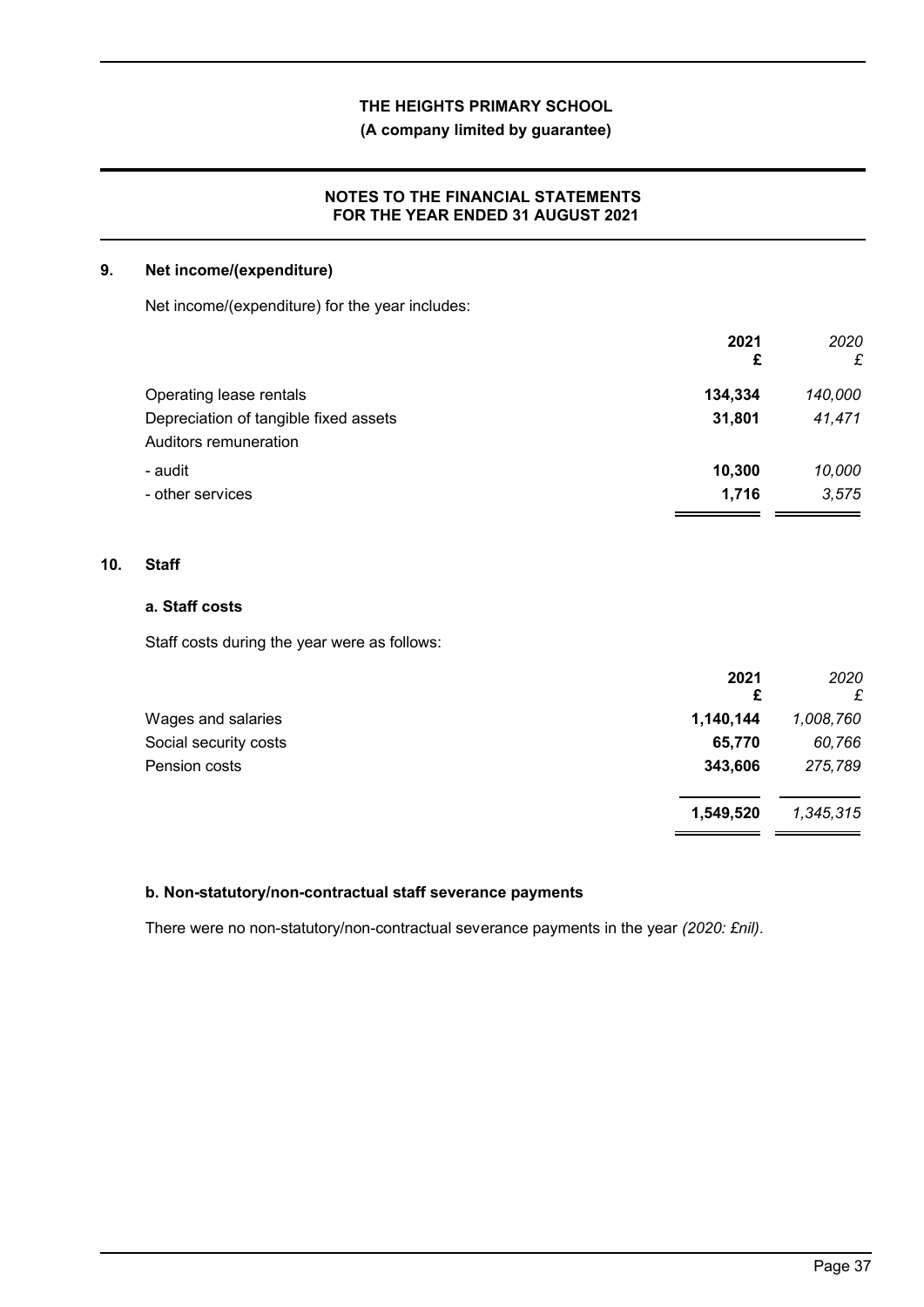### **(A company limited by guarantee)**

# **NOTES TO THE FINANCIAL STATEMENTS FOR THE YEAR ENDED 31 AUGUST 2021**

#### **10. Staff (continued)**

#### **c. Staff numbers**

The average number of persons employed by the academy during the year was as follows:

|                            | 2021<br>No. | 2020<br>(restated)<br>No. |
|----------------------------|-------------|---------------------------|
| Teaching staff             | 23          | 27                        |
| Administration and support | 44          | 26                        |
| Management                 | 3           | $\mathcal{S}$             |
|                            | 70          | 56                        |

#### **d. Higher paid staff**

The number of employees whose employee benefits (excluding employer national insurance contributions and pension costs) exceeded £60,000 was:

|                               | 2021<br>No. | 2020<br>No. |
|-------------------------------|-------------|-------------|
| In the band £70,001 - £80,000 |             | 1           |

#### **e. Key management personnel**

The key management personnel of the academy comprise the Governors and the senior management team as listed on page 1. The total amount of employee benefits (including employer pension contributions and employer national insurance contributions) received by key management personnel for their services to the academy was £211,381 *(2020 £200,517)*.

#### **11. Governors' remuneration and expenses**

One or more Governors has been paid remuneration or has received other benefits from an employment with the academy. The principal and other staff Governors only receive remuneration in respect of services they provide undertaking the roles of principal and staff members under their contracts of employment. The value of Governors' remuneration and other benefits was as follows:

|                                                    |                            | 2021              | 2020            |
|----------------------------------------------------|----------------------------|-------------------|-----------------|
|                                                    |                            |                   |                 |
| Karen Edwards, Head Teacher                        | Remuneration               | 75,000 - 80,000   | 70,000 - 75,000 |
|                                                    | Pension contributions paid | 15,000 - 20,000   | 15,000 - 20,000 |
| Emma Sanigar                                       | Remuneration               | $10,000 - 15,000$ | 20,000 - 25,000 |
|                                                    | Pension contributions paid | $0 - 5,000$       | 5,000 - 10,000  |
| Elena Rees, (Elected by staff 26<br>February 2021) | Remuneration               | 15,000 - 20,000   |                 |
|                                                    | Pension contributions paid | $0 - 5,000$       |                 |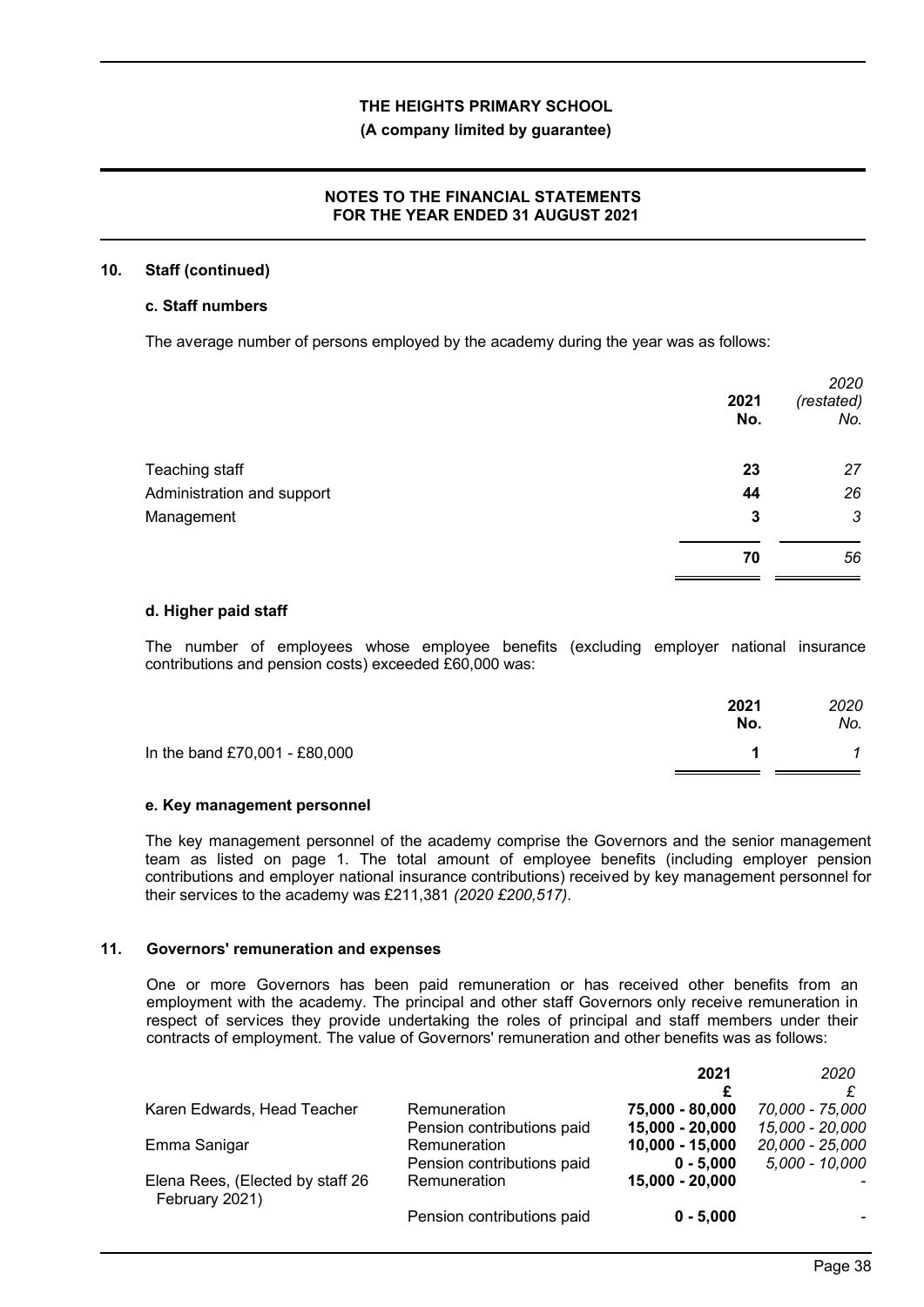#### **(A company limited by guarantee)**

#### **NOTES TO THE FINANCIAL STATEMENTS FOR THE YEAR ENDED 31 AUGUST 2021**

#### **11. Governors' remuneration and expenses (continued)**

During the year ended 31 August 2021, no Governor expenses have been incurred *(2020 - £NIL)*.

#### **12. Governors' and Officers' insurance**

The academy has opted into the Department of Education's risk protection arrangement (RPA), an alternative to insurance where UK government funds cover losses that arise. This scheme protects Governors and officers from claims arising from negligent acts, errors or omissions occurring whilst on academy business, and provides cover up to £10,000,000. It is not possible to quantify the Governors and officers indemnity element from the overall cost of the RPA scheme membership.

# **13. Tangible fixed assets**

|                          | <b>Temporary</b><br>school site<br>£ | Leasehold<br>land and<br>buildings<br>£ | <b>Furniture</b><br>and<br>equipment<br>£ | <b>Plant and</b><br>machinery<br>£ | Computer<br>equipment<br>£ | <b>Total</b><br>£ |
|--------------------------|--------------------------------------|-----------------------------------------|-------------------------------------------|------------------------------------|----------------------------|-------------------|
| <b>Cost or valuation</b> |                                      |                                         |                                           |                                    |                            |                   |
| At 1 September<br>2020   | 40,605                               |                                         | 79,402                                    | 15,928                             | 111,378                    | 247,313           |
| Additions                |                                      | 10,518,068                              | 53,905                                    | 86,000                             | 41,720                     | 10,699,693        |
| Disposals                | (40, 605)                            |                                         | (3,000)                                   | (10, 440)                          | (8, 355)                   | (62, 400)         |
| At 31 August 2021        |                                      | 10,518,068                              | 130,307                                   | 91,488                             | 144,743                    | 10,884,606        |
| <b>Depreciation</b>      |                                      |                                         |                                           |                                    |                            |                   |
| At 1 September<br>2020   | 30,671                               |                                         | 56,374                                    | 7,290                              | 76,984                     | 171,319           |
| Charge for the year      | 4,568                                |                                         | 8,806                                     | 1,482                              | 16,945                     | 31,801            |
| On disposals             | (35, 239)                            |                                         | (694)                                     | (8, 772)                           | (8,016)                    | (52, 721)         |
| At 31 August 2021        |                                      |                                         | 64,486                                    |                                    | 85,913                     | 150,399           |
| Net book value           |                                      |                                         |                                           |                                    |                            |                   |
| At 31 August 2021        |                                      | 10,518,068                              | 65,821                                    | 91,488                             | 58,830                     | 10,734,207        |
| At 31 August 2020        | 9,934                                |                                         | 23,028                                    | 8,638                              | 34,394                     | 75,994            |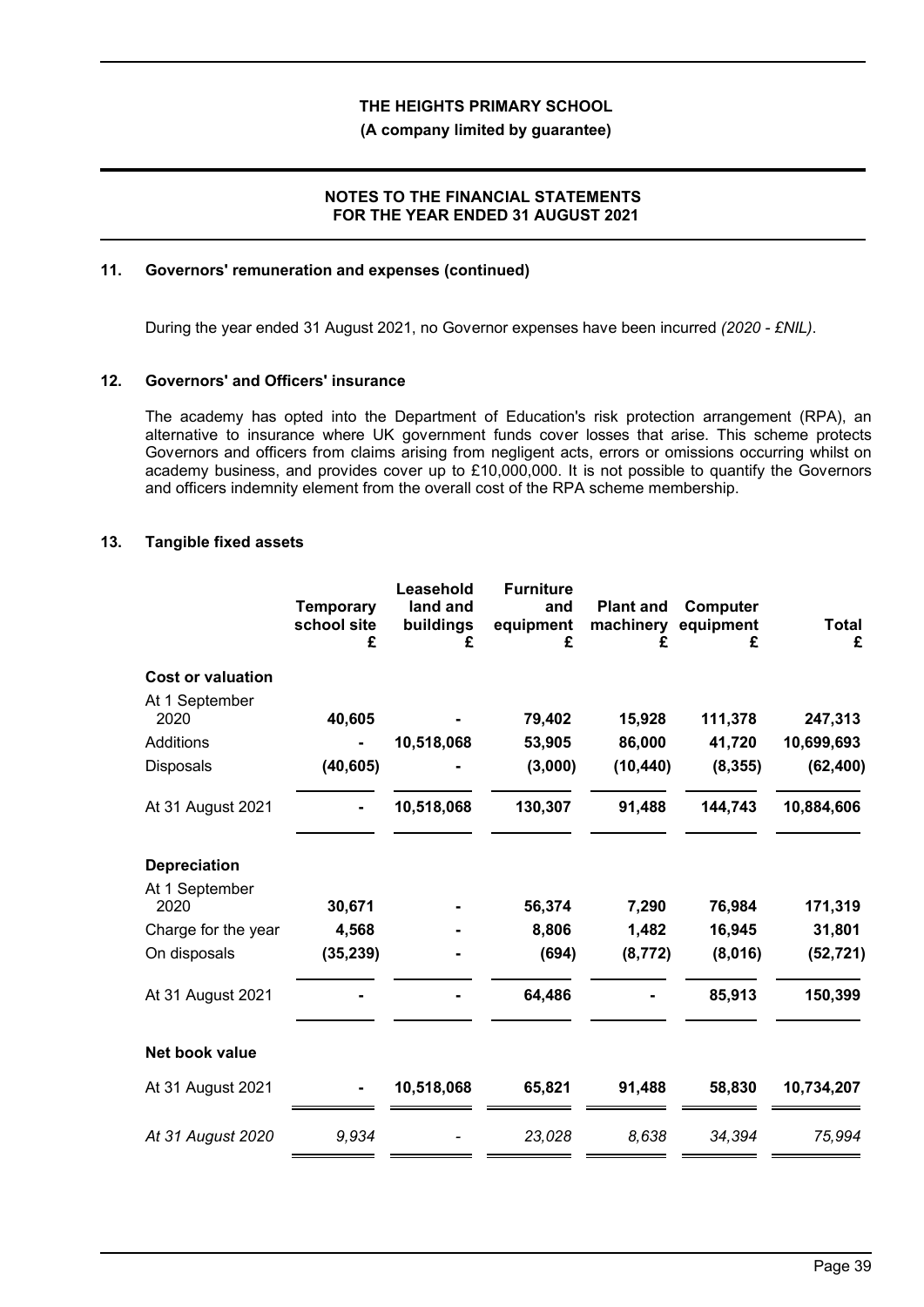**(A company limited by guarantee)**

# **NOTES TO THE FINANCIAL STATEMENTS FOR THE YEAR ENDED 31 AUGUST 2021**

# **14. Debtors**

|                                                | 2021<br>£ | 2020<br>£ |
|------------------------------------------------|-----------|-----------|
|                                                |           |           |
|                                                | 1,810     | 1,808     |
|                                                | 24,506    | 19,850    |
| Prepayments and accrued income                 | 158,107   | 152,644   |
|                                                | 184,423   | 174,302   |
| Creditors: Amounts falling due within one year |           |           |
|                                                | 2021<br>£ | 2020<br>£ |
|                                                | 112,083   | 7,889     |
| Other taxation and social security             | 19,384    | 16,622    |
|                                                | 4,231     | 5,972     |
| Accruals and deferred income                   | 84,436    | 67,797    |
|                                                | 220,134   | 98,280    |
|                                                | 2021<br>£ | 2020<br>£ |
| Deferred income at 1 September 2020            | 46,502    | 56,872    |
| Resources deferred during the year             | 54,935    | 46,502    |
| Amounts released from previous periods         | (46, 502) | (56, 872) |
|                                                | 54,935    | 46,502    |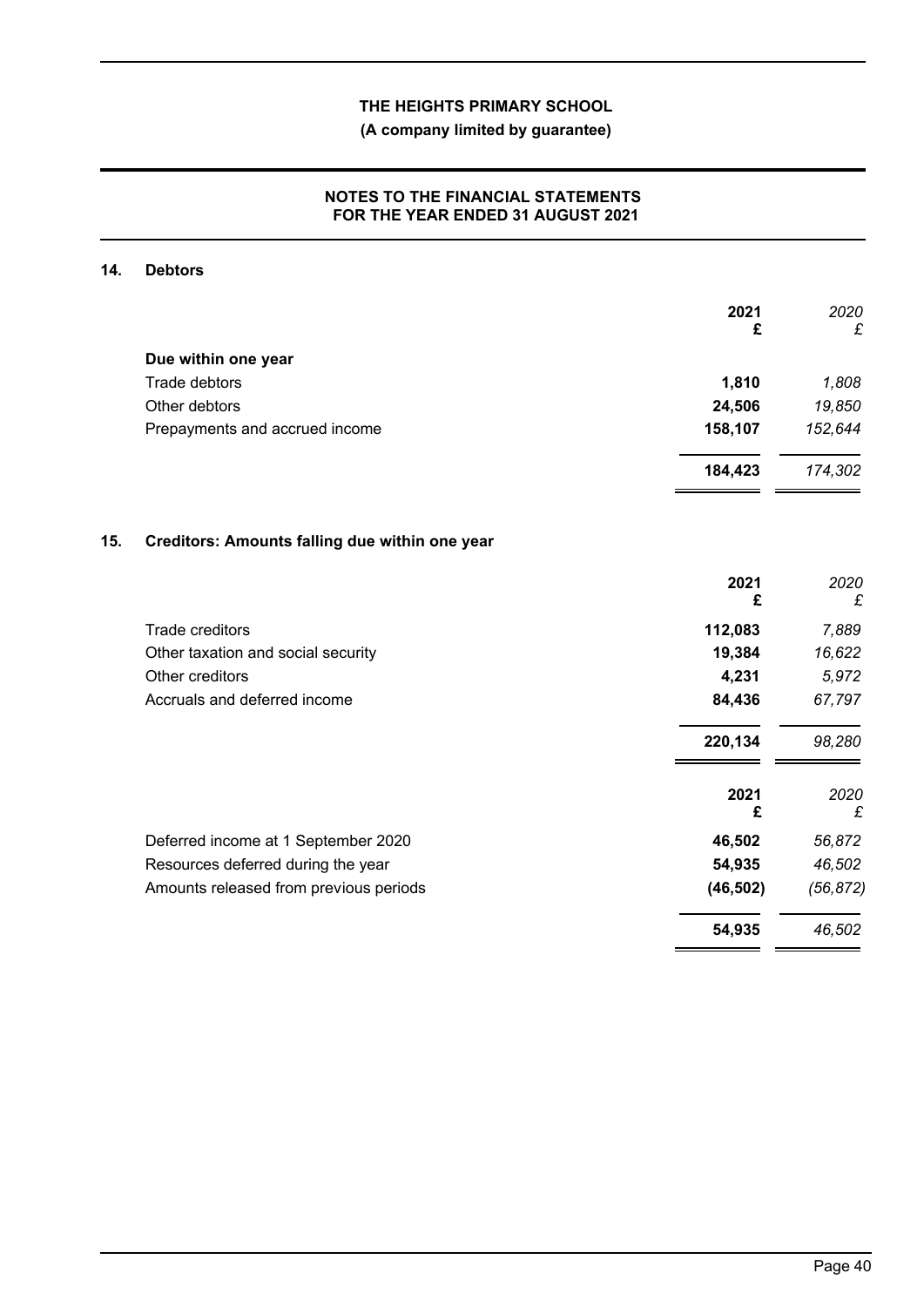**(A company limited by guarantee)**

# **NOTES TO THE FINANCIAL STATEMENTS FOR THE YEAR ENDED 31 AUGUST 2021**

#### **16. Financial instruments**

|                                                                                                                       | 2021<br>£ | 2020<br>£ |
|-----------------------------------------------------------------------------------------------------------------------|-----------|-----------|
| <b>Financial assets</b>                                                                                               |           |           |
| Financial assets measured at amortised cost                                                                           | 185,314   | 259,607   |
|                                                                                                                       | 2021<br>£ | 2020<br>£ |
| <b>Financial liabilities</b>                                                                                          |           |           |
| Financial liabilities measured at fair value through income and expenditure<br>comprise of the pension scheme deficit | 703,000   | 486,000   |
| Financial liabilities measured at amortised cost                                                                      | 145,814   | 35,156    |
|                                                                                                                       | 848,814   | 521,156   |

Financial assets measured at amortised cost comprise cash, trade debtors and accrued income.

Financial liabilities measured at fair value through income and expenditure comprise of the pension scheme deficit.

Financial liabilities measured at amortised cost comprise trade creditors, other creditors and accruals.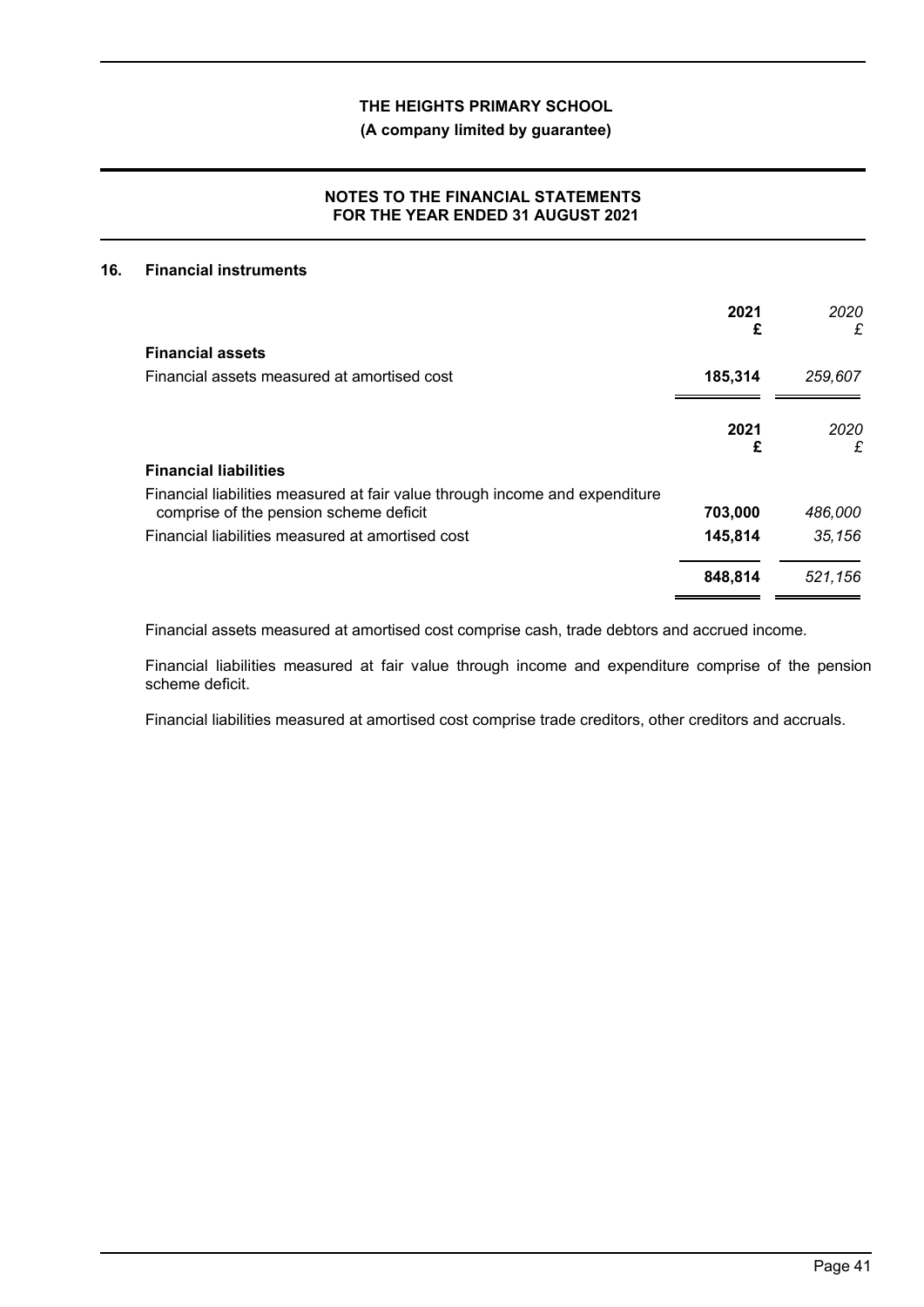**(A company limited by guarantee)**

# **NOTES TO THE FINANCIAL STATEMENTS FOR THE YEAR ENDED 31 AUGUST 2021**

#### **17. Statement of funds**

|                                            | <b>Balance at 1</b><br><b>September</b><br>2020<br>£ | £          | <b>Income Expenditure</b><br>£ | <b>Transfers</b><br>in/out<br>£ | Gains/<br>(Losses)<br>£ | <b>Balance at</b><br>31 August<br>2021<br>£ |
|--------------------------------------------|------------------------------------------------------|------------|--------------------------------|---------------------------------|-------------------------|---------------------------------------------|
| <b>Unrestricted</b><br>funds               |                                                      |            |                                |                                 |                         |                                             |
| <b>General Funds</b>                       | 28,746                                               | 14,983     |                                | (40, 469)                       |                         | 3,260                                       |
| <b>Restricted</b><br>general funds         |                                                      |            |                                |                                 |                         |                                             |
| Restricted funds                           | 68,720                                               | 1,655,276  | (1,762,518)                    | 40,469                          |                         | 1,947                                       |
| <b>PE</b> Grant                            |                                                      | 19,627     | (15,986)                       |                                 |                         | 3,641                                       |
| Pension reserve                            | (486,000)                                            |            | (111,000)                      |                                 | (106,000)               | (703,000)                                   |
|                                            | (417, 280)                                           | 1,674,903  | (1,889,504)                    | 40,469                          | (106,000)               | (697, 412)                                  |
| <b>Restricted fixed</b><br>asset funds     |                                                      |            |                                |                                 |                         |                                             |
| DfE/ESFA<br>capital grants                 | 122,515                                              | 103,866    | (158, 999)                     | (33, 946)                       |                         | 33,436                                      |
| <b>Fixed Assets</b>                        | 75,994                                               | 10,656,068 | (31, 801)                      | 33,946                          |                         | 10,734,207                                  |
|                                            | 198,509                                              | 10,759,934 | (190, 800)                     |                                 |                         | 10,767,643                                  |
| <b>Total</b><br><b>Restricted</b><br>funds | (218, 771)                                           | 12,434,837 | (2,080,304)                    | 40,469                          | (106,000)               | 10,070,231                                  |
| <b>Total funds</b>                         | (190, 025)                                           | 12,449,820 | (2,080,304)                    |                                 | (106,000)               | 10,073,491                                  |

The specific purposes for which the funds are to be applied are as follows:

The Restricted Fixed Asset Fund records income of £10,759,934. Total expenditure for the period from the Restricted Fixed Asset Fund is £190,800, which related to depreciation and grants spent on assets not capitalised. Gains, losses and transfers relate to capital additions and losses on disposal of fixed assets from the GAG and unrestricted funds. The carry forward balance of £10,767,643 therefore represents capital funding secured but not yet spent of £33,436, and the net book value of tangible fixed assets of £10,734,207.

The Acadamy's Restricted General Fund income is primarily ESFA grants (including GAG), which must be used to meet the cost of running The Heights Primary School. Under the funding agreement with the Secretary of State, the academy was not subject to a limit on the amount of GAG that it could carry forward at 31 August 2021.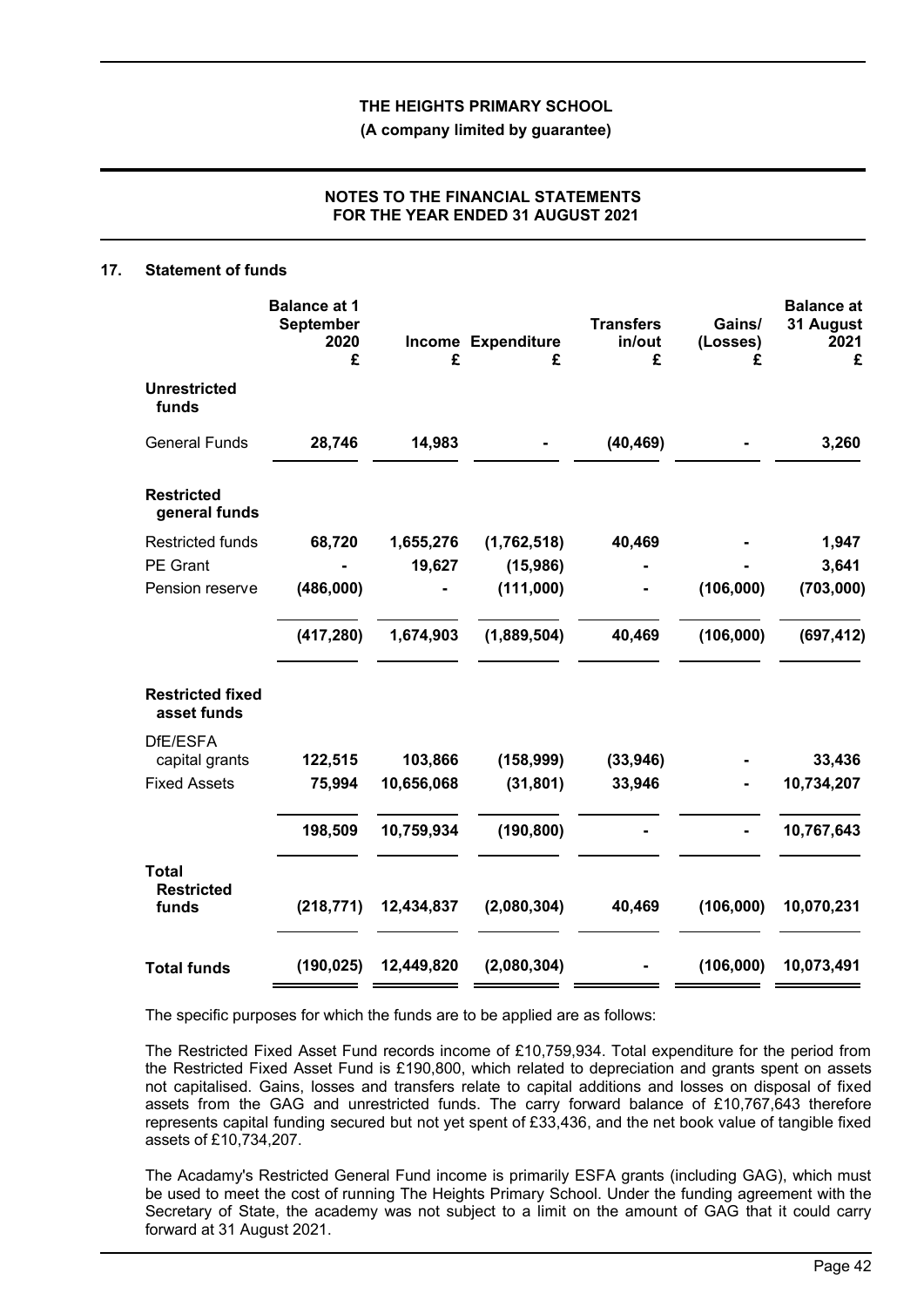**(A company limited by guarantee)**

# **NOTES TO THE FINANCIAL STATEMENTS FOR THE YEAR ENDED 31 AUGUST 2021**

# **17. Statement of funds (continued)**

Comparative information in respect of the preceding year is as follows:

|                                            | <b>Balance</b> at<br>1 September<br>2019<br>£ | Income<br>£ | Expenditure<br>£ | <b>Transfers</b><br>in/out<br>£ | Gains/<br>(Losses)<br>£ | <b>Balance</b> at<br>31 August<br>2020<br>£ |
|--------------------------------------------|-----------------------------------------------|-------------|------------------|---------------------------------|-------------------------|---------------------------------------------|
| <b>Unrestricted</b><br>funds               |                                               |             |                  |                                 |                         |                                             |
| <b>General Funds</b>                       | 25,581                                        | 12,977      | (9, 812)         |                                 |                         | 28,746                                      |
| <b>Restricted</b><br>general funds         |                                               |             |                  |                                 |                         |                                             |
| <b>Restricted Funds</b>                    | 62,079                                        | 1,628,916   | (1,623,442)      | 1,167                           |                         | 68,720                                      |
| Pension reserve                            | (260,000)                                     |             | (80,000)         |                                 | (146,000)               | (486,000)                                   |
|                                            | (197, 921)                                    | 1,628,916   | (1,703,442)      | 1,167                           | (146,000)               | (417, 280)                                  |
| <b>Restricted fixed</b><br>asset funds     |                                               |             |                  |                                 |                         |                                             |
| DfE/ESFA<br>capital grants                 | 89,693                                        | 194,648     | (142, 959)       | (18, 867)                       |                         | 122,515                                     |
| <b>Fixed Assets</b>                        | 99,765                                        |             | (41, 471)        | 17,700                          |                         | 75,994                                      |
|                                            | 189,458                                       | 194,648     | (184, 430)       | (1, 167)                        |                         | 198,509                                     |
| <b>Total</b><br><b>Restricted</b><br>funds | (8, 463)                                      | 1,823,564   | (1,887,872)      |                                 | (146,000)               | (218, 771)                                  |
| <b>Total funds</b>                         | 17,118                                        | 1,836,541   | (1,897,684)      |                                 | (146,000)               | (190, 025)                                  |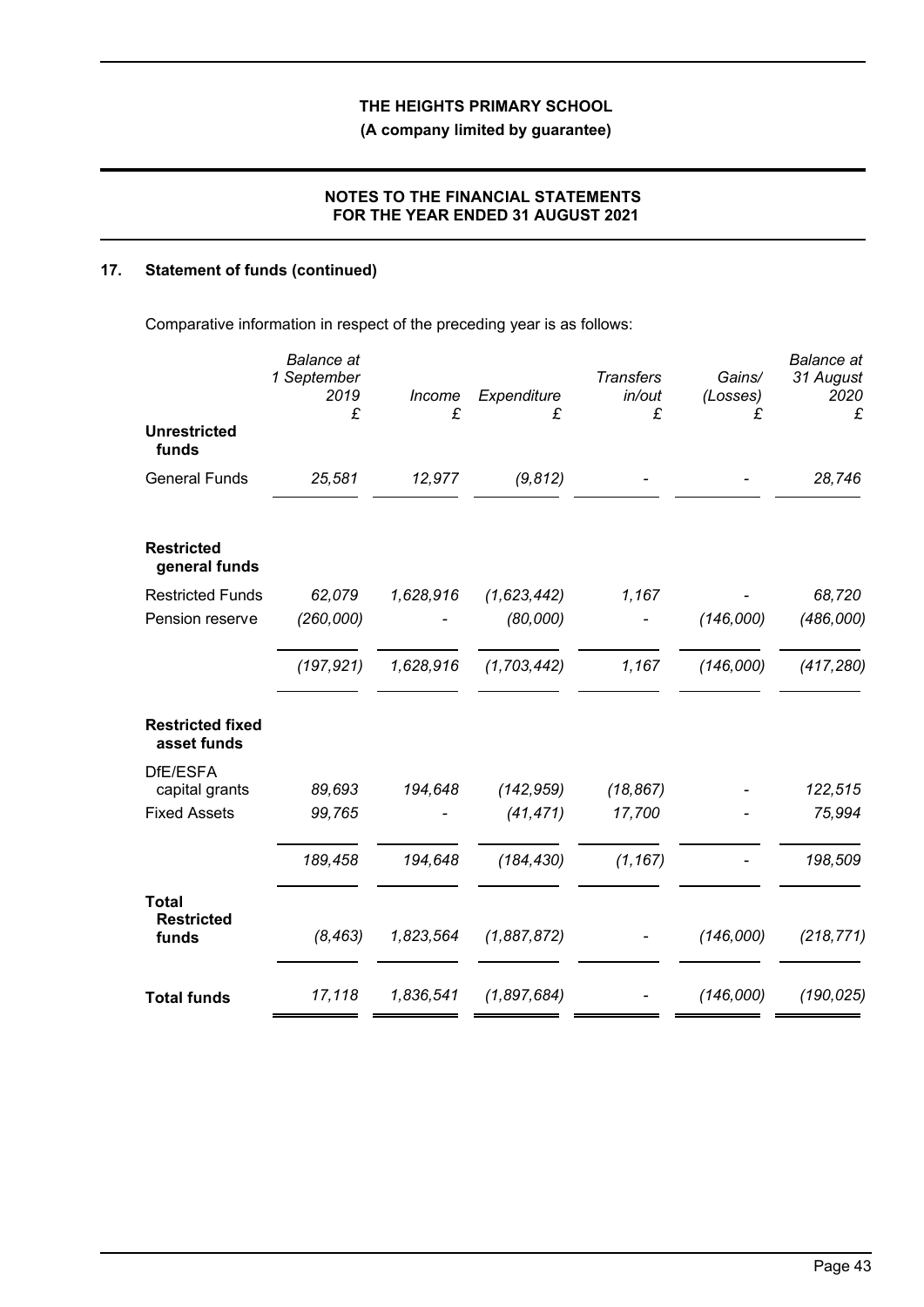# **(A company limited by guarantee)**

# **NOTES TO THE FINANCIAL STATEMENTS FOR THE YEAR ENDED 31 AUGUST 2021**

# **18. Analysis of net assets between funds**

# **Analysis of net assets between funds - current year**

|                                        | Unrestricted<br>funds<br>2021<br>£ | <b>Restricted</b><br>funds<br>2021<br>£ | <b>Restricted</b><br>fixed asset<br>funds<br>2021<br>£ | Total<br>funds<br>2021<br>£ |
|----------------------------------------|------------------------------------|-----------------------------------------|--------------------------------------------------------|-----------------------------|
| Tangible fixed assets                  |                                    |                                         | 10,734,207                                             | 10,734,207                  |
| <b>Current assets</b>                  | (79,900)                           | 308,882                                 | 33,436                                                 | 262,418                     |
| Creditors due within one year          | 83,160                             | (303, 294)                              | $\blacksquare$                                         | (220, 134)                  |
| Provisions for liabilities and charges |                                    | (703,000)                               | $\qquad \qquad \blacksquare$                           | (703,000)                   |
| <b>Total</b>                           | 3,260                              | (697,412)                               | 10,767,643                                             | 10,073,491                  |

# **Analysis of net assets between funds - prior year**

|                                        |              |            | Restricted               |            |
|----------------------------------------|--------------|------------|--------------------------|------------|
|                                        | Unrestricted | Restricted | fixed asset              | Total      |
|                                        | funds        | funds      | funds                    | funds      |
|                                        | 2020         | 2020       | 2020                     | 2020       |
|                                        | £            | £          | £                        | £          |
| Tangible fixed assets                  |              |            | 75,994                   | 75,994     |
| <b>Current assets</b>                  | 28,746       | 167,000    | 122,515                  | 318,261    |
| Creditors due within one year          |              | (98,280)   | $\overline{\phantom{a}}$ | (98,280)   |
| Provisions for liabilities and charges |              | (486,000)  |                          | (486,000)  |
| <b>Total</b>                           | 28,746       | (417, 280) | 198,509                  | (190, 025) |
|                                        |              |            |                          |            |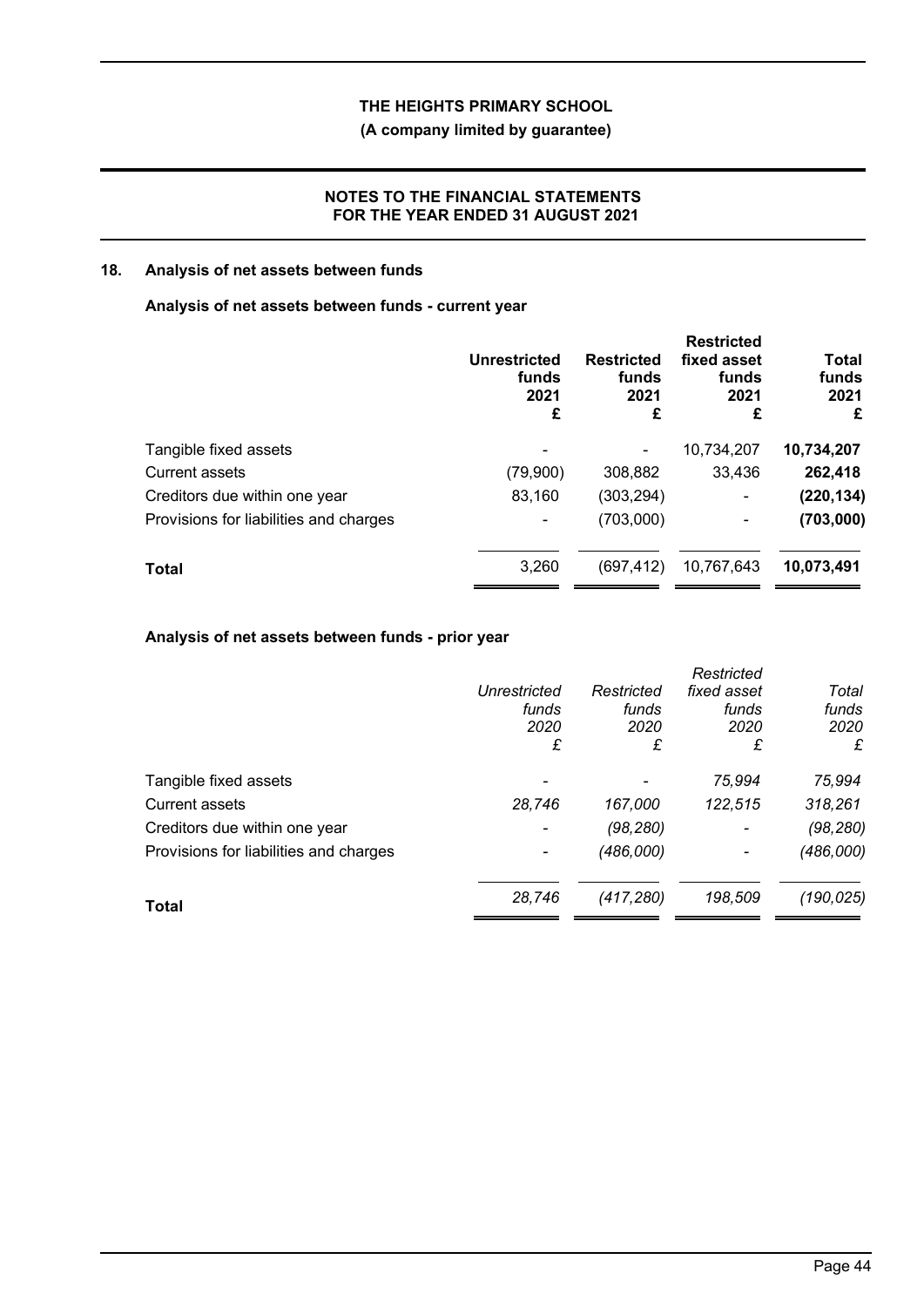**(A company limited by guarantee)**

# **NOTES TO THE FINANCIAL STATEMENTS FOR THE YEAR ENDED 31 AUGUST 2021**

# **19. Reconciliation of net income/(expenditure) to net cash flow from operating activities**

|     |                                                                                     | 2021<br>£      | 2020<br>£  |
|-----|-------------------------------------------------------------------------------------|----------------|------------|
|     | Net income/(expenditure) for the year (as per Statement of financial<br>activities) | 10,369,516     | (61, 143)  |
|     | <b>Adjustments for:</b>                                                             |                |            |
|     | Depreciation                                                                        | 31,801         | 41,471     |
|     | Capital grants from DfE and other capital income                                    | (10, 759, 934) | (194, 648) |
|     | Defined benefit pension scheme cost                                                 | 111,000        | 80,000     |
|     | (Increase)/decrease in debtors                                                      | (10, 121)      | 128,990    |
|     | Increase/(decrease) in creditors                                                    | 121,854        | (166, 643) |
|     | Net cash used in operating activities                                               | (135, 884)     | (171, 973) |
| 20. | Cash flows from investing activities                                                |                |            |
|     |                                                                                     | 2021<br>£      | 2020<br>£  |
|     | Purchase of tangible fixed assets                                                   | (10,699,693)   | (15, 037)  |
|     | Proceeds from the sale of tangible fixed assets                                     | 9,679          |            |
|     | Capital grants from DfE Group                                                       | 10,759,934     | 194,648    |
|     | Net cash provided by investing activities                                           | 69,920         | 179,611    |
| 21. | Analysis of cash and cash equivalents                                               |                |            |
|     |                                                                                     | 2021<br>£      | 2020<br>£  |
|     | Cash in hand and at bank                                                            | 77,995         | 143,959    |
|     | <b>Total cash and cash equivalents</b>                                              | 77,995         | 143,959    |

 $=$   $=$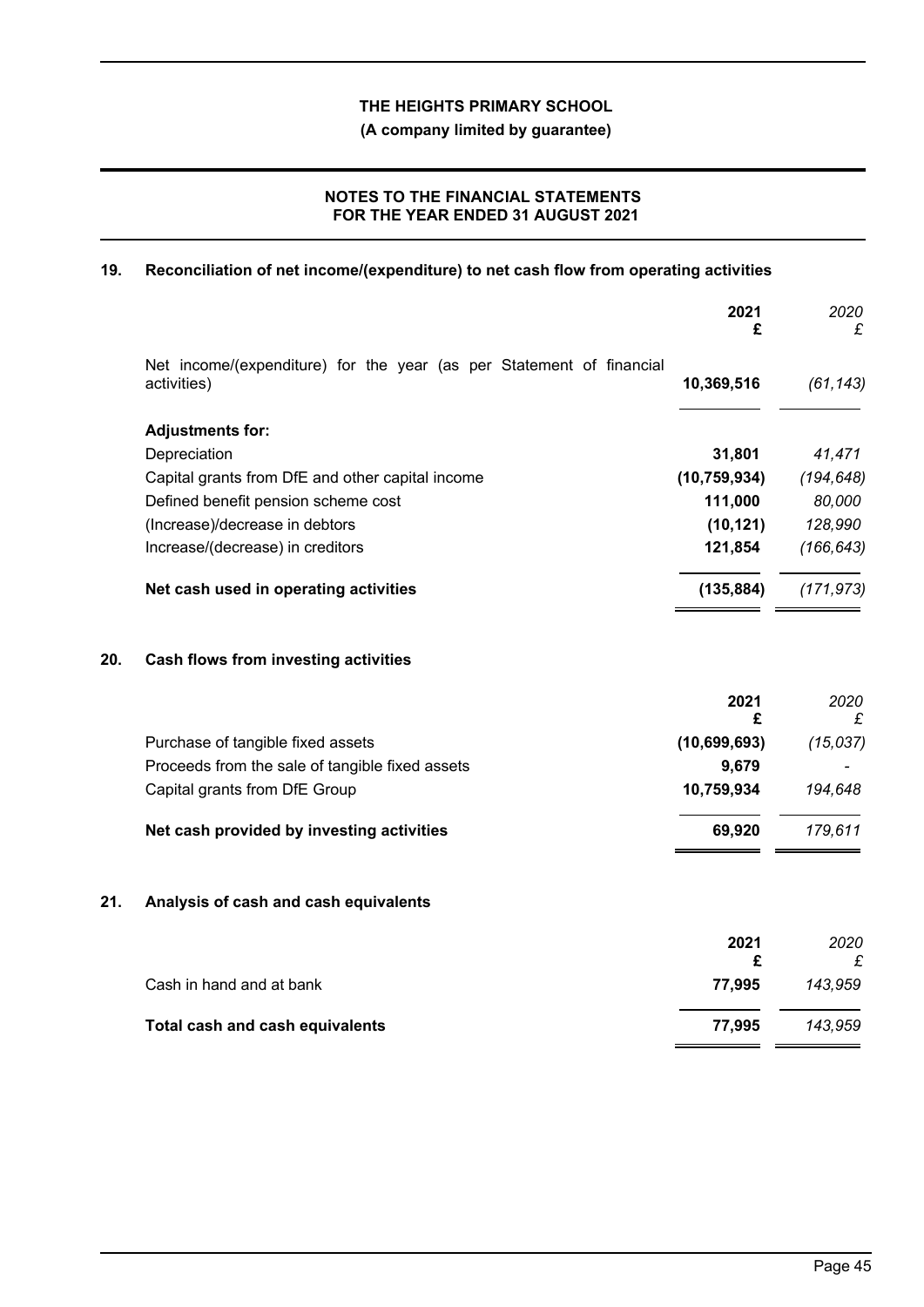## **(A company limited by guarantee)**

# **NOTES TO THE FINANCIAL STATEMENTS FOR THE YEAR ENDED 31 AUGUST 2021**

#### **22. Analysis of changes in net debt**

|                          | At 1<br><b>September</b><br>2020<br>£ | <b>Cash flows</b><br>£ | At 31<br><b>August</b><br>2021<br>£ |
|--------------------------|---------------------------------------|------------------------|-------------------------------------|
| Cash at bank and in hand | 143,959                               | (65, 964)              | 77,995                              |
|                          | 143,959                               | (65, 964)              | 77,995                              |

#### **23. Pension commitments**

The academy's employees belong to two principal pension schemes: the Teachers' Pension Scheme England and Wales (TPS) for academic and related staff; and the Local Government Pension Scheme (LGPS) for non-teaching staff, which is managed by the Royal County of Berkshire Pension Fund. Both are multi-employer defined benefit schemes.

The latest actuarial valuation of the TPS related to the period ended 31 March 2016 and of the LGPS 31 March 2019.

There were no outstanding or prepaid contributions at either the beginning or the end of the financial year.

## **Teachers' Pension Scheme**

The Trust participates in the Teachers' Pension Scheme ("the TPS") for its teaching staff. The pension charge for the year includes contributions payable to the TPS of £169,303 (2020 - £136,739).

The TPS is an unfunded multi-employer defined benefits pension scheme governed by The Teachers' Pensions Regulations 2010 (as amended) and The Teachers' Pension Scheme Regulations 2014 (as amended). Members contribute on a "pay as you go" basis with contributions from members and the employer being credited to the Exchequer. Retirement and other pension benefits are paid by public funds provided by Parliament.

The employer contribution rate is set by the Secretary of State following scheme valuations undertaken by the Government Actuary's Department. The most recent actuarial valuation of the TPS was prepared as at 31 March 2016 and the Valuation Report, which was published in March 2019, confirmed that the employer contribution rate for the TPS would increase from 16.4% to 23.6% from 1 September 2019. Employers are also required to pay a scheme administration levy of 0.08% giving a total employer contribution rate of 23.68%.

The 31 March 2016 Valuation Report was prepared in accordance with the benefits set out in the scheme regulations and under the approach specified in the Directions, as they applied at 5 March 2019. However, the assumptions were considered and set by the Department for Education prior to the ruling in the 'McCloud/Sargeant case'. This case has required the courts to consider cases regarding the implementation of the 2015 reforms to Public Service Pensions including the Teachers' Pensions.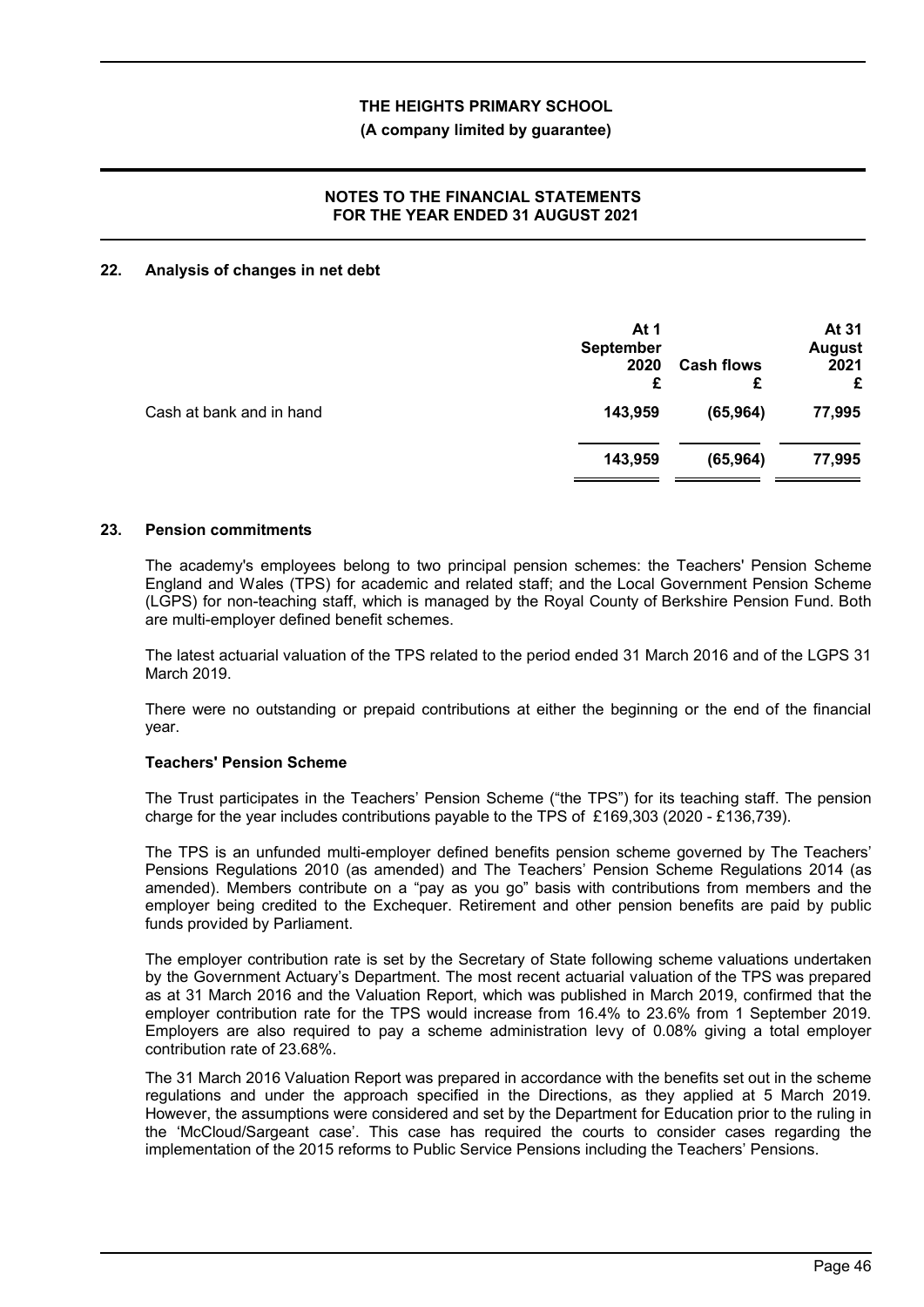#### **(A company limited by guarantee)**

### **NOTES TO THE FINANCIAL STATEMENTS FOR THE YEAR ENDED 31 AUGUST 2021**

#### **23. Pension commitments (continued)**

On 27 June 2019 the Supreme Court denied the government permission to appeal the Court of Appeal's judgment that transitional provisions introduced to the reformed pension schemes in 2015 gave rise to unlawful age discrimination. The government is respecting the Court's decision and has said it will engage fully with the Employment Tribunal as well as employer and member representatives to agree how the discriminations will be remedied. The government announced on 4 February 2021 that it intends to proceed with a deferred choice underpin under which members will be able to choose either legacy or reformed scheme benefits in respect of their service during the period between 1 April 2015 and 31 March 2022 at the point they become payable.

The TPS is subject to a cost cap mechanism which was put in place to protect taxpayers against unforeseen changes in scheme costs. The Chief Secretary to the Treasury, having in 2018 announced that there would be a review of this cost cap mechanism, in January 2019 announced a pause to the cost cap mechanism following the Court of Appeal's ruling in the McCloud/Sargeant case and until there is certainty about the value of pensions to employees from April 2015 onwards. The pause was lifted in July 2020, and a consultation was launched on 24 June on proposed changes to the cost control mechanism following a review by the Government Actuary. Following the public consultation, the Government have accepted three key proposals recommended by the Government Actuary, and are aiming to implement these changes in time for the 2020 valuations.

In view of the above rulings and decisions the assumptions used in the 31 March 2016 Actuarial Valuation may become inappropriate. In this scenario, a valuation prepared in accordance with revised benefits and suitably revised assumptions would yield different results than those contained in the Actuarial Valuation.

Until the cost cap mechanism revision is completed it is not possible to conclude on any financial impact or future changes to the contribution rates of the TPS. Accordingly no provision for any additional past benefit pension costs is included in these financial statements.

## **Local Government Pension Scheme**

The LGPS is a funded defined benefit pension scheme, with the assets held in separate trusteeadministered funds. The total contribution made for the year ended 31 August 2021 was £91,577 *(2020 - £76,169)*, of which employer's contributions totalled £71,286 *(2020 - £59,050)* and employees' contributions totalled £ 20,291 *(2020 - £17,120)*. The agreed contribution rates for future years are 20.6% per cent for employers and 5.5% - 12.5% per cent for employees.

As described in note the LGPS obligation relates to the employees of the academy, who were the employees transferred as part of the conversion from the maintained school and new employees who were eligible to, and did, join the Scheme in the year. The obligation in respect of employees who transferred on conversion represents their cumulative service at both the predecessor school and the academy at the balance sheet date.

Parliament has agreed, at the request of the Secretary of State for Education, to a guarantee that, in the event of academy closure, outstanding Local Government Pension Scheme liabilities would be met by the Department for Education. The guarantee came into force on 18 July 2013.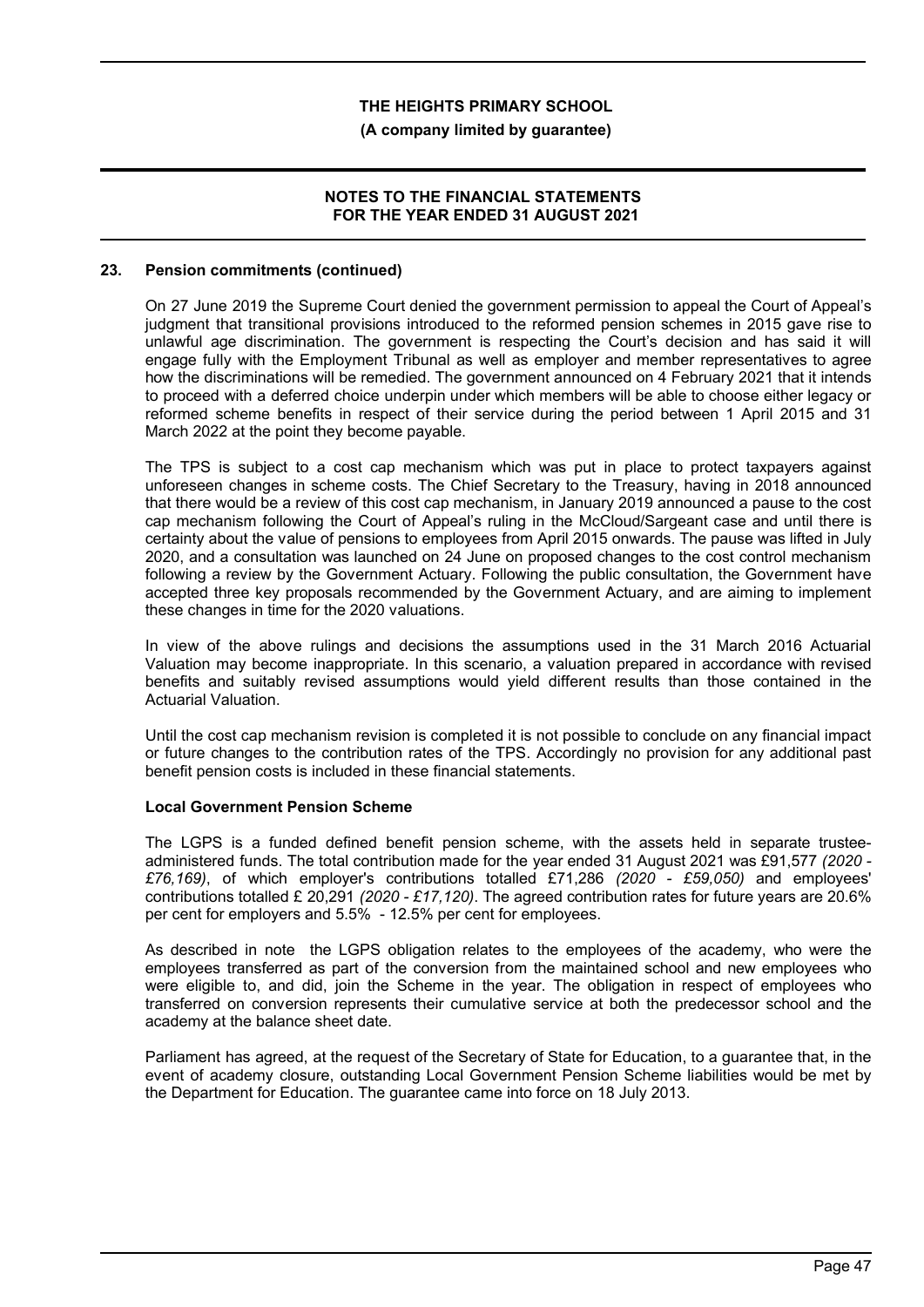# **(A company limited by guarantee)**

# **NOTES TO THE FINANCIAL STATEMENTS FOR THE YEAR ENDED 31 AUGUST 2021**

# **23. Pension commitments (continued)**

## **Principal actuarial assumptions**

|                                                    | 2021 | 2020 |
|----------------------------------------------------|------|------|
|                                                    | %    | %    |
| Rate of increase in salaries                       | 3.85 | 3.20 |
| Rate of increase for pensions in payment/inflation | 2.85 | 2.20 |
| Discount rate for scheme liabilities               | 1.70 | 1.65 |
| Inflation assumption (CPI)                         | 2.85 | 2.20 |
| Inflation assumption (RPI)                         | 3.10 | 3.00 |

The current mortality assumptions include sufficient allowance for future improvements in mortality rates. The assumed life expectations on retirement age 65 are:

|                       | 2021<br>Years | 2020<br>Years |
|-----------------------|---------------|---------------|
| <b>Retiring today</b> |               |               |
| Males                 | 21.3          | 21.5          |
| Females               | 24.0          | 24.1          |
| Retiring in 20 years  |               |               |
| Males                 | 22.6          | 22.9          |
| Females               | 25.4          | 25.5          |

# **Sensitivity analysis**

|                                        | 2021<br>£000 | 2020<br>£000 |
|----------------------------------------|--------------|--------------|
| Discount rate $+0.1\%$                 | 1,070        | 739          |
| Discount rate -0.1%                    | 1,135        | 784          |
| Mortality assumption - 1 year increase | 1,145        | 788          |
| Mortality assumption - 1 year decrease | 1,060        | 735          |
| CPI rate $+0.1\%$                      | 1,135        | 784          |
| CPI rate $-0.1\%$                      | 1.070        | 739          |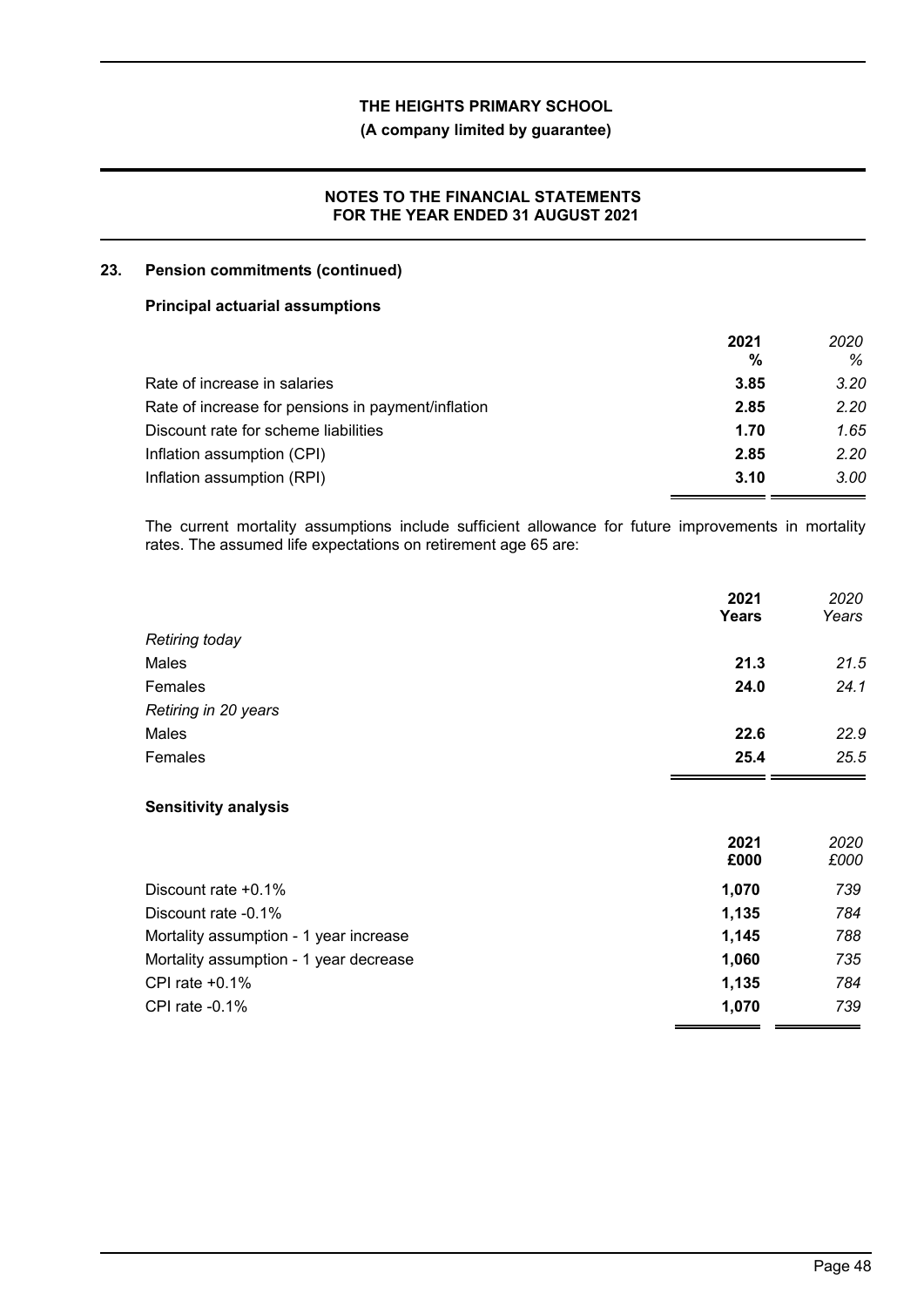# **(A company limited by guarantee)**

# **NOTES TO THE FINANCIAL STATEMENTS FOR THE YEAR ENDED 31 AUGUST 2021**

### **23. Pension commitments (continued)**

# **Share of scheme assets**

The academy's share of the assets in the scheme was:

|                                     | 2021<br>£ | 2020<br>£ |
|-------------------------------------|-----------|-----------|
| Equities                            | 244,000   | 161,000   |
| Property                            | 47,000    | 39,000    |
| Corporate bonds                     | 71,000    | 36,000    |
| <b>Target Return Portfolio</b>      | 17,000    | 8,000     |
| Cash and other liquid assets        | 8,000     | 26,000    |
| Commodities                         |           | 1,000     |
| Infrastructure                      | 34,000    | 20,000    |
| Longevity insurance                 | (22,000)  | (16,000)  |
| <b>Total market value of assets</b> | 399,000   | 275,000   |

The actual return on scheme assets was £37,000 *(2020 - £9,000)*.

The amounts recognised in the Statement of Financial Activities are as follows:

|                                                                                  | 2021<br>£ | 2020<br>£ |
|----------------------------------------------------------------------------------|-----------|-----------|
| Current service cost                                                             | (172,000) | (134,000) |
| Net interest on the defined liability                                            | (8,000)   | (4,000)   |
| <b>Total amount recognised in the Statement of Financial Activities</b>          | (180,000) | (138,000) |
| Changes in the present value of the defined benefit obligations were as follows: |           |           |
|                                                                                  | 2021<br>£ | 2020<br>£ |
| At 1 September                                                                   | 761,000   | 465,000   |
| Current service cost                                                             | 172,000   | 134,000   |
| Interest cost                                                                    | 13,000    | 9,000     |
| Employee contributions                                                           | 20,000    | 17,000    |
| <b>Actuarial losses</b>                                                          | 138,000   | 137,000   |
| Estimated benefits paid net of transfers in                                      | (2,000)   | (1,000)   |
| At 31 August                                                                     | 1,102,000 | 761,000   |